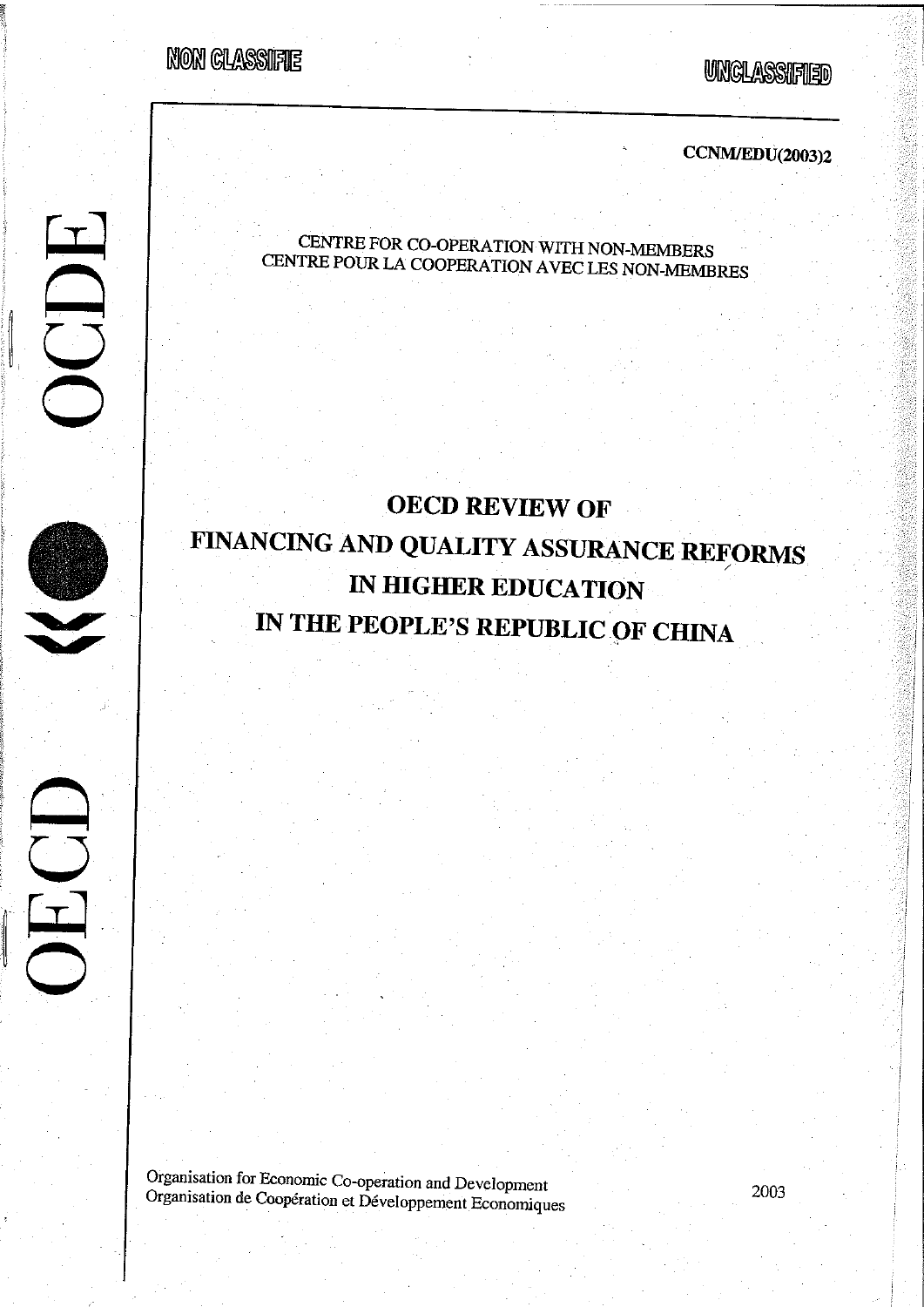#### **FOREWORD**

Large participation in tertiary education is a common feature in the OECD area and led the OECD Education Committee to undertake a "thematic review" of the first years of tertiary education, the findings and conclusions of which were published in *Redefining Tertiary Education* in 1998. The importance of the issues addressed in this review and the relevance of its conclusions led China to request a similar exercise within the framework of the OECD-China programme of dialogue and co-operation. The first results of this work were included, under the title "managing the rapid expansion of tertiary education provision", in the OECD publication *China in the World Economy: the Domestic Policy Challenges* released in 2002.

China and the OECD subsequently decided to continue their co-operation in this area by focusing on two interrelated issues: how to assure both the *financing* and the *quality* of higher education in a context of increased participation. These are indeed some of the most daunting challenges facing China as well as OECD member countries. An unprecedented expansion in opportunities for higher education took place in China in the 1990s. With it, however, have come some major questions of policy and practice, such as how to balance expansion and quality, how to properly share administrative authority, how to regulate private initiatives, and what is fair and feasible in the sharing of cost between government, institutions, individuals and other organisations. This publication presents the results of an in depth study of these issues, based on well established OECD methods of work involving fact-finding missions and peer to peer dialogue. It will be further discussed at an OECD-China seminar in Beijing in April 2004.

The document includes a thorough assessment, based on ten analytical criteria, of the Chinese higher education reform programme, and a discussion of quality management policies and practices in Chinese higher education. It also presents a series of forward looking and concrete policy alternatives for consideration by Chinese policy-makers as higher education reforms proceed over the next decade. The document is not only intended to serve the needs of policy-makers in China. It is hoped that the wealth of analysis and information produced by this joint China-OECD project can also help others learn from the impressive experience of China in the last quarter of the century and contribute to improving higher education in other countries including OECD countries. This review was carried out within the framework of the China Programme of the OECD Centre for Co-operation with Non-Members (CCNM) and was supported through grants from the British Council; the Federal Office for Education and Science, Switzerland; the Department for Education and Skills, United Kingdom; with additional support from the Ministry of Education, Science and Culture, Austria.

Members of the OECD study team were: Douglas Windham (Rapporteur), Emeritus Distinguished Service Professor, University at Albany, State University of New York; Norman Roderick Darroch Begg, former Secretary of the University of Aberdeen, former Director of Alumni Relations, former Chairman of the Heads of University Management and Administration Network in Europe (HUMANE) and the European Association for Institutional Research (EAIR); Lichia Sanner-Yiu, Co-founder and President of the Centre for Socio-Eco-Nomic Development (CSEND) in Geneva, visiting faculty member at Columbia University, St. Gallen University and National Chengchi University; and Ian Whitman (OECD Secretariat).

The China team was headed by Mr. Zhang Li, Director of the National Centre for Education Development Research; Mr. Fan Wenyao, Deputy Director of the National Centre for Education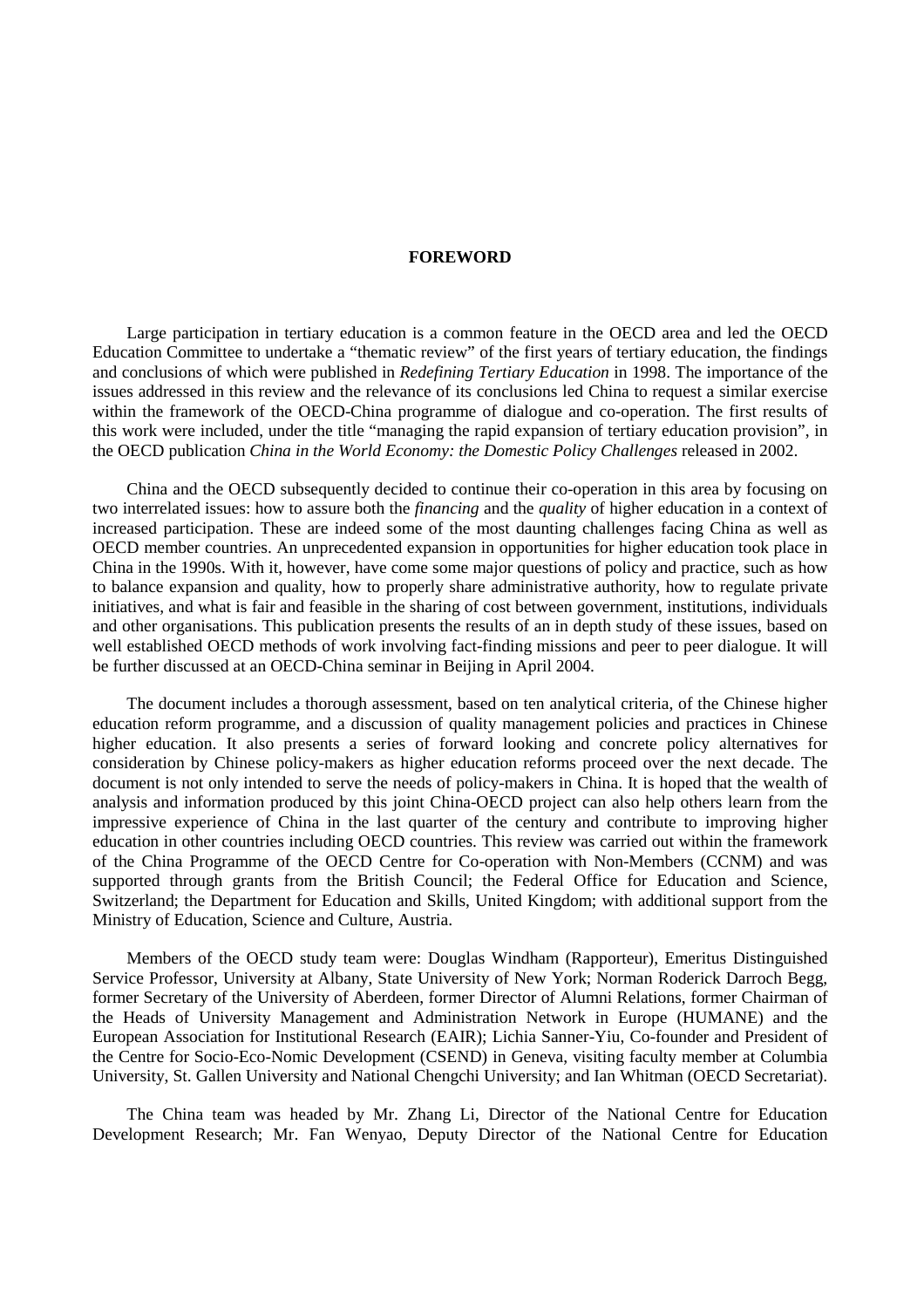Development Research; and Ms. Yang Xiuwen, research specialist of the National Centre for Education Development Research

This report is published on the responsibility of the Secretary-General.

Eric Burgeat **Director** Centre for Co-operation with Non-Members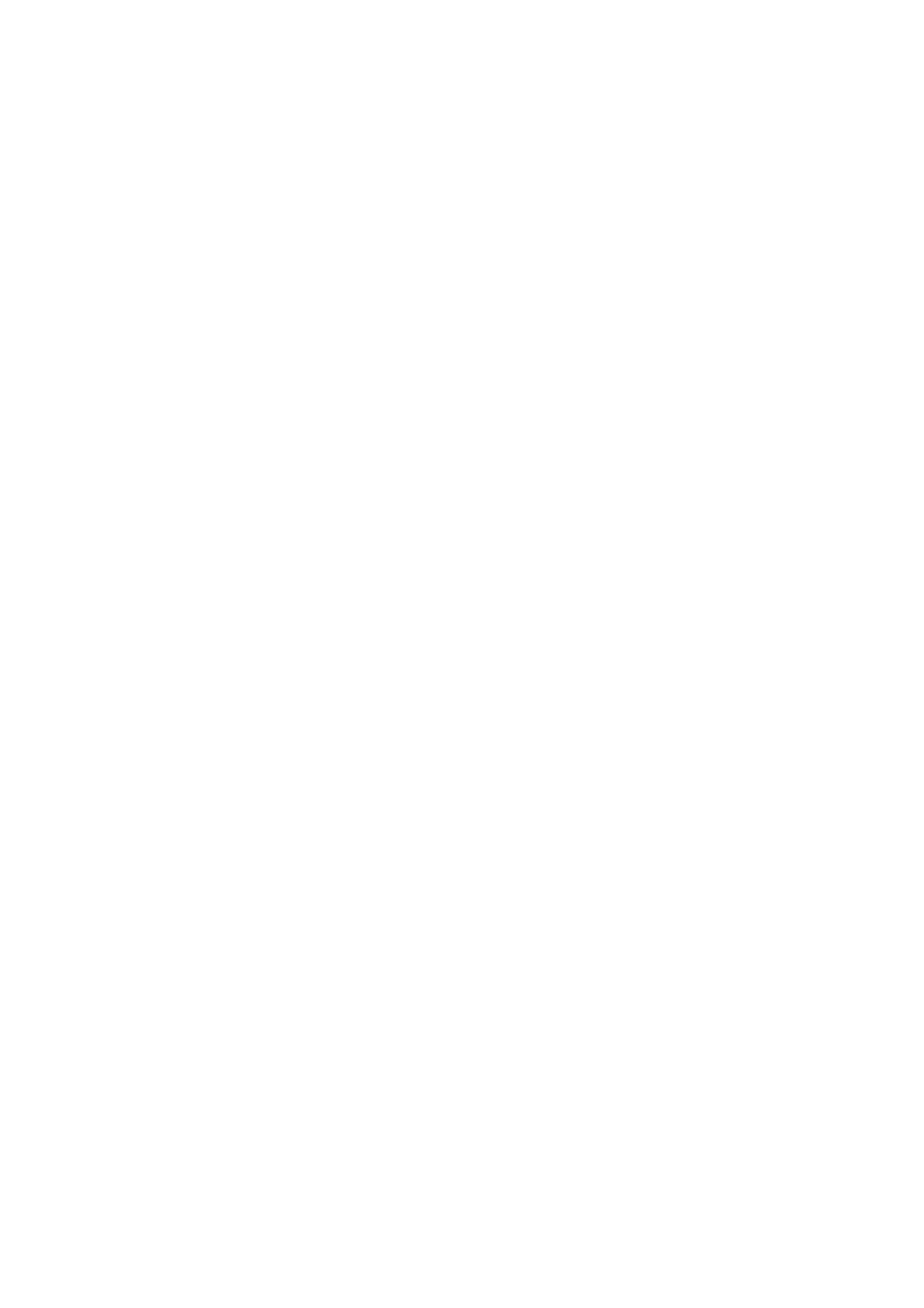# **TABLE OF CONTENTS**

| PART ONE: ANALYSIS OF CHINA'S HIGHER EDUCATION REFORM PROGRAMME  13                      |    |
|------------------------------------------------------------------------------------------|----|
|                                                                                          |    |
|                                                                                          |    |
|                                                                                          |    |
|                                                                                          |    |
|                                                                                          |    |
|                                                                                          |    |
|                                                                                          |    |
|                                                                                          |    |
|                                                                                          |    |
|                                                                                          |    |
|                                                                                          |    |
| PART TWO: QUALITY MANAGEMENT WITHIN CHINESE HIGHER EDUCATION 19                          |    |
|                                                                                          |    |
|                                                                                          |    |
|                                                                                          |    |
|                                                                                          |    |
|                                                                                          |    |
|                                                                                          |    |
|                                                                                          |    |
|                                                                                          |    |
| PART THREE: THE "COST" OF HIGHER EDUCATION AND THE RATIONALE FOR ITS SUPPORT31           |    |
|                                                                                          |    |
|                                                                                          |    |
|                                                                                          |    |
|                                                                                          |    |
|                                                                                          |    |
| The Rationale for Shared Government - Private Financing of Higher Education in China  34 |    |
|                                                                                          |    |
|                                                                                          |    |
|                                                                                          |    |
|                                                                                          |    |
|                                                                                          |    |
|                                                                                          |    |
|                                                                                          | 41 |
|                                                                                          |    |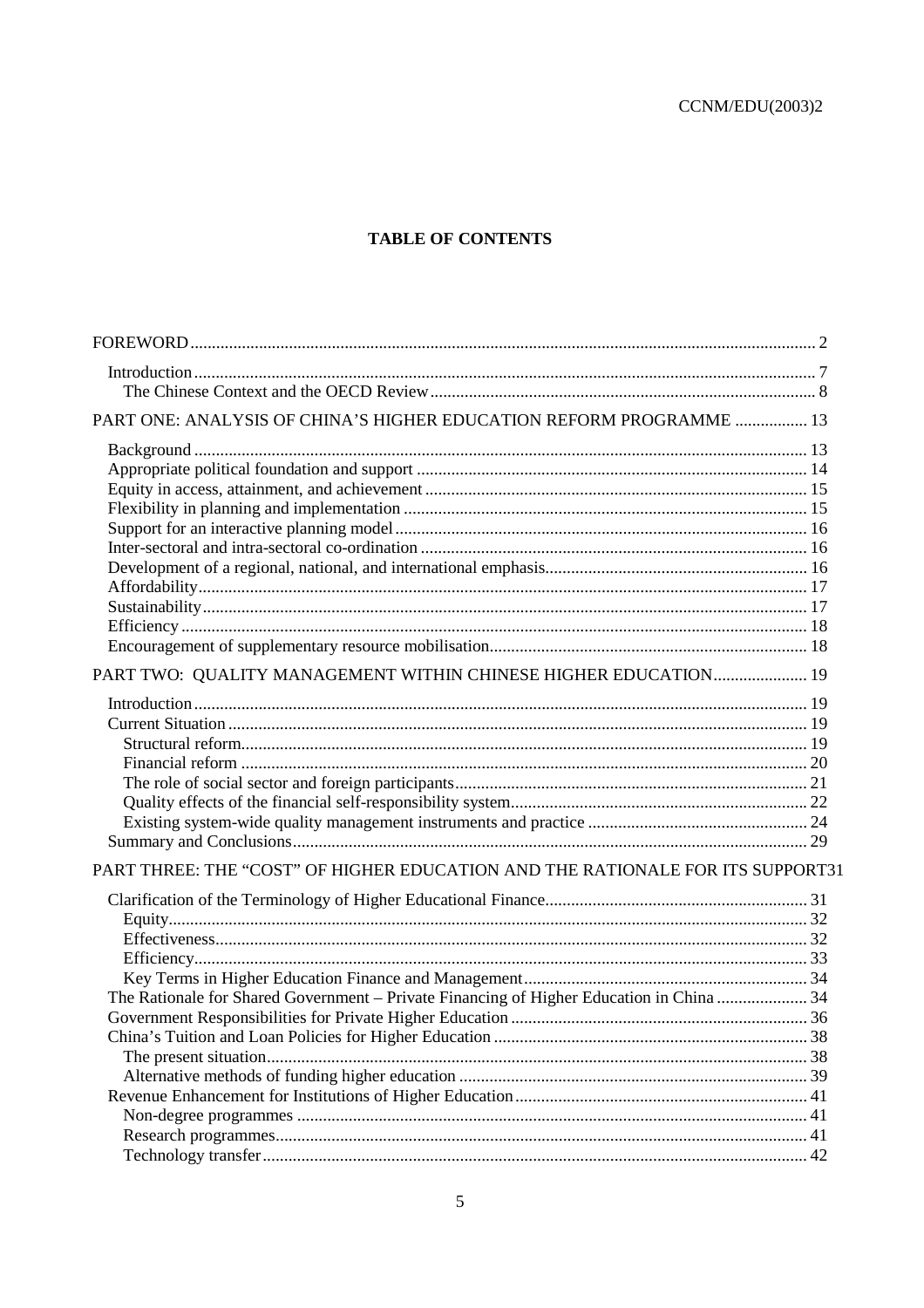| Alternative 1: An Expanded Quality Management System for Chinese Higher Education Emphasising<br>Alternative 2: A Revised Tuition-Loan Scheme to Serve Equitable Expansion and Quality Needs More |  |
|---------------------------------------------------------------------------------------------------------------------------------------------------------------------------------------------------|--|
|                                                                                                                                                                                                   |  |
|                                                                                                                                                                                                   |  |
|                                                                                                                                                                                                   |  |
|                                                                                                                                                                                                   |  |
|                                                                                                                                                                                                   |  |
|                                                                                                                                                                                                   |  |
|                                                                                                                                                                                                   |  |
|                                                                                                                                                                                                   |  |
| Alternative 3: A Proposal for an Efficiency-Based Higher Education Management Information System55                                                                                                |  |
|                                                                                                                                                                                                   |  |
|                                                                                                                                                                                                   |  |
|                                                                                                                                                                                                   |  |
|                                                                                                                                                                                                   |  |
|                                                                                                                                                                                                   |  |
|                                                                                                                                                                                                   |  |
|                                                                                                                                                                                                   |  |
|                                                                                                                                                                                                   |  |
|                                                                                                                                                                                                   |  |
|                                                                                                                                                                                                   |  |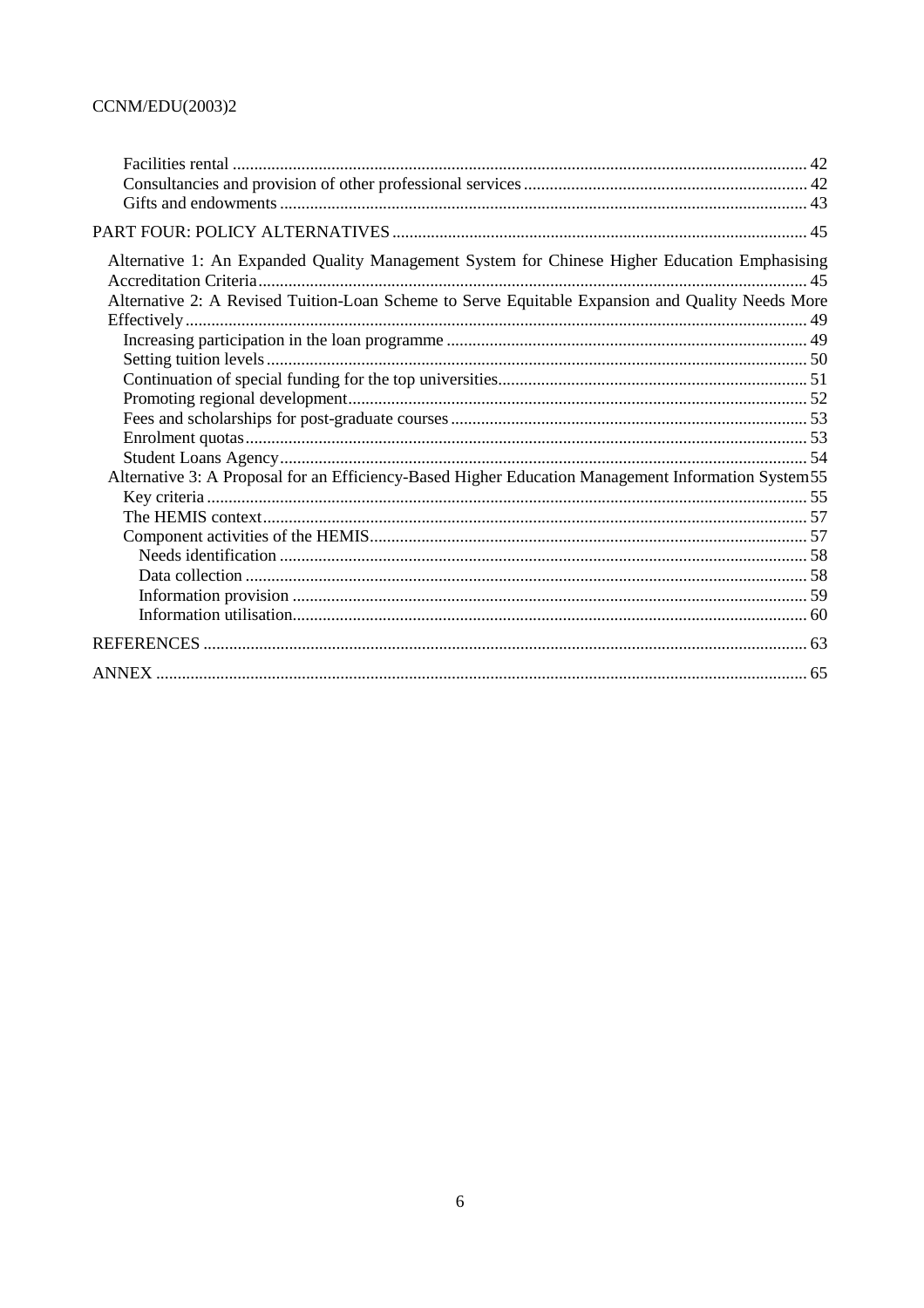# **Introduction**

Over the last fifty years, the People's Republic of China has, in the face of dramatic social, political and economic challenges, made enormous strides in developing an educational system, from pre-school through post-graduate levels, that attempts to deal with the dual responsibilities of the equity of educational access and the effectiveness and relevance of the teaching-learning process. In the last decade, this education system has been further challenged to adapt to the special and dynamic demands of a marketoriented economy operating within a socialist political system. Many concerns remain with the education system and significant reforms are still being considered. However, the Chinese educational system deserves enormous credit for what it has accomplished for the citizens of the nation.

Perhaps no tension is greater in modern China than that between the desire to provide increased access to education at all levels and the equally strong desire to maintain and increase educational quality to "world-class" standards. In resolving this tension, the People's Republic of China will face a serious set of policy questions. Among the most pressing issues will be the following:

- Reduction of locational (rural-urban and province-to-province) and income/social class inequalities in the provision of quality education at all levels.
- Improved retention of female, low-income and minority pupils within the system to the end of at least the compulsory cycle.
- Greater equalisation of the fiscal capacity to support education among the provinces and local authorities with central authorities emphasising a policy formulation, quality monitoring and resource equalisation role.
- Increased utilisation of instructional technology, especially where necessary to offset lower levels of teacher preparation or other instructional disadvantages.
- Improved relevance of skill training in secondary and post-secondary "professional education" and greater freedom of informed choice by higher education students in their selection of specialisations and careers.
- Greater reliance on student tuition, improved loan systems and private education alternatives to finance increased participation at the post-secondary level with the objective of freeing central and provincial/local funds to be used more for development of advanced post-graduate training, improving quality assurance activities, and equity concerns.
- Closer monitoring of employment patterns and creation of effective feedback of this information into both government and private educational decision making.
- Continued focus on quality development in higher education's "211" (to develop 100 world-class institutions during the  $21^{st}$  Century) and "985" (from May, 1998, a further expansion of assistance for excellence involving a broader group of institutions as well as those in the "211" project) of projects in higher education, but with more emphasis on the second tier of quality institutions than has occurred over the last 5 years.

None of these policy concerns are unfamiliar to the educational professionals of China. What is needed, however, is a more *systemic* analysis of how these policy options interact with one another. For example, the large growth in private higher education has helped to pacify social demand at the first-degree level but is creating a greater future demand for places in graduate education. Similarly, increased success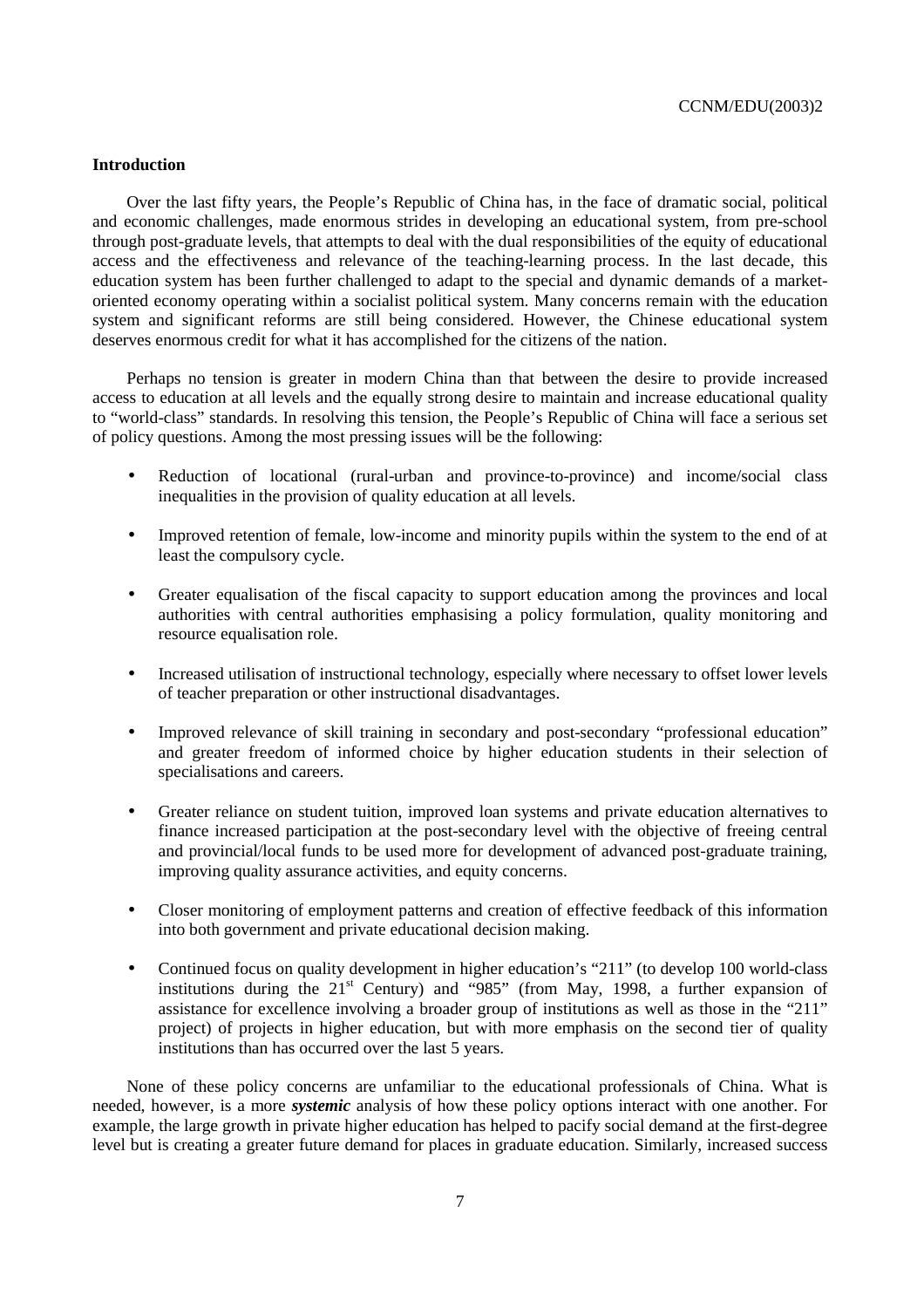in retaining students through compulsory education will create greater demands for both professional education and traditional higher education. For the foreseeable future, every education policy "solution" will create its own set of special new demands on the educational system. China potentially has the human and financial capital to meet these challenges, but immediate attention and effective response to these policy concerns is essential.

This OECD review of Chinese higher education is generally restricted to assessing the current higher education reform programme and specifically to the policies and practices of financing and quality assurance within Chinese higher education. However, the education system is an organic whole and policies and procedures at one level of education inherently affect and are affected by other levels of the system. So, while the emphasis here is on the higher education sub-sector, attention will be directed at times to relationships with the other parts of the education system.

# *The Chinese Context and the OECD Review*

Since the programme of economic reform within China was initiated in 1978, the nation has evolved into a major economic force, regionally and world-wide, and rapidly is becoming the major locus of Asian redevelopment efforts for the new century. China is the world's seventh largest economy and the second largest recipient of direct foreign investment. Liberalisation of internal and external economic relationships (the latter marked most clearly by China's membership in the World Trade Organisation) has allowed the enormous economic potential of the nation's natural and human resources to begin to be more fully realised. Economic growth has averaged almost 10 percent per year over the last quarter century, reducing the number of citizens living below the poverty line by one-half – a monumental accomplishment for a society of 1.3 billion persons.

China's aggregate accomplishments, however, do not remove the concerns with the sharp differentials that exist among provinces and regions, between urban and rural areas, and within and between social classes. The focus of government policy for the next decade is to ameliorate these gaps and to assure that the benefits of the nation's development successes are shared more equally within the nation.

Higher education policy underwent a major change in the 1990s. The main characteristics of this reform were:

- A dramatic shift from elite towards mass higher education;
- Increased decentralisation of governmental responsibility and authority from the Central to Provincial and Municipal levels;
- Facilitation of private sector initiatives in higher education; and
- Introduction of a cost-sharing system that places increased responsibility on students and their families for the financing of higher education.

The result of these reforms has been an unprecedented expansion in opportunities for higher education; with this increased opportunity, however, have come some major questions of policy and practice. For example, how to balance expansion and quality, how to properly share administrative authority, how to regulate private initiatives, and what is fair and feasible in the sharing of cost between government, institutions, individuals, and other organisations.

During the Ninth Five-Year Plan (1996-2000), higher education in China went through major structural changes and expanded its intake of full-time students substantially. Structural changes took place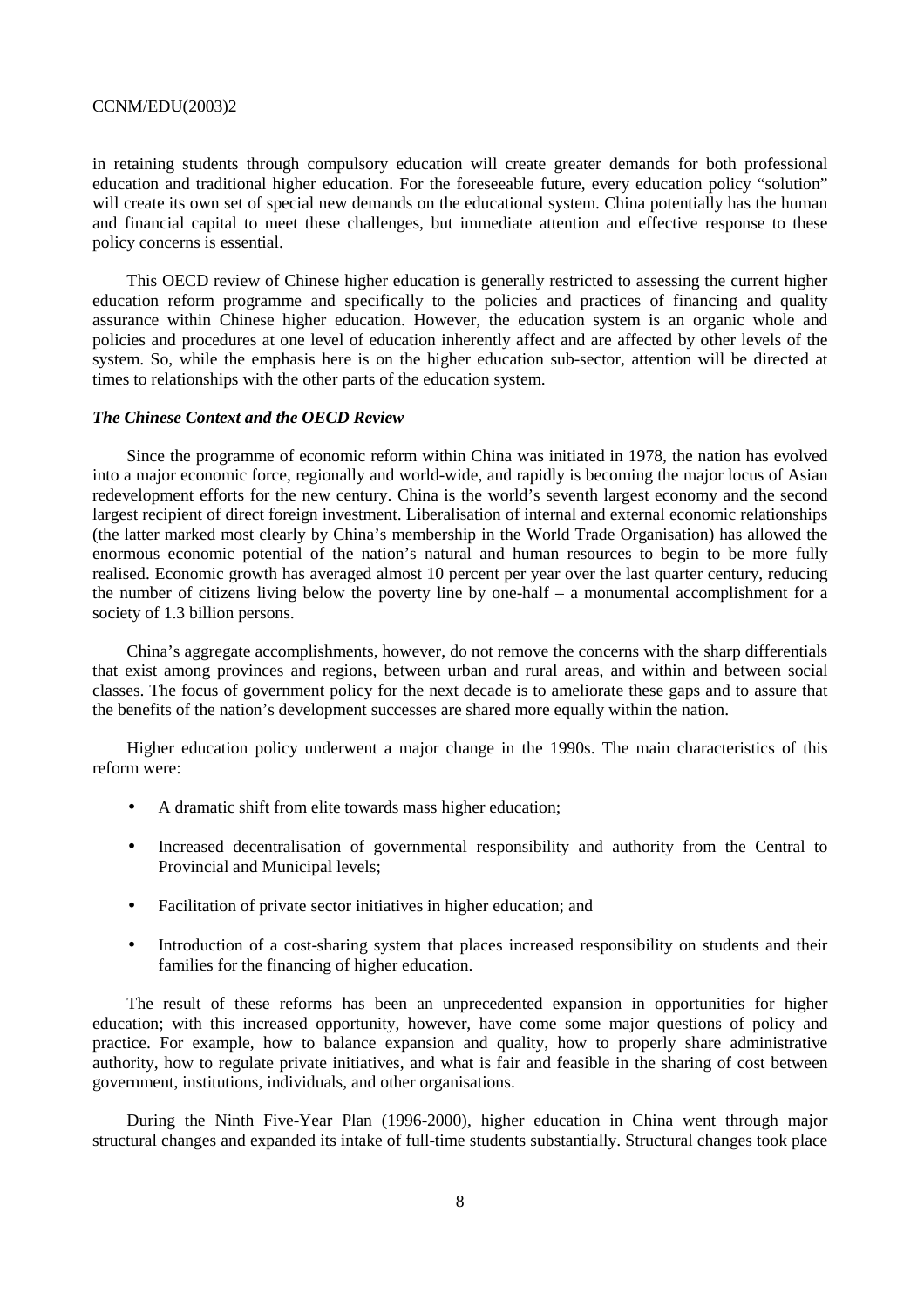at two major levels. First, regulatory control and financing of higher education was modified and, second, comprehensive universities were created through merger of single disciplinary higher education institutions (HEIs) and professional HEIs. As part of the modifications, HEIs were given greater autonomy to manage their own resources and operations. The overall goal of structural reforms was to rationalise the education system and to improve its performance so as to meet the social and economic needs of the country.

Coupled with structural reforms, policy regarding higher education has gone through a major reorientation, shifting away from an elite-based education system to a mass-oriented education system by enlarging the total number of enrolments. The enrolment within HEIs doubled during this period compared to 1990. By 2005, it is expected that 16 million students will be enrolled in universities or equivalent educational institutions, compared to the 11 million plus students enrolled in the year 2000 – representing 15% of the total school students in the country (Yang, 2002). While the structural realignment and the streamlining of the regulatory function have no doubt helped improve the effectiveness of the education system, the dramatic increase of student numbers may exert a negative influence on the quality of education and may, in turn, hinder the stated goal of improving the human capital resource base of China.

In tandem with the structural reforms and enrolment expansion, financing of higher education has also gone through a dramatic change. Presently, higher education institutions are classified into different categories of status and accordingly receive financing and other provisions from different sources, namely, from national, provincial, or local governments. Of the total of about 1 300 HEIs, only just over 100 are now under the direct supervision of the MOE. The rest are supervised and funded by provincial or municipal governments. A comprehensive funding formula has been devised for budgetary purposes. Between 1995 and 2000 the Government (central, provincial, and local) share of higher education revenue in public institutions has declined from 70% to 56%. Even though the absolute level of government financing continues to increase, the current levels of per student government expenditure cannot be maintained if the system is to expand as quickly and as responsively to societal and employment demand as higher education planners wish. For example, the gross enrolment rate (enrolment relative to the 18-22 year old cohort) is expected to climb from 11.3% in 2000 to 45.0% in 2020. This is an increase in total demand unprecedented in higher education, anywhere in the world.

Between 1995 and 2000, the per capita expenditure in higher education and the per capita current cost have almost doubled while the government share has declined relatively (Hu and Chen, 2002). Over this same period, the average tuition and fees have been tripled to help offset this. In 2000, 22.2% of total expenditure and 27.7% of current expenditure per capita were financed by student tuition and other fees (compared to 13.5% and 17% respectively as recently as 1995).

In a detailed financial survey of public degree granting institutions (reported by Hu and Chen, 2002), conducted in 1997, the sources of current fund revenue were as follows:

| Central Government            | 11.0% |
|-------------------------------|-------|
| <b>Provincial Governments</b> | 35.6% |
| <b>Local Governments</b>      | 3.9%  |
| Tuition                       | 19.0% |
| Sales and Services            | 22.2% |
| <b>Other Sources</b>          | 8.3%  |

Since 1997, the share of government contributions has continued to decline and the dependence on institutional sources (including tuition) has grown significantly to offset this. This financing arrangement, based as it is on reducing the share of government responsibility while simultaneously substantially increasing aggregate enrolments and increasing quality, will have a direct and dramatic impact on the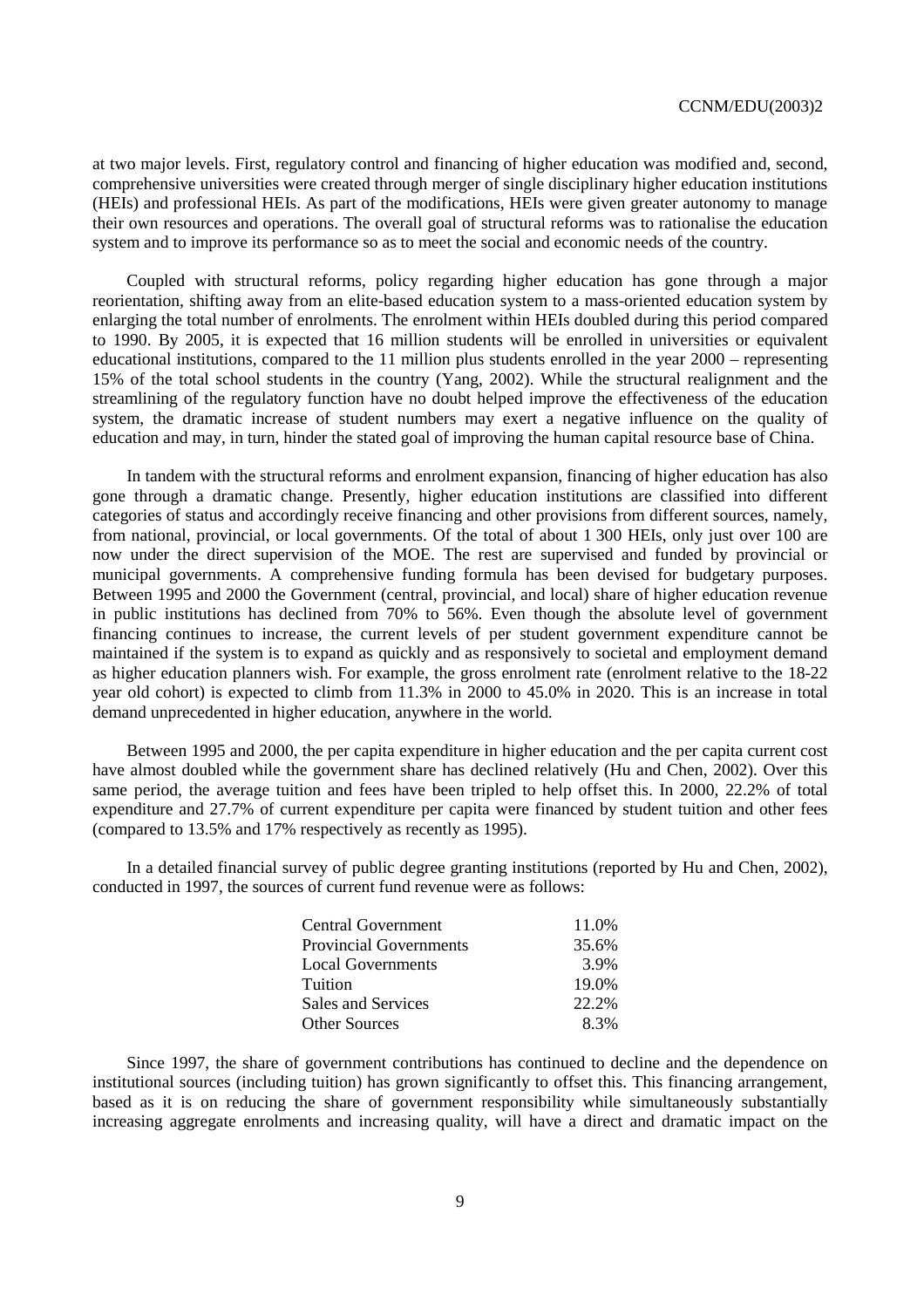teaching capacity and capability of individual HEIs, and might inadvertently exert a negative impact on the effectiveness of the higher education programmes.

This systemic vulnerability to significant variations in quality within Chinese higher education is made more apparent when one considers the targeted resource allocations made to key universities and key disciplines for special project funding and other preferential treatment. These effects, combined with the already existing locational advantages and disadvantages of individual HEIs, pose the greatest challenge to equitable quality enhancement and financing efficiency for the coming years.

Other components of the on-going higher education reform consist of investment reform, recruitment and job placement reform, and the "inner-institute" management reform in addition to the teaching reform. These individual reforms directly and indirectly affect the quality of the final outcome of higher education. They will be discussed in more detail in the section on quality management, presented below.

These and related questions of quality and finance have formed the framework for this OECD Review. The initial visit of the review team took place in October 2002. Visits were made to governing organisations and institutions in Beijing, Shanghai, and to Shaanxi Province. The team consisted of professionals with experience with Chinese higher education and the visits were supplemented by a wide variety of written materials. Even so, the review team is aware that it is especially heavily indebted to the large number of Chinese professionals who shared their time and insights with them (see Annex). This report is a product of that continuing collaboration.

The report is organised around the following three major topics:

- Key aspects of the Chinese reform of higher education;
- Quality management in Chinese higher education, and
- The financing of higher education in China and the rationale for its support.

Part One of the report will assess the current reform programme for higher education in China in terms of ten major criteria. The quality management discussion in Part Two will assess the current situation in China and will briefly review the quality effects of the recent structural and financial reforms. Next, the review team report will appraise the quality effects of the financial self-responsibility system. The quality management discussion will conclude with a contrast of the recommended institutional-specific and system-wide management practices.

Part Three of the review team report will touch on the following topics:

- The definitional distinction between "costs" and "financing" of higher education and key definitional issues;
- The rationale for public versus private support of higher education activities and the future role of private higher education in China;
- The current policies of tuition and loans; and
- Revenue enhancement opportunities for Chinese higher education institutions.

The review team report will conclude in Part Four with a presentation of three major alternatives for policy and practice that may be considered by the government in the coming decade. A major product of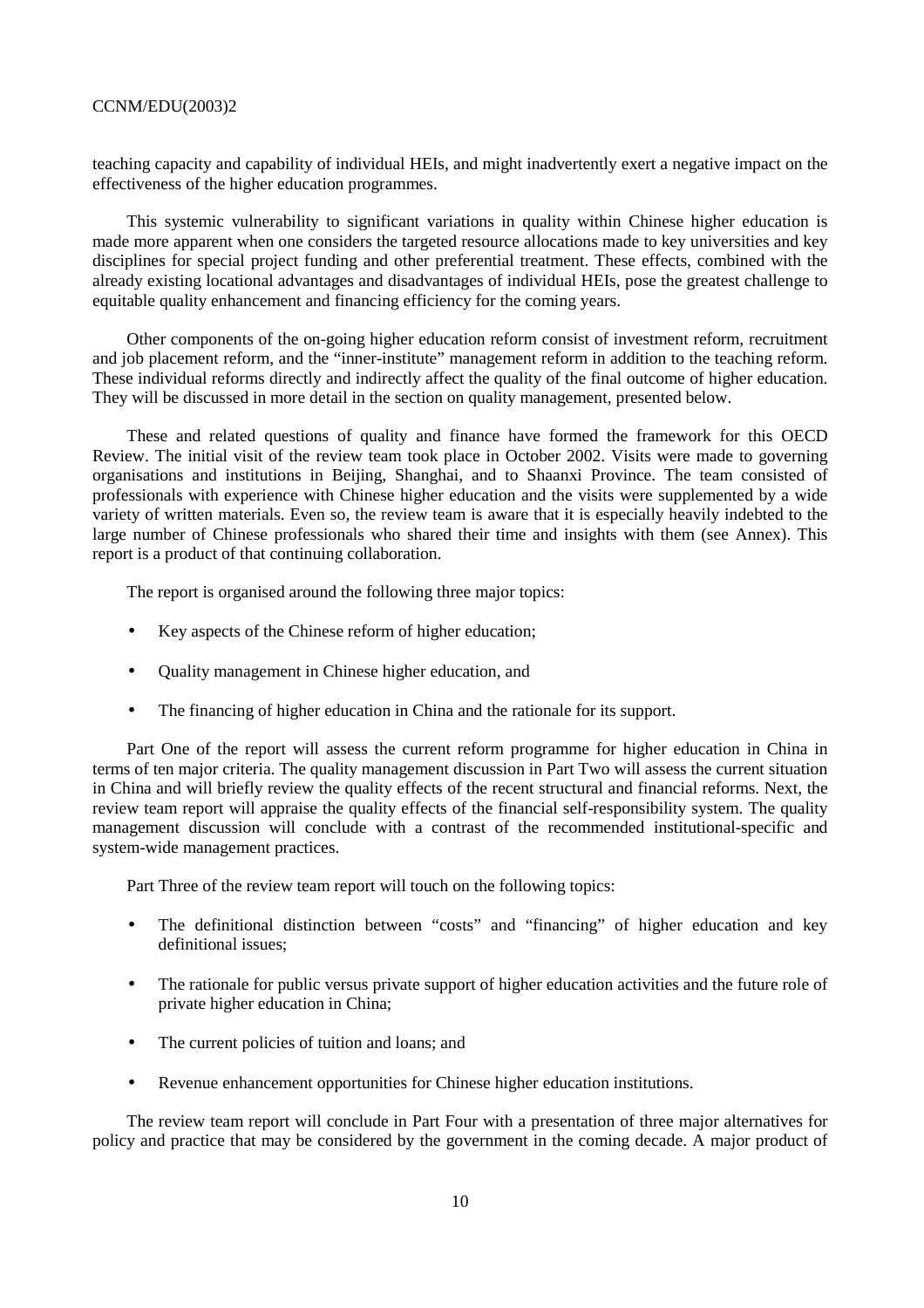this joint Chinese-OECD effort should be to share experiences, both for China to learn from the lessons of the OECD countries and for these same countries to learn from the dramatic experiences of China over the last quarter century. In this way, the review team report is a foundation for international and interinstitutional co-operation to improve higher education in the world, not solely in the People's Republic of China.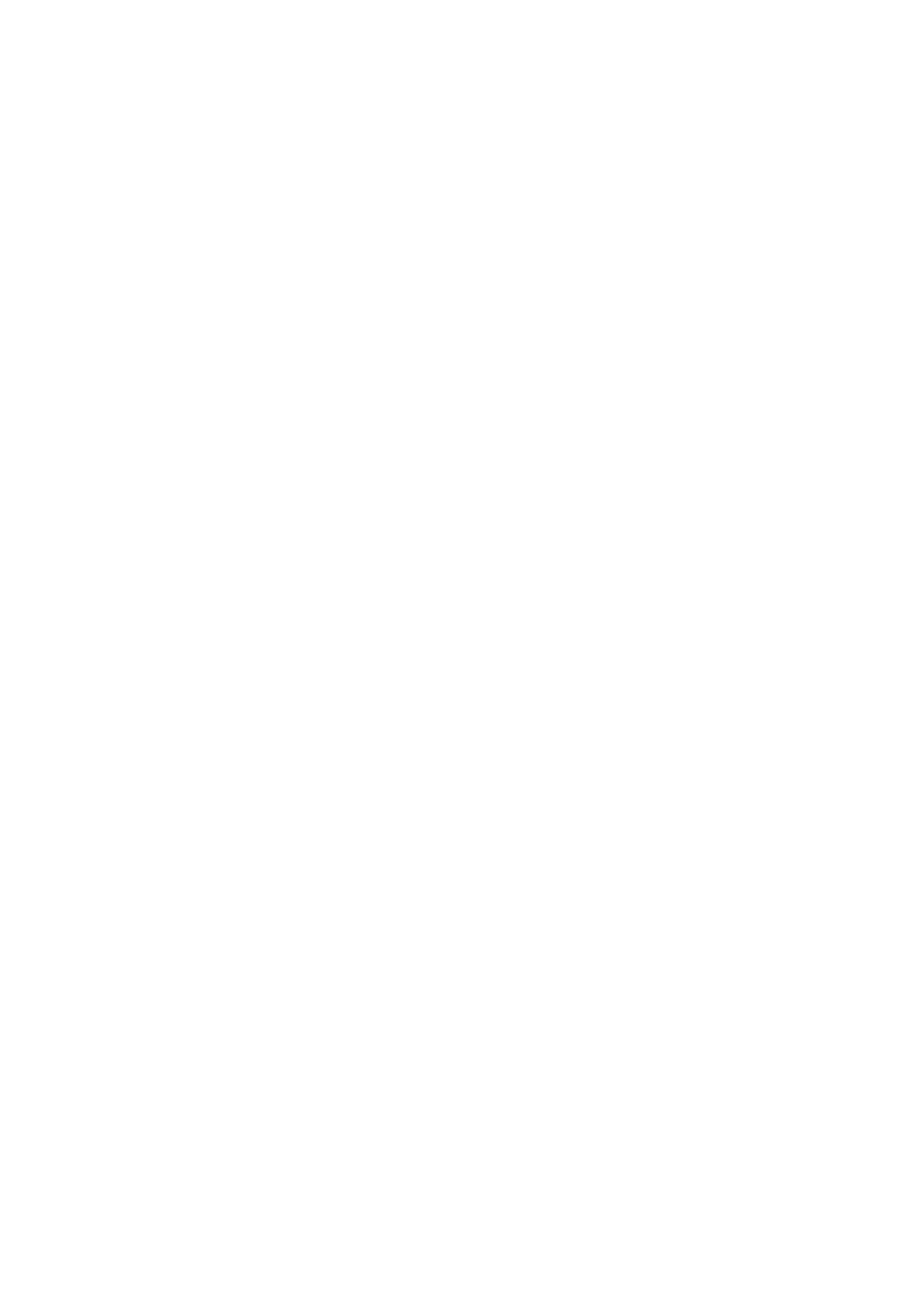# **PART ONE: ANALYSIS OF CHINA'S HIGHER EDUCATION REFORM PROGRAMME**

# **Background**

The reform of higher education within the People's Republic of China over the last decade has dealt with the need for increases in quality (including relevance of the education provided) and the means for mobilising adequate financial resources to meet both quality and expansion objectives. As was noted above, the reform programme has been characterised by four major actions:

- A shift from a primary emphasis on elite higher education to more concern with increased access;
- Decentralisation of institutional affiliations of higher education institutions from central to provincial and municipal authorities and greater attention to institutional autonomy;
- The allowance for, and even facilitation of, private higher education which previously was disallowed; and
- Introduction of a cost-sharing approach through greater reliance on student tuition and other fees to finance higher education costs.

While the government remains concerned with elite higher education (as indicated by the special funding for the best institutions to acquire and maintain "world-class" status), it has recognised the need to meet the aspirations of the rapidly growing population of secondary school graduates who wish to continue their education to the tertiary level. Recognising the limits on central government financial and human resources, China has decentralised dramatically. From 1990 to 2000 the number of higher education institutions affiliated with central ministries and agencies declined from 354 to 111 and the number affiliated with provincial and municipal authorities increased from 721 to 1 114. As of 2003, less than ten percent of the institutions of higher education are directly affiliated with a central agency (of course, because the central institutions are larger on average, the proportion of higher education students in these institutions is still proportionally greater).

Whereas no private institutions existed in 1990, over 100 are active in 2003 and the private sub-sector of education is the fastest growing part of higher education, both in terms of numbers of institutions and total enrolment. A second form of educational privatisation has taken place within certain public institutions where selected disciplines within a public university or college may operate as a private or quasi-private unit of the institution. Another important form of privatisation has occurred in that tuition and other fees are now charged to many students within the public institutions. This cost sharing is both necessary (to finance the desired improvements in quality and access) and equitable (in that students, the major beneficiaries of the higher education experience, are expected to pay some share of the costs of their own education).

To assess the appropriateness of the current higher education reform programme in China, this OECD report will apply a group of key analytical themes to the higher education policies and activities that the reform programme is using. These themes will attempt to assess how appropriately the reform is meeting the individual and collective development needs of China. The term "appropriate" here refers to the match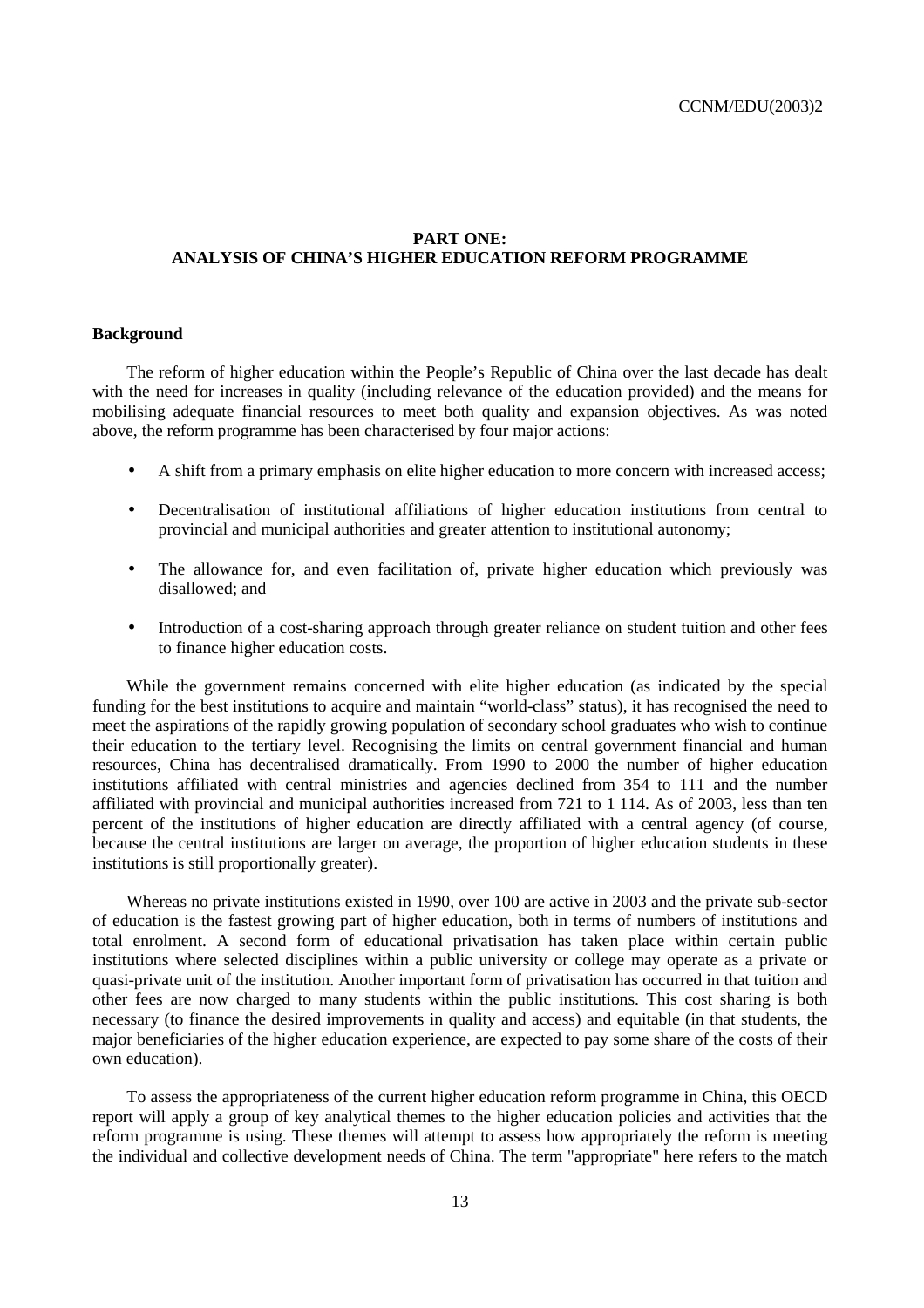between education and training inputs, processes, outputs, and outcomes to China's intra- and inter-sectoral priorities and to the social, cultural, and environmental uniqueness of the nation. Both the national priorities and the selection of key analytical themes must reflect an appreciation for what can be afforded and what can be sustained by the Chinese economy and its government. Similarly, the administrative capacity of social and private sector institutions will act either as a facilitating mechanism or as a constraint on higher education and training activities. Thus, the selection of OECD team's key themes must emphasise the "preconditions" for successful societal development and implementation of China's unique form of social and economic environment.

The policies and programme activities in China's higher education sector may be evaluated in terms of the following ten attributes (which also represent design criteria for further reform activities):

- Appropriate political foundation and support for the higher education reform process.
- Equity in access, attainment, and achievement.
- Flexibility in the planning and implementation process.
- Support for an interactive planning model involving co-operation among national, local, and institutional levels.
- Incorporation of inter-sectoral and intra-sectoral co-ordination.
- Development of appropriate regional, national, and international emphases.
- Affordability.
- Sustainability.
- Efficiency.
- Encouragement of supplementary resource mobilisation.

Not every component of China's higher education reform will emphasise all of these themes, of course, but each part of the programme can be assessed in terms of the degree to which it relates to this checklist of desired effects. Each of the themes is discussed briefly below in terms of the current condition of implementation of the reform programme.

#### **Appropriate political foundation and support**

Higher education, like all education and training programmes, has the ability to affect the lives of the Chinese population profoundly. Because of this, a natural conservatism exists in that change can rarely occur without some fear of loss or uncertainty of the specific results. The Chinese higher education reform has attempted to make clear why changes are required in the higher education system and the manner in which individuals, groups, and society will be affected by these changes. In this way, the proposed policy or programme reforms in higher education have gained sufficient political and popular support to be implemented and sustained. While much of the work of the reform process is inherently technical in nature and content, ultimately the higher education reform programme is a political and administrative process that requires broad acceptance (inside and outside the higher education system) to be effective. The reform appears to have been designed with appropriate attention directed to, and sensitivity shown for, the political, cultural, and social considerations involved in the various reforms at both the governmental and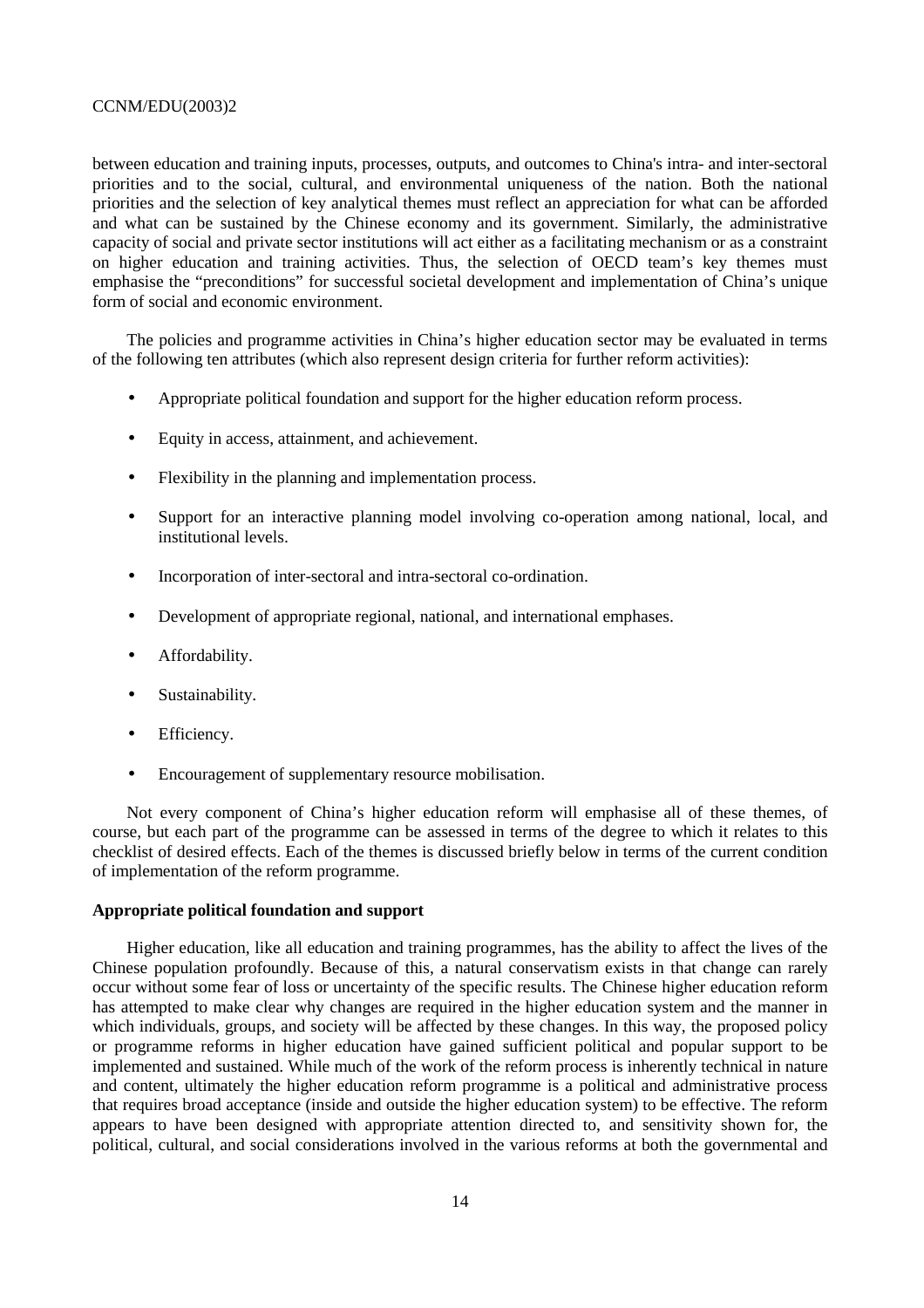institutional levels. However, in the area of cost-sharing, the need for "social marketing" of these policies will become more critical as the share of total costs borne by students and their families increases. Similarly, support for loan programmes for students will require that both students and their families be "educated" about the benefits and the risks of debt-financed educational opportunities. Finally, the legal framework for the effective operation of private higher education needs to be more fully elaborated (from such basic concerns as land ownership to difficult matters of intellectual property rights – the latter an issue for all research-oriented institutions, public or private).

# **Equity in access, attainment, and achievement**

"Equity" refers to judgments about the *fairness* with which higher education opportunities are provided to individuals and groups. The major access/equity issue traditionally identified for China is the difference between locations (among Provinces and urban versus rural) and social classes (an issue even in a previous "classless" society). While these remain major sources of variation in opportunities for higher education in China, government also is concerned with the increasing variation in opportunities **among and within** the urban and rural areas.

Equity issues may be analysed in terms of access, retention, and graduation as well as for learning achievement and the opportunities for employment. Equity assessments also can be made in terms of access to funding and to specific resources such as qualified instructors, appropriate instructional materials, and other learning resources (including necessary laboratory facilities and information technology equipment). At present, the higher education management information system is not strong at this level of detail and it is extremely difficult to measure and monitor resource equity in any but the crudest forms.

A special equity concern in all societies is gender equity; in terms of educational access and retention for women, China has a strong and improving record. However, it is necessary to determine whether achievement or programme selection (especially in some more overtly vocational and technical areas) represent a systematic pattern of inequality for women. In addition, the employment opportunities for women may be examined to illustrate the extent to which the gains in gender equity apparent in China's higher education and tertiary training systems are actually translated into fully equitable employment opportunities for female graduates.

As was suggested above, equity assessments can be limited to questions of aggregate participation but are more appropriately measured by actual access to appropriate facilities, teacher quality, and the availability and proper use of instructional materials as well as by output measures such as graduation and employment. In the quality discussion in Part Two and the financing discussion of Part Three, equity will remain a paramount concern with the review team's assessment of the higher education reform programme.

# **Flexibility in planning and implementation**

The higher education reform programme in China has been designed to encourage recurrent analysis and policy adaptation. Planning steps are reconsidered periodically (at least once per year) and adjusted to fit the emerging realities of China's social and economic environment. The OECD review team feels China should continue to incorporate the current approach of phased implementation that will allow the reform programme's activities to be slowed, accelerated, or redirected depending on experience, resource availability, and new competing demands. It is impossible to predict how long China's current economic prosperity will continue; a flexible programme of reform will mean that whatever opportunities or challenges are faced, the government and the individual higher education institutions will be able to maximise their advantages and minimise any potential difficulties. Since the ability to predict is always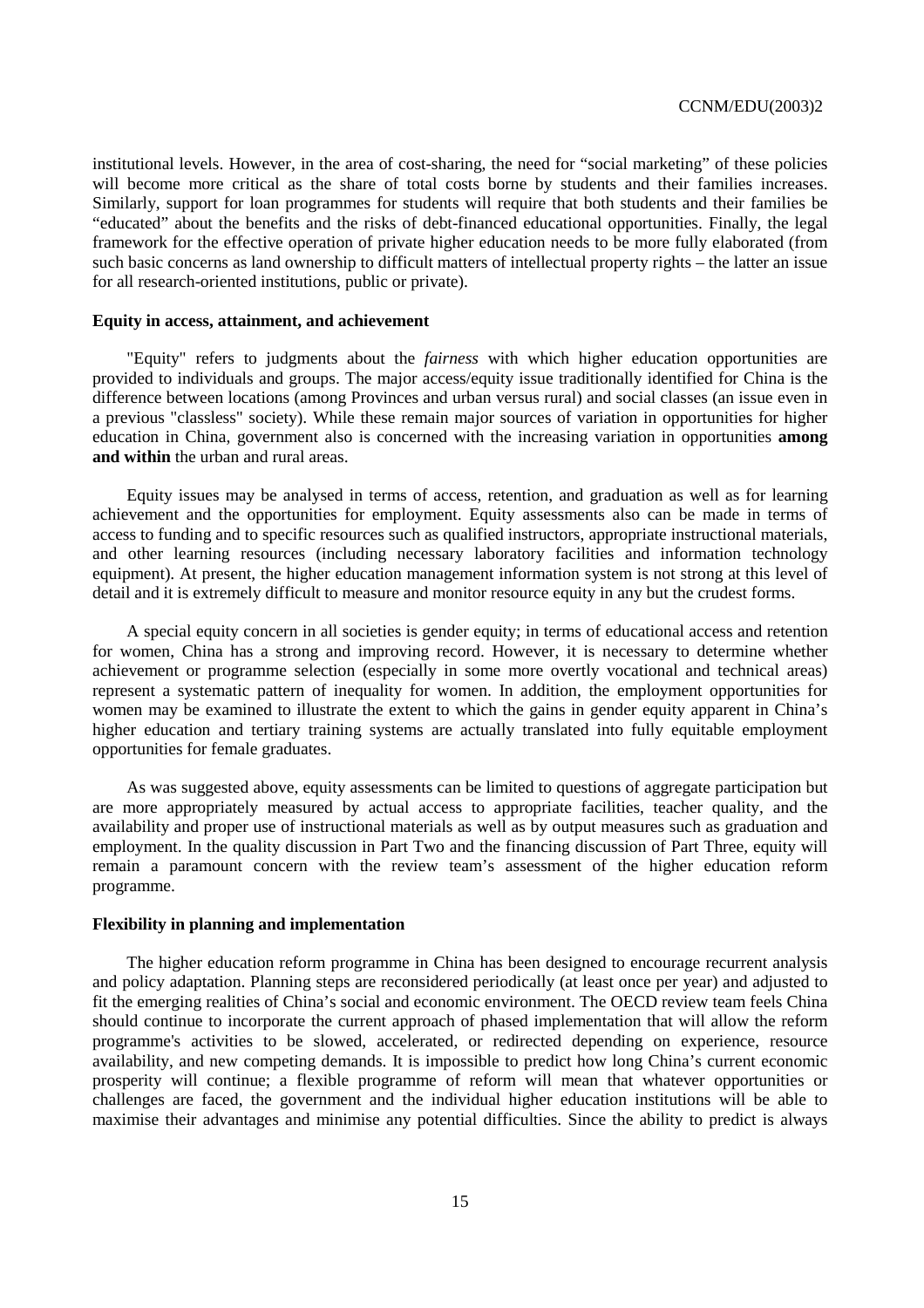less than perfect, the flexibility to adapt is the key determinant of system and institutional success in higher education.

#### **Support for an interactive planning model**

The reforms encouraged by China for the higher education sector should be co-ordinated with the more general reorientation of social planning in the nation. An "interactive" planning model would have the Central Government issue broad higher education planning guidelines; the provincial, municipal and institutional administrators would then respond with comments, criticisms, and alternative suggestions. The central authorities could then develop more detailed proposals and, following further review by subnational officials, the revised proposals for higher education could be implemented. Central responsibility for key decisions will be retained but an even greater opportunity will exist for local participation and review. Such an interactive model is already being used to some extent in the higher education reform in China and the review team feels strongly that this approach should be strengthened and expanded to include greater participation by the private sector. Even if only in an advisory capacity, suggestions from the private sector institutions and from employers can only strengthen the overall implementation process for the higher education reform.

### **Inter-sectoral and intra-sectoral co-ordination**

The location of higher education responsibility within different government agencies at the national and sub-national levels continues to have the potential of fragmenting the planning and implementation processes for the sector (this is especially true for scientific-technical and post-graduate higher education where opportunities to exploit economies of scale may be wasted). All higher education activities, in whatever ministry or agency they are conducted, also should attempt to co-ordinate with the activities of other sub-sectors (an obvious example would be co-operation between the education and labour ministries). Similarly, better co-ordination should be encouraged for higher education institutions with activities outside the public sector (including international institutions operating alone or in concert with domestic institutions). As has been well recognised in China, higher education development will depend on the larger economy to provide funds for support of education, training, research and development activities and to employ or otherwise utilise the graduates that are produced. This close linkage between education and the economy must continue to be recognised and steps taken to bring progress in higher education more in congruence with the needs of the larger Chinese society.

## **Development of a regional, national, and international emphasis**

The size and complexity of the Chinese nation requires that both a regional and a national orientation would be appropriate for many higher education programmes. Institutions in all parts of the nation should attempt to incorporate curricular and other adaptations to meet the specific needs of their regional communities and potential employers while at the same time producing graduates who have national and international employability as well. Public and individual interests in China will be best served by making the large majority of higher education programmes more effective regional and national resources for development. Programmes that serve these societal needs will also be serving the needs of the individual citizens.

Finally, Chinese specialists in research, administration, evaluation, and curriculum must have the resources and other support necessary to form strong international networks. The nature of higher education development is not limited by national boundaries, but each nation must have the capacity to examine the costs and benefits of each new development and decide whether it is appropriate for their own society or culture. Adaptation, more than simple adoption, of international progress will be the key for the Chinese institutes of higher education. Similarly, as the higher education reform programme continues to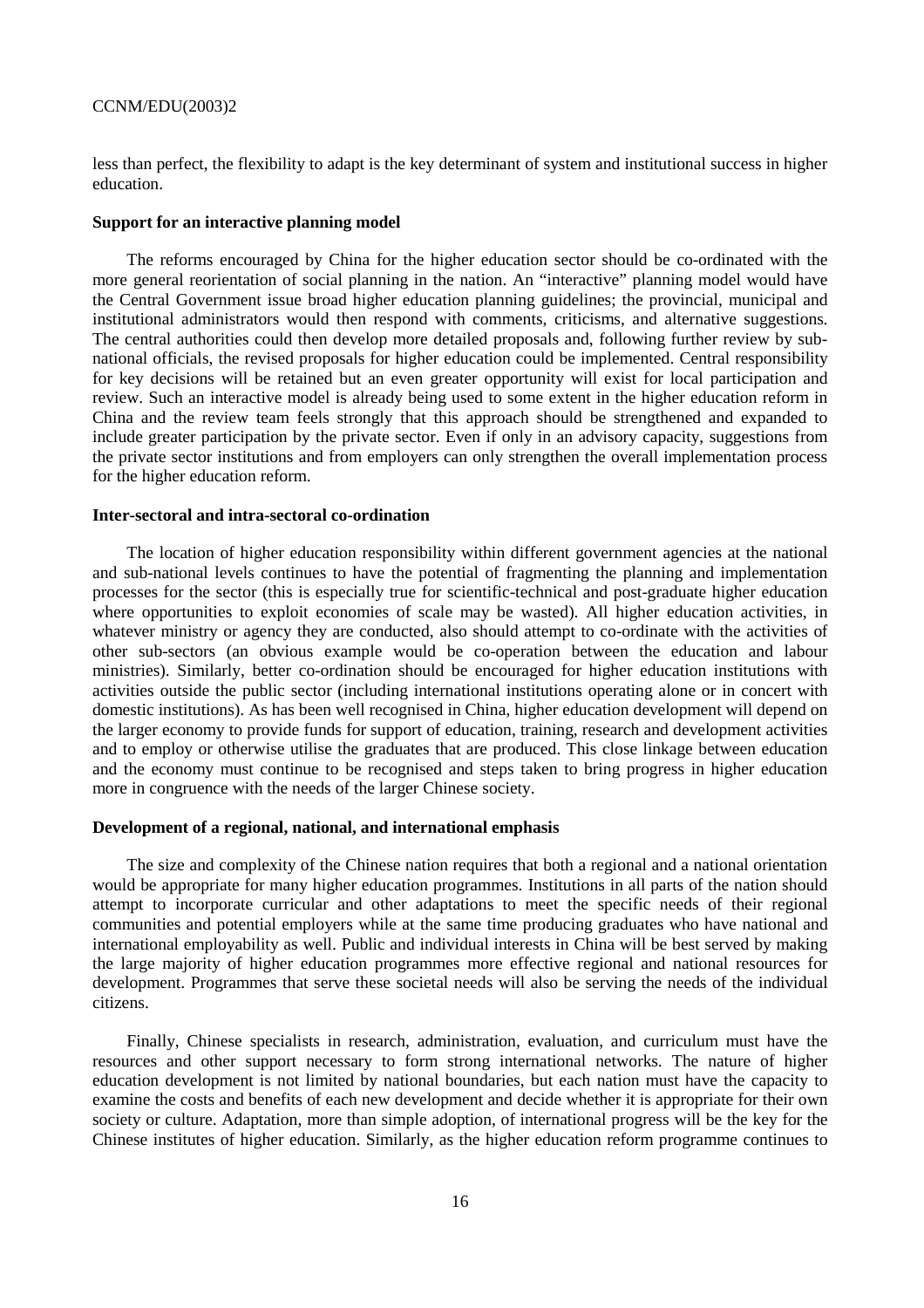progress in China, Chinese experts should increasingly be prepared to share their findings and advances with international colleagues through publications, seminars, workshops, and other forms of dissemination. The review team feels very strongly that both China and its international partners have much to learn from one another.

#### **Affordability**

China has paid close attention to an obvious but too frequently ignored criteria for evaluation of higher education reform activities: the reform programme activities must be affordable within the budget levels assigned to them. Too often, a large gulf exists between a reform programme's goals and its realised effects because the programme was designed for a budget level substantially greater than that finally realised. Affordability must continue to be a criterion for higher education programme design in China or else it will just become an explanation for why a particular reform programme activity has not succeeded. A prior concern for China, of course, has been whether the higher education development programmes are receiving an appropriate priority within the government budget. While the review team has concluded that higher education, and education in general, is deserving of a higher share of the government budget, this issue must be reviewed and ultimately resolved through inter-ministerial discussions that assure that cost levels in higher education are justified in terms of their benefits to society.

Of greatest concern, perhaps, are the capital investment demands that will be required over the next 20 years to realise the quality and enrolment objectives of China's higher education reform programme. Hu and Chen (2002) estimate that of the 300 million CNY (1 Yuan Renminbi =  $0.11$  EUR) supplemental capital fund needed for a single university, government sources will only be available for one-third. Institutional sources, including tuition and fees from students, will have to be stressed much more than at present. While this estimate of requirements may be imprecise, it is certain that massive capital investment funds will be needed for Chinese higher education over the next two decades.

"Affordability" is always a joint function of financial capacity, costs, and potential effectiveness (*i.e.* it is easier to justify financing a higher education activity that is effective). Affordability issues within higher education in China are especially of concern because the rapid development of individual academic fields means that expensive investments can be made in technologies or activities that quickly become outdated or irrelevant. Flexibility (discussed above) and sustainability (discussed immediately below) are essential to assure effective use of monies invested in higher education programmes.

#### **Sustainability**

"Sustainability" refers to the ability of the higher education reform programme activities to continue efficient operation after the initial phase of government support is over. This is an especially crucial consideration for government higher education projects that involve short-term financial assistance and for private sector higher education activities that involve government subsidisation that is for a finite period only (including the example of provision of land or other property). In both cases, the critical question is whether the positive effects of the short-term higher education project can be sustained after government assistance comes to an end. If not, then one must question the value of an education intervention that will cease or be dramatically reduced after the project period is concluded. Because of the aforementioned rapid evolution of knowledge in the higher education technology fields, China must be prepared to monitor and adapt their higher education projects (such as "211" or "985") to promote sustainability as well as immediate effectiveness.

Obviously, there is a need to consider the Chinese Government's own capacity to assure sustainability. The structure and personnel of the responsible ministries and agencies should be assessed as part of a general management audit within the higher education system. Such an assessment will help identify the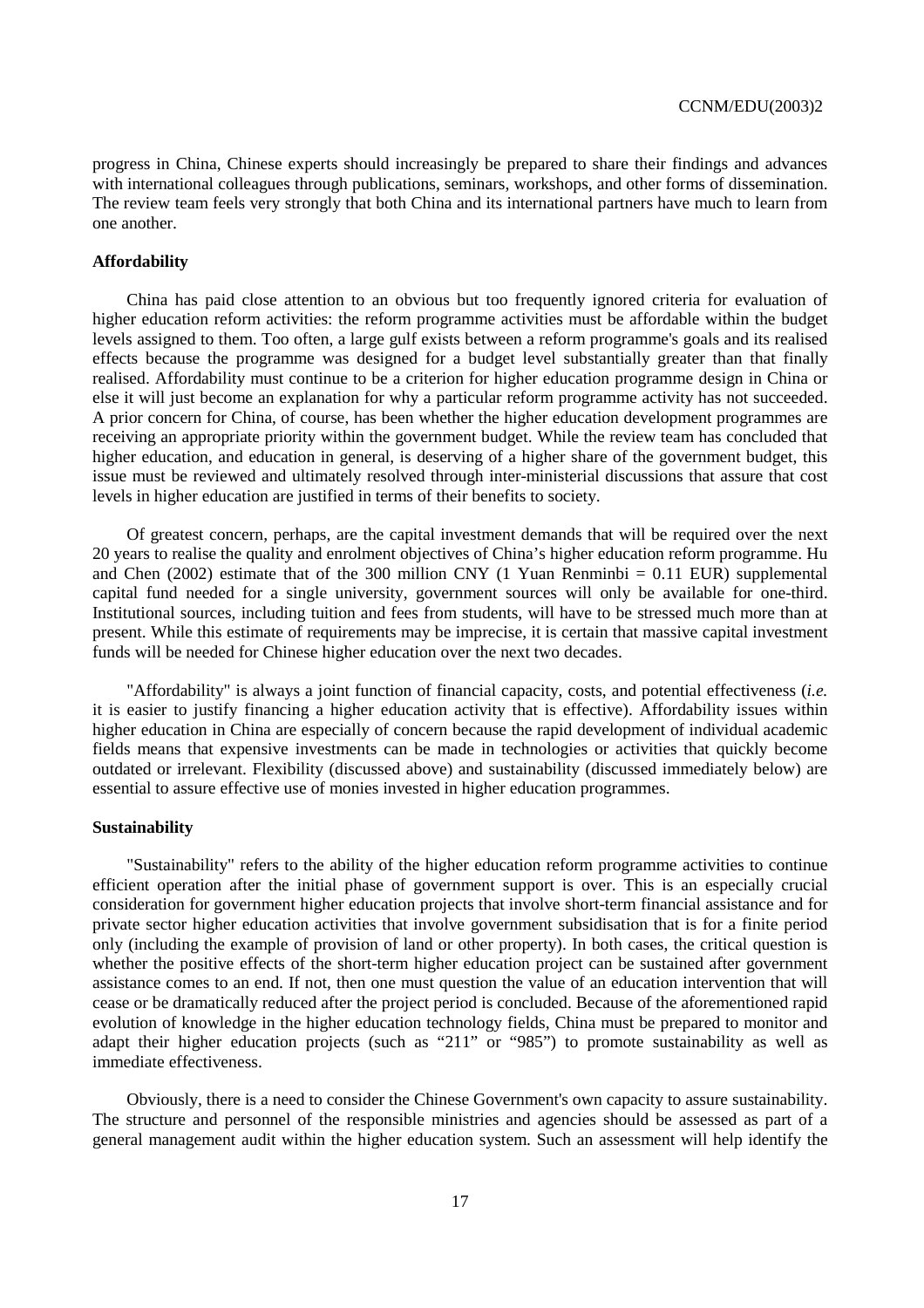required structure and personnel for the responsible ministries to fulfil their responsibilities under the higher education reform process and to identify the recruitment and training necessary to make the administering organisations increasingly effective in the long run in fulfilling their higher education responsibilities.

#### **Efficiency**

Any higher education activity, whether part of the reform programme or not, should be internally efficient in its own operations and have as one of its intended effects the increase in the general efficiency of the higher education sector. "Efficiency" refers to the least-cost means of achieving a specified objective or the maximisation of objectives given a specified level of costs. Efficiency is the most generic of all education criteria. It includes costs and benefits and the monetary and non-monetary components of each. "Internal efficiency" refers to the least-cost production of attainment levels or cognitive or non-cognitive changes in participants and can be related to changes in inputs (measures of resource availability) and processes (measures of resource use) when it is not possible to measure outputs directly. Internal efficiency is often measured by cycle cost in years or in financial terms. "External efficiency" encompasses the leastcost production of the full range of educational impacts: economic, socio-cultural, political, institutional, and environmental. While the time and data limitations do not always allow for extensive calculations of efficiency indicators, the efficiency criterion should still inform all of the analysis which forms the basis for identification of issues and selection of policy and practice options. External efficiency is more difficult to quantify than is internal efficiency in simple terms; normally it involves an assessment of whether costs can be reduced to produce the same level of external effectiveness or whether external effectiveness can be increased for the same level of cost. These terms and concepts are dealt with in more detail in the finance section of this report.

#### **Encouragement of supplementary resource mobilisation**

All projects in a higher education reform will require financial and human resources. While some of these interventions, because of their nature, cannot be self-financing, all do have the responsibility of exploring ways in which additional resources might be generated for their support. For example, activities to expand computer availability in universities and colleges should stipulate how the new costs will be shared among the central and provincial governments, local communities, private companies, and individuals. Training in computer skills could be financed in part through the utilisation of existing facilities made available on a part-time basis by the private sector; and training workshops should prepare local government administrators and private sector personnel to deal with citizens and private sector companies to generate supplementary funds for their education and training activities. Over time, an increasing share of the costs of higher education development and dissemination in China may become the responsibility of the private sector and of individuals. While initially the Chinese Government must play a major role in financing as well as co-ordination, the long term comparative advantage of the central government is in facilitation, co-ordination, quality control, and information management of higher education activities – not just their finance.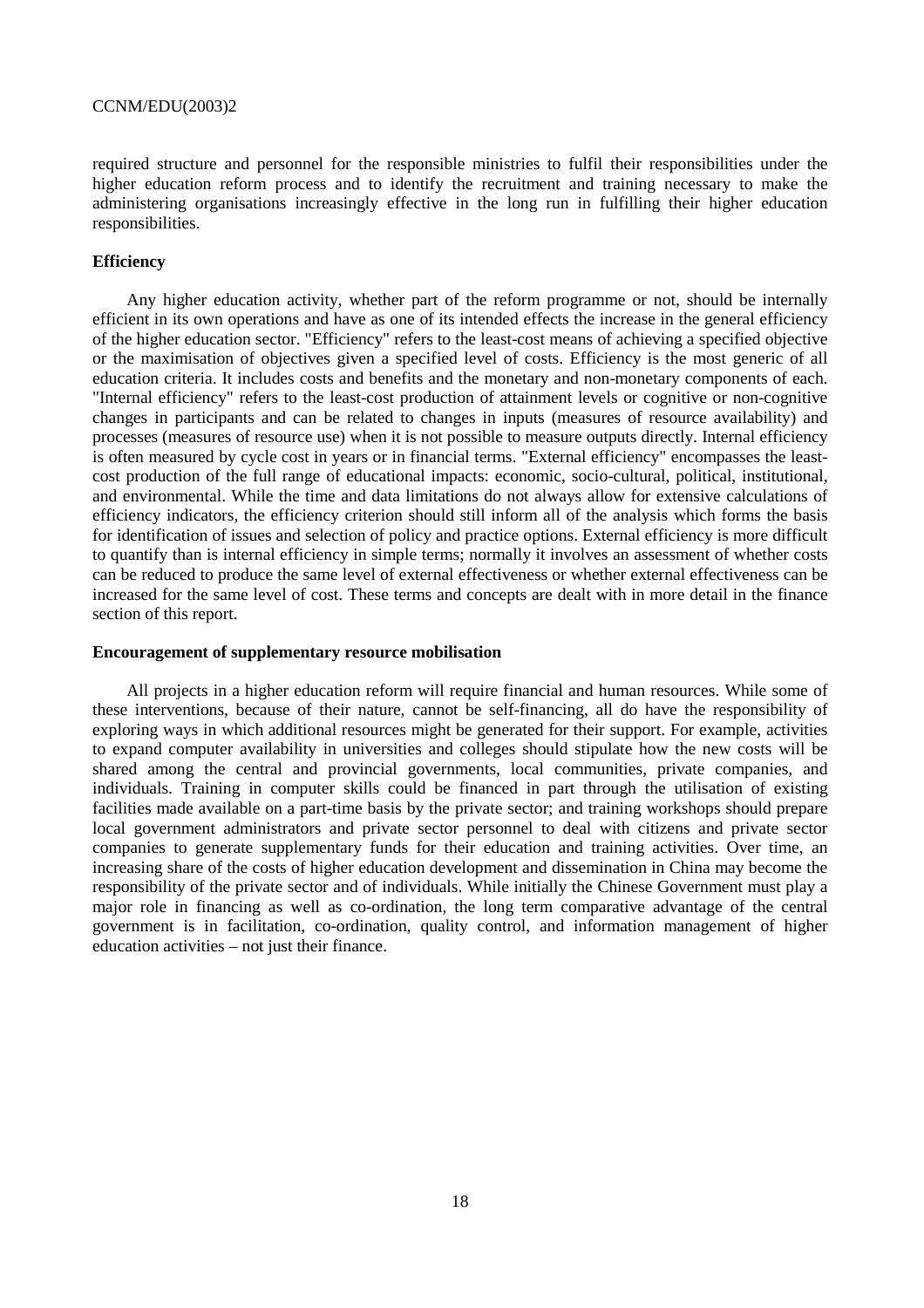# **PART TWO: QUALITY MANAGEMENT WITHIN CHINESE HIGHER EDUCATION**

# **Introduction**

This section of the OECD review team report will focus on the issue of monitoring and assuring quality of education at higher education institutions in China and its policy implications. The issue of the quality of higher education is complex and controversial. In the context of China, the quality debate is further complicated by the four modernisations (in agriculture, industry, science & technology, and defence) concomitantly occurring at the macro-social level. Faced with constant changes in the social, economic and political environments, higher education is being forced to balance the need to adapt to the continuous changing requirements of professional competencies, to maintain academic/scientific rigor in research, to keep pace with the scientific developments of the world, and to serve the nation's political and social objectives.

This section of the review report will examine one of the central issues related to the development of higher education, *i.e.*:

*How do China's current reform measures impact the quality of higher educational outcomes in general and the quality of the learning process in particular and how can this relationship be improved?* 

Reflection will also be offered briefly regarding the financial policies currently in practice and their implications for the quality objectives of higher education. However, more detailed discussion of the financial issues of Chinese higher education will be presented in Part Three of the review team report.

# **Current Situation**

#### *Structural reform*

The higher education system prior to 1998 was characterised by fragmentation in its regulatory functions and centralisation in regard to its operational responsibilities. Central departments and local (including provincial and municipal) governments provided education separately. They also directly administered single disciplinary HEIs and professional HEIs.

The current structural reform of the Chinese higher education system is primarily geared towards rationalising and strengthening the policy and regulatory functions of China's educational system. Regulatory control of the education sector is now centralised within the Ministry of Education (MOE). Previously, 24 different line ministries supervised and administered their own colleges and universities each of which offered specialised professional degree programmes. For example, Ministry of Foreign Trade and Economic Co-operation (MOFTEC)<sup>1</sup> had its own university specialising in international trade and economics, while the Ministry of Agriculture had a University of Agriculture specialising in agricultural sector management and technology. Similar structures permeated down to the provincial level.

 $\overline{a}$ 

<sup>1.</sup> now the Ministry of Commerce (MOFCOM).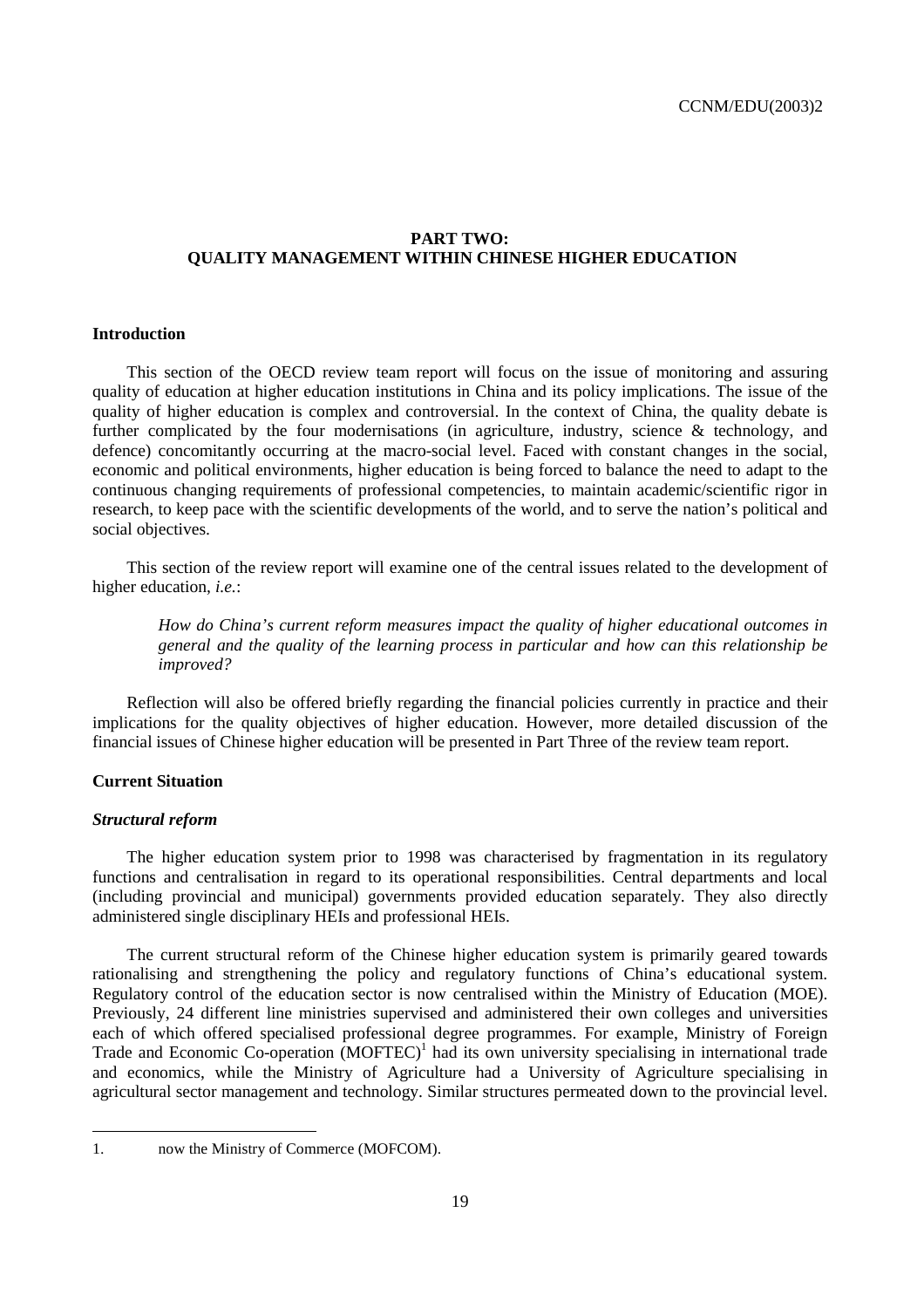With overlapping disciplines and lacking adequate economies of scale, too many of these single disciplinary and professional HEIs suffered from relatively high unit (per-student or per-graduate) costs, low efficiency in resource mobilisation and utilisation, and stagnation in terms of educational quality.

At the national level, this decentralised service delivery structure also caused sub-optimal use of scarce educational resources, human and financial. This situation resulted in the establishment of diverse, and often inconsistent, educational and professional qualification standards, and hampered the desired scientific research and technological development within the higher education institutions. The oversight authority given to the Ministry of Education under the former structure was limited, inadequate to its perceived responsibilities and, ultimately, ineffective in monitoring or assuring quality in inputs, process or outputs. Instead of functioning as a central policymaking organisation, MOE was more akin to a multilevel administrative unit attempting to co-ordinate the higher educational activities across departmental and functional boundaries.

The structural streamlining and centralisation of the regulatory and management responsibilities to one central organisation, *i.e.*, the MOE, improves the opportunity for more effective utilisation of educational resources and allows for the establishment of unified qualification standards for learning outcomes and accreditation for granting degrees. It also allows the MOE to become more of a monitoring, facilitating organisation and less of a regulatory enforcement mechanism. This structural reform seems to have created a much more favourable environment to ensure greater effectiveness of the higher education system in China and the necessary conditions to achieve higher quality of college and university education.

### *Financial reform*

In the former financial administrative system, the government was responsible for all HEIs and their provision. A new management system has been established wherein the government takes major responsibility in providing educational services at all levels with the active participation of society and individuals. Non-governmental colleges and universities (known as *min ban)* have been created across the country and have become a distinguishable force in providing expanded access to professional and higher education. For instance, some are even accredited for granting bachelor degrees. Other forms of societal and international involvement in the higher education sector are also evident. With WTO membership, China will most likely experience an even greater participation of the international education providers (*i.e.*, foreign universities and higher professional schools) in its domestic educational market. This could be a positive trend, as long as the educational products fit with the demands of the Chinese job market and support China's long-term sustainable development *and* consumers (students and employers) are provided adequate information about the true costs and benefits of these courses and programmes.

Greater participation from the non-state actors in providing higher education helps complement the limited national education budget which amounts to a relatively low 3.41% of GNP (OECD average is 5.8% of GDP), at a time when the demand for infrastructure development within most of the HEIs remains high in China. With the exception of a limited number of key universities or key disciplines that benefit from special project budgets such as Project "211" or Project "985," most of the existing HEIs are in need of substantial new investments in upgrading their teaching facilities, living conditions for students, research capacities and, in quite a few cases, the quality of their instructional faculties.

Classic lecture-dominated teaching methods and passive learning environments are simply inadequate to achieve China's current higher education development objectives. This is particularly the case when the learning objectives of today's higher education go beyond fulfilling the immediate career ambitions of the students and the competence requirements of the employers. For example, higher education must also attempt to teach and develop the students' ethical values, self-learning capacities, and aptitude for innovation. Modernisation of the HEIs will require major infrastructure and personnel investments.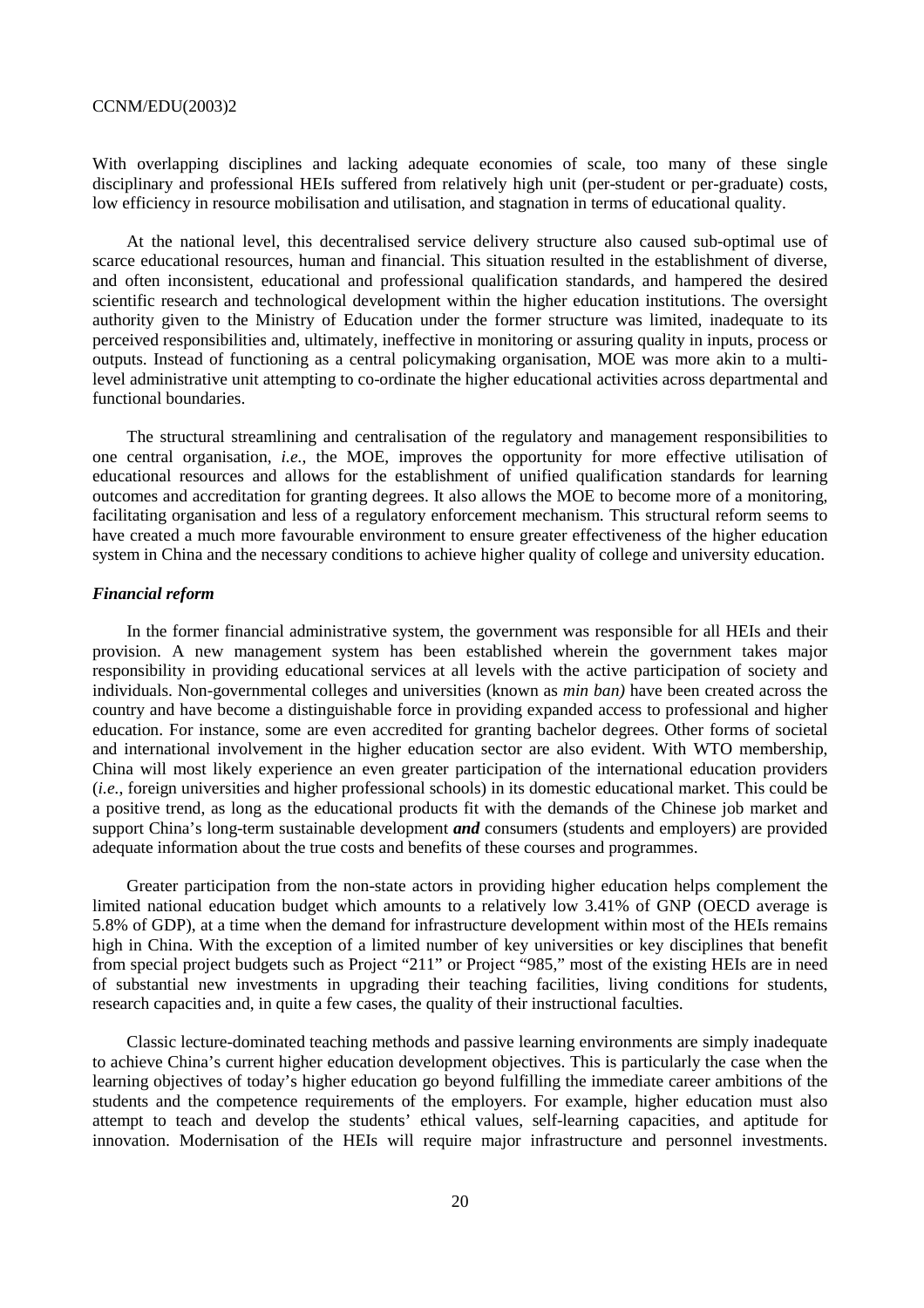Although the annual budget for education has steadily been increased, the demand for capital improvements for more than 1 000 HEIs remains daunting. A stratified approach has been adopted by the Chinese Government to endow approximately 15% of the 1 300 universities with the potential to become provincial, national and world-class education and research institutions. However, all institutions are expected to improve their ability to serve student and societal needs.

Of the universities visited by the OECD review team in Beijing, Xi'an and Shanghai, most were equipped with modern teaching facilities and state-of-the-art learning technology, such as Internet connections and on-line library references. However, these universities are not representative of the norm since they tend to enjoy the status of key universities either at national or provincial/municipality level. The level of development of these HEIs seemed to be positively correlated with the economic development of their localities. In other words, significant discrepancies regarding teaching capacities exist between HEIs belonging to the rich coastal provinces and HEIs belonging to the less- or under-developed inland provinces and regions. Comparisons of "quality" of education in this context will be hard to define in terms of instructional "value-added" given that the starting points and social conditions vary dramatically.

# *The role of social sector and foreign participants*

Resources from the social sector as well as from the private sector (companies and individuals) have been mobilised to fill part of the gap for some of the less advantaged institutions. Exceptional *min ban* universities, such as Huang He University in Zhanzhou, and professional colleges, such as Xi'an Fanyi University in Xi'an and Sanda College in Shanghai, also have developed impressive infrastructure and learning technology. However, it is not clear how many other *min ban* HEIs are equipped with comparable educational capacities (hardware) as are those mentioned above. Similarly, in the state-owned universities visited, teaching staff of an international standard are said to remain scarce. This is a particularly challenging situation since *min ban* HEIs tend to use more part-time (often, staff who have full-time positions at a state institution) or retired faculty personnel. Excessive use of such personnel can curtail opportunities for student-instructor interaction outside the classroom and could restrain the development of resident knowledge centres needed for academic excellence and development.

Although *min ban* universities and schools receive no state subsidies and are not eligible for research funding, they are provided with royalty-free land use and tax exemption. All *min ban* HEIs visited reported financial self-sufficiency and enjoyed a certain degree of financial success, even to the point of generating a surplus of income over costs. Again, this should not be generalised since those private institutions visited represented a non-random sample.

More than ten years after the establishment of the first *min ban* schools, the participation of non-state and non-Chinese actors in the Chinese education market remains limited in scope and still "experimental". Laws concerning the ownership of educational properties are currently under discussion. The Law on the Promotion of Non-State Schools was issued on December 28, 2002 and will take effect on September 1, 2003; the intent of this legislation is to clarify the rights and responsibilities of these institutions. Public perception of these non-state HEIs is mixed and therefore provides additional motivation for these HEIs to strive for excellence and recognition. One trend, nevertheless, seems to be clear: the participation of the non-state sector in providing higher education services will continue to increase, probably proportionally as well as in absolute numbers. Presently, there are 10 major *min ban* HEIs out of a total of just over 100 private HEIs. This number of prominent *min ban* HEIs will most likely change rapidly once the law governing private sector provision of higher education is more clearly established.

Foreign teaching universities are increasingly gaining a high profile in China, especially in the field of management studies. International providers have been allowed to recruit students for their undergraduate or graduate level programmes conducted abroad or inside China by establishing partnership arrangements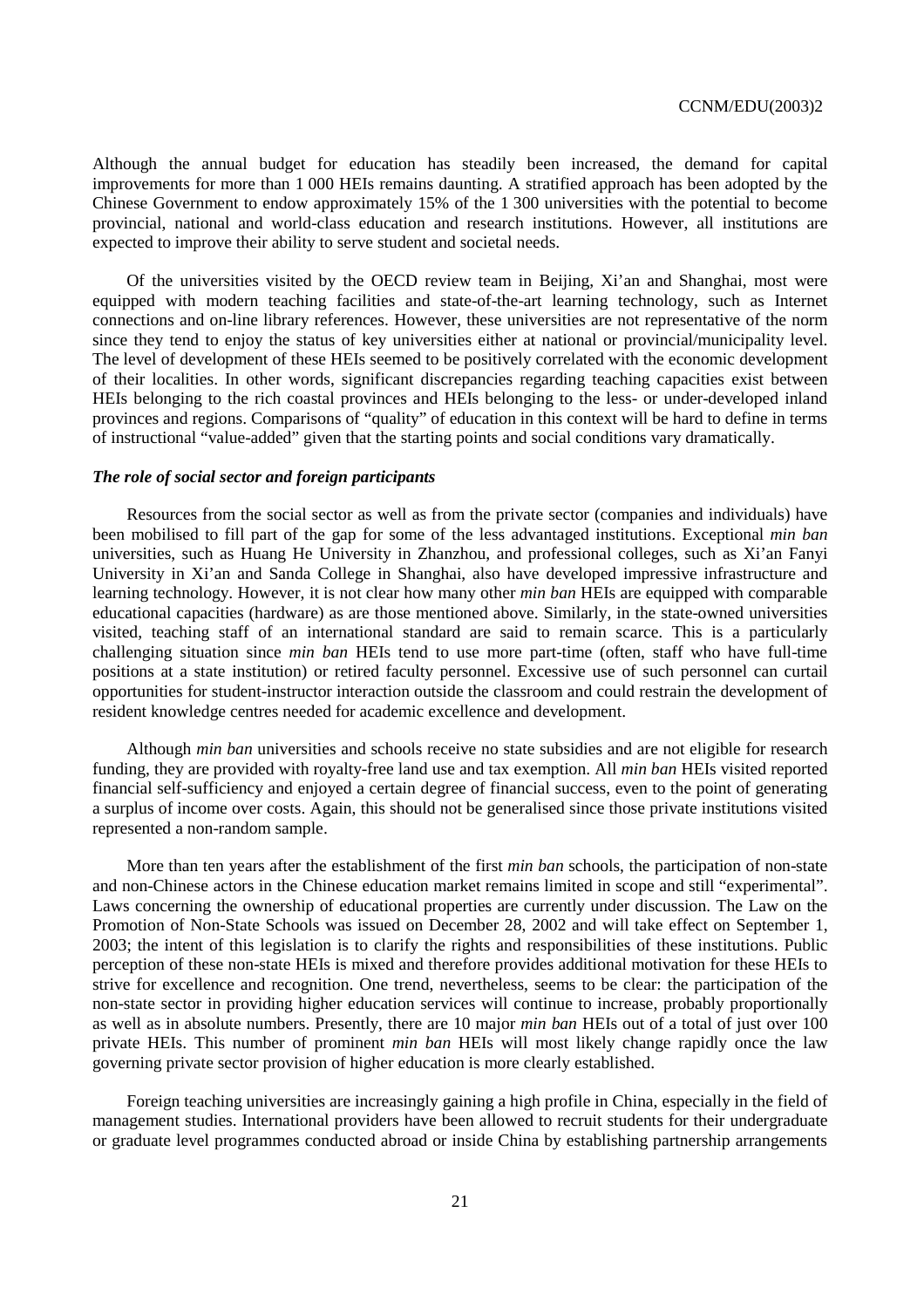with local HEIs. The number of foreign schools delivering educational programmes in China seems to have increased substantially in the past few years. Although foreign HEIs bring in a needed transfer of know-how, this will be of time-limited benefit. Quality issues arise here as well since these programmes can grant degrees accredited by governments of another country and do not necessarily invest in developing locally specific expertise and content.

Both the *min ban* universities and colleges and the foreign HEIs supplement and extend the existing higher education capacities in China. Their presence also adds an element of competition that could be positive in uplifting the quality of education and in increasing higher education access of the student population as long as a stringent qualification system is applied when granting degrees. *Min ban* HEIs have to be sensitive to the needs of the students and the employers and continuously need to redefine their programme and curricula in order to survive financially. Thus, there is a high likelihood that these *min ban* HEIs would come up with some innovative curricula (products) which combine a multidisciplinary approach targeting specific job profiles. An example of this is the international accounting programme at Xi'an Translation University. This programme aims to develop young professionals who are equipped with English proficiency to work for the accounting departments of foreign companies located in China. Foreign participation in this sector could also help to invigorate the management of HEIs and to increase performance pressure on these institutions by offering international quality benchmarks. The need however remains for *external* monitoring of the quality of the learning process and for on-going feedback regarding competency attainment of graduates. Self-reporting in this regard is at best insufficient, at worst deceiving.

# *Quality effects of the financial self-responsibility system*

State subsidies no longer cover all the operational costs of HEIs. Instead, HEIs have to generate approximately 50% of the funds needed to cover their recurrent costs and research. On the budgetary side, HEIs are encouraged to establish collaboration with industry. Such collaboration is considered to be mutually beneficial and could help to reinvigorate the HEIs and facilitate innovation. This universityindustry collaboration should also provide additional revenue for the HEIs. HEIs have been given autonomy to distribute their revenue (including a recent announcement on intellectual property rights) as management sees fit, such as supplemental compensation for the faculties and staff, research activities, infrastructure development, etc.

The degree of success in this respect seemed to vary among different HEIs. Prestigious HEIs with substantial intellectual capital and accumulated technical know-how appeared to enjoy great success in obtaining corporate sponsorships and research contracts and in offering continued education programmes and executive development. Does this financial self-responsibility system spur innovation and quality improvement within HEIs? There seems to be no clear-cut answer to this question. In pursuit of financial benefits, HEIs could potentially neglect the basic teaching and research activities for which they were created and focus instead on the more lucrative consulting and training activities. In this case, innovation could still be possible but the institutions' regular students might not be the beneficiaries and could even have their interests placed at risk.

On the other hand, partial financial self-responsibility has generated the needed momentum for management reform within institutions and for product and curricula development. Accompanying the partial financial autonomy, consumers of educational products (students and employers) are increasingly conscious of the differences in product quality offered by the various HEIs. Financial reform in the education sector is gradually achieving its intended objectives to reduce the relative financial burden of education investment on the state and to use financial levers to improve the management of HEIs and their instructional and research performance.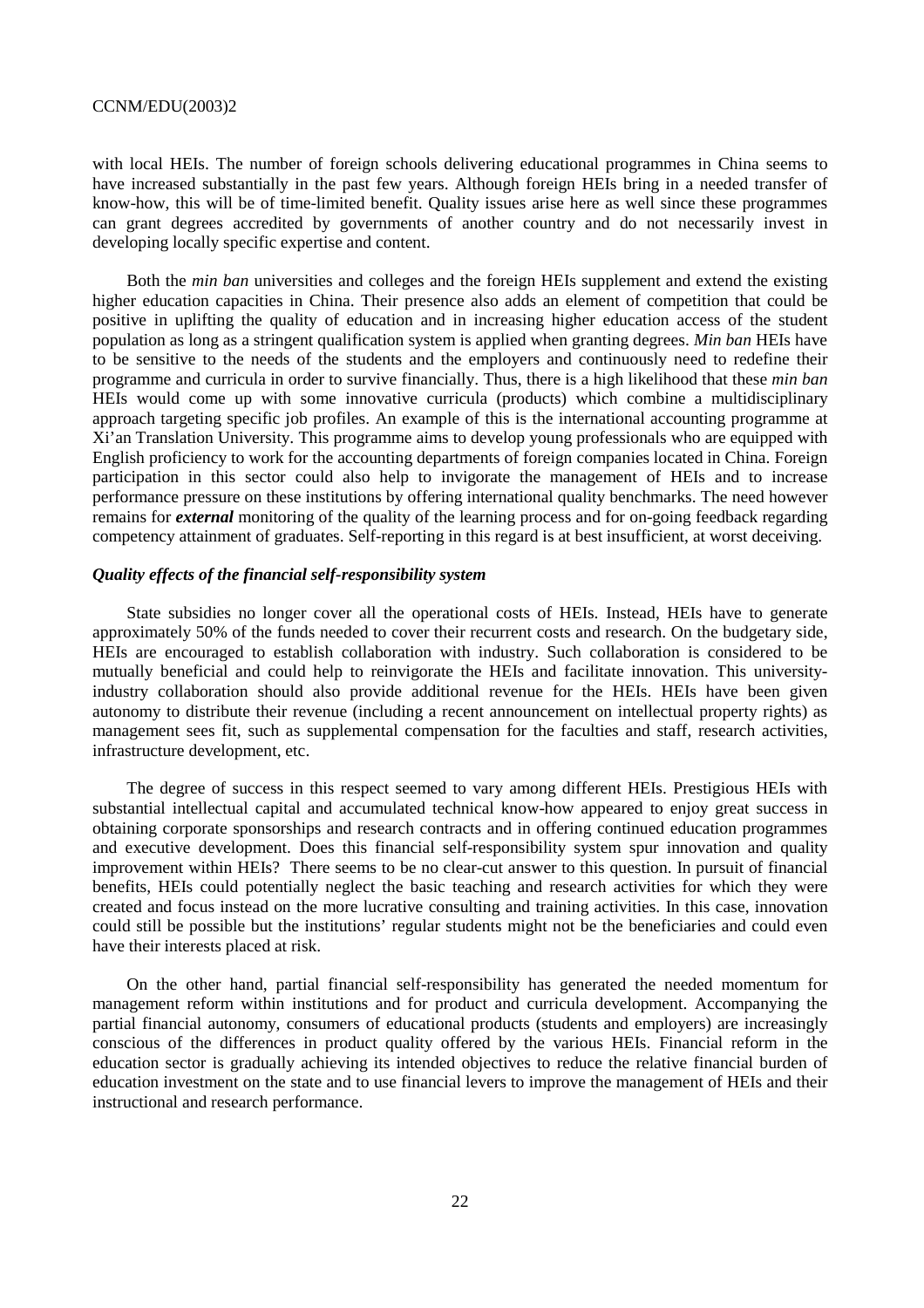Have the recent financial reforms helped to improve the quality of education? It is impossible for the review team to make a definitive assessment based on limited samples in relation to the total number of public Chinese HEIs. The individual HEIs exist in very diverse economic contexts that represent different challenges and supports. From the interviews and discussions carried out by the review team, it seems that introduction of market mechanisms in managing the higher education sector has been positive in terms of more optimal utilisation of educational resources and in improving the academic standards and scholarship of the HEIs visited by the review team. However, it is less clear whether market mechanisms have improved the actual learning process or closed the gap between job requirements and personal competencies of the graduates of HEIs. Experiences from other countries show that market mechanisms alone are not sufficient to meet all the challenges regarding quality assurance of higher education. The market mechanisms need to be coupled with sound regulations and feedback mechanisms in order to ensure proper functioning of HEIs and quality of educational experience and outcome. In this regard, more could and needs to be done; encouragingly, the MOE recognises this need and is taking steps to initiate further quality monitoring and assurance reforms, including providing more information to consumers.

Reform of internal institutional administrative mechanisms to promote quality. The key to this aspect of quality reform lies in the restructuring of the personnel management and salary systems within HEIs. Both changes introduce new decision-making criteria for personnel matters concerning job responsibilities and post adjustments, performance evaluation and the allocation of performance bonuses. However, the reform also encompasses the whole spectrum of other personnel matters, ranging from selection, staffing, evaluating, remuneration and promotion, akin to the human resource management system that was introduced and adopted generally in the Chinese public administration. While the State Council promulgated the general law governing these issues, MOE has adopted these legal directives into sectoral specific regulations and HEIs have executed the new rules accordingly. The decentralisation of the personnel management function to the individual HEIs provided the institutional administrations with the needed managerial leverage to strengthen their performance management.

This new approach to personnel management has had a profound impact on the performance of individual faculties and of HEIs. For example, instead of appointing individuals based on their political credentials, emphasis is now placed more on professional qualifications and academic achievements. Instead of distributing the performance bonus according to the "rights of the employee," the actual bonus is determined on the bases of performance results and on the level of individual contributions. Increasingly, income from bonuses and other supplementary sources for the high performers has surpassed the actual base salary itself and now constitutes a major part of the total personal income for instructional and research staff.

The current income structure of the personnel at public HEIs consists of the following elements, namely, the *basic salary* (which is promulgated jointly by the Ministry of Personnel and the Ministry of Education), and the *university supplement, college supplement and department supplement* (the major part of these last three components of the staff member's personal income are directly tied to the individual HEIs "business" activities outside of the regular teaching programmes). Revenue generation, thus, has become a major driving force in the development of this sector. As a direct result, motivation of personnel is described as much improved, innovations abound, and the education sector is booming, especially in the sphere of adult education, continued education and executive education domains. Major resources have also been poured into the development and upgrading of the existing curricula, content, teaching material and teaching staff.

A potential pitfall that could deflect the educational reform from its course, however, is the emergence of "profit"-seeking behaviour and short-term opportunistic choices on the part of both individuals and HEIs. Profit-seeking and short-term, opportunistic behaviours can be fundamentally detrimental to more basic scientific innovations and breakthroughs, and could also undermine the quality of teaching and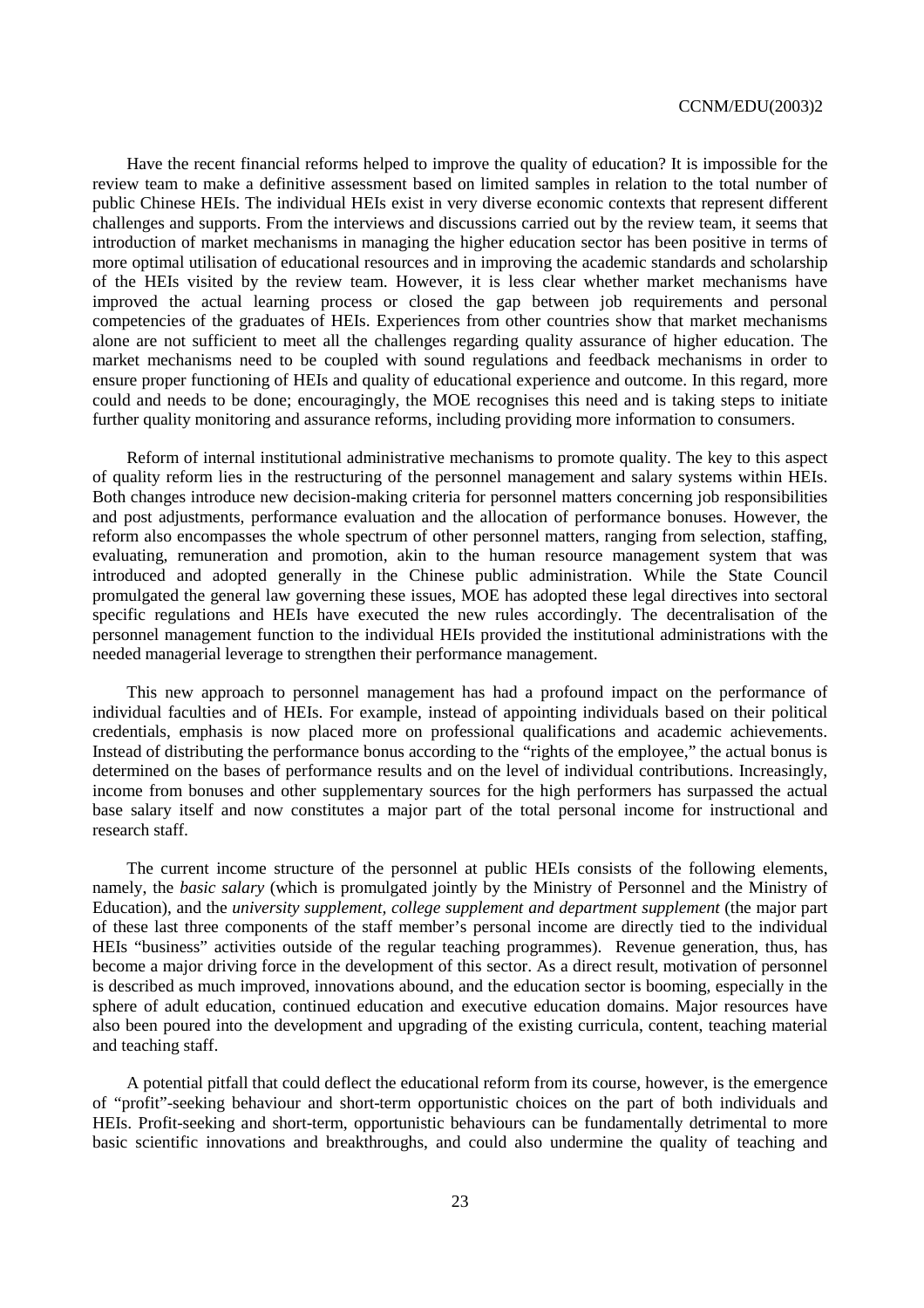learning. In recent years, Chinese consumers of educational services have been driven by personal career objectives rather than societal objectives and consumers have not always had the information or the incentives to be particularly selective. In the past, the higher education "market" was supply driven and highly regulated; this led to the production of graduates and research that did not necessarily coincide with society's needs (in type, quantity or quality). However, a demand-driven, unregulated market also will not automatically or inevitably encourage efficiency or innovation of the education outputs. A teaching staff, busy with various official teaching assignments, involved in special training courses for part-time students, and occasionally employed by more than one institution, will find it hard to invest the time and effort required to improve their teaching materials and teaching methodology. Management is more than motivation – it must consider what institutional goals staff are being motivated to achieve.

#### *Existing system-wide quality management instruments and practice*

The Academic Degrees Committee (ADC) of the State Council is responsible for defining the differentiate standards for the degrees of Bachelor, Master and Doctor. The Higher Education Department of the MOE has established a Disciplinary Guidance Committee whose task is to define the academic standards of Bachelor Degrees in all disciplines (curricula and content) for recognition of academic titles and certificates. A pool of 700 experts is involved in defining the specific requirements for all disciplines of higher studies.

A Committee for Accreditation, supported by the Educational Development and Planning Division, defines the qualification procedures for assessing the educational capacities of individual HEIs in order to grant permission for establishing Higher Educational Institutions. Requirements for accreditation purposes focus on the specific areas of faculty composition, research, quality of teaching and facilities (including key laboratories and library volumes). Both HEIs and research institutes can be accredited to offer academic degrees of postgraduates recognised by the government. The Academic Degrees Committee (ADC) of the State Council is responsible for examining the qualifications of the higher educational institutions and research institutes to offer academic degrees as well as what disciplines enjoy the qualifications to offer the degrees of Bachelor and Doctor.

In addition to the initial accreditation, a system of operational monitoring and assessment has also been put in place. HEIs are subject to periodic appraisal and evaluations of their academic programmes and rights to grant degrees. An objective of this systemic quality control process is to raise the level of general education provision requirements and to improve the overall quality of HEIs and of the wider schooling system of China. The assessment and evaluation of education is organised at two levels reflecting the difference in administrative responsibilities. The MOE deals with policy matters and establishment of the rules and regulations, while the provincial education authorities are responsible for the operationalisation and implementation of these policies.

Mechanisms exist to allow for recurrent assessments of the quality of HEIs. As a consequence the HEIs' accreditation to grant academic titles is either renewed or cancelled (the latter is rare). Depending on the gravity of the situation, HEIs could be put on different stages of probation, such as warning, or suspension, or be removed from the recognised programme registrar at MOE. Approval of doctoral and professional programmes is given by the MOE. The Provincial Education Commissions have the authority to decide on the establishment of Master-level and undergraduate programmes. This division of labour is part of the educational structural reform and should improve the effectiveness and efficiency of the assessment and evaluation function. Another objective of this decentralisation is to ensure the responsiveness of the HEIs to local development needs.

Although standardised assessment procedures and criteria exist already, and have been put in practice since the 1980s, the popular perception persists that some HEIs offer superior quality of education while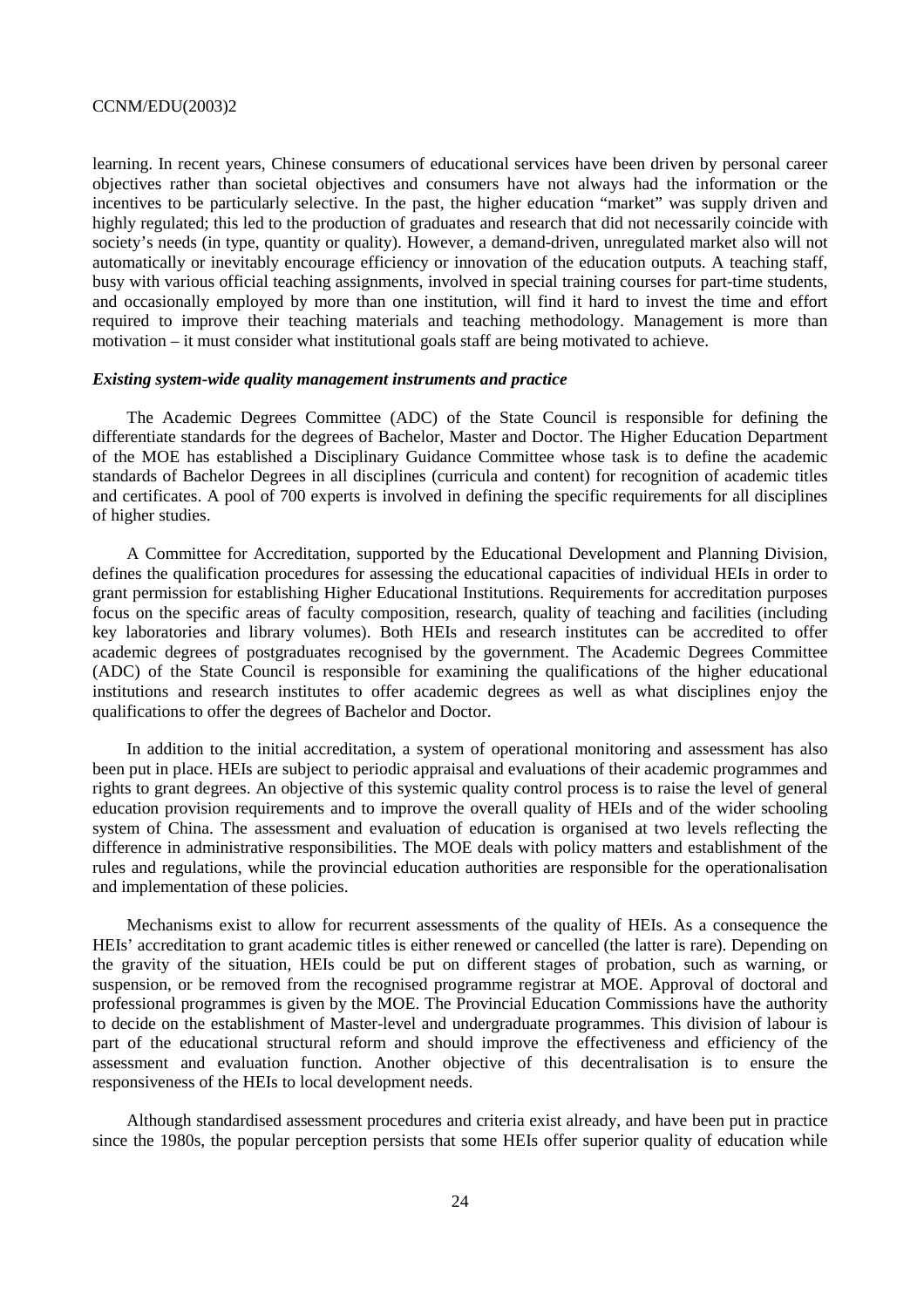others are perceived as being "diploma mills" which provide sub-standard education. This perception is partially supported by the employment records of graduates from different categories of HEIs. Market perception continues to be reinforced by the admission criteria based mostly on the universal entrance examination scores. Lastly, the distinction of "nationally accredited" versus "provincial" or "local" HEIs continues to have direct implications in terms of the perceived and actual quality of teaching staff and educational capabilities since better endowed schools attract higher quality teachers. A rigorous application of education assessment would help to ensure the minimum conditions and quality of education, no matter what type of higher education institution and wherever located.

Substantial improvements seem to have already been made wherever local resources, including financing, could be mobilised. Of the HEIs visited by the review team, major infrastructure developments have taken place and other investments have been made in terms of improving teaching facilities (such as instructional equipment, library and laboratories and to some extent teacher training or replacement). Some of these HEIs are comparable, or even better equipped, then many HEIs of advanced industrialised countries. It is less evident, however, whether the "software" (the intellectual capital, the innovation capacities and motivation, and educational technologies) of these HEIs visited by the review team are commensurate with their world-class infrastructure and facilities; this is especially a concern with the private HEIs. Continuous feedback, through the effective use of third-party appraisal and evaluation could help bridge the gap between the hard and soft aspects of education capacities of all of China's HEIs.

The evolution of higher education assessment in China can be separated into two phases. The Discipline Assessment Phase, focusing on specific disciplines, existed from 1985 to 1994. The Comprehensive Assessment Phase lasted from 1995 to 2001 and consisted of the assessment of educational capacities of HEIs and of the actual teaching process and learning outcomes. During this phase, 20% of the 220 HEIs evaluated were not able to fulfil the required minimum standard.

Starting in 2002, a new procedure, a five-year cycle system, was put in place. Every university is to be evaluated once every 5 to 6 years. Independent assessment bodies will continue to be established to carry out this task. A non-governmental organisation, called the National Evaluation Institute for Degree Granting Education (NEIDGE) was founded in 1994 to pioneer in the development of this procedure. However, reservations were expressed to the review team concerning the viability of entrusting a thirdparty institution with such a direct policy task of government. To address this concern, MOE might find it useful to consider such quality certification systems as ISO 10015 (International Quality Standard for Training) or the EFQM (European Foundation for Quality Management).

Presently, there are three types of institutional assessment and evaluation for HEIs in China, namely, Qualification Assessment, Excellence Assessment (*xuan yu ping gu)* and Random Assessment. The first qualification assessment is focused on HEIs with relatively weak institutional capacities and less experience with undergraduate education. Excellence Assessment is meant for HEIs with good institutional capacities, high teaching levels and a relatively long history of undergraduate education. Random Assessment is meant for HEIs falling in between the first two categories. The purpose of these assessments is to determine the quality of teaching and to monitor the existing conditions of HEIs. The review team was told that quite large variations existed among institutions regarding quality of faculty, student-teacher ratios, quality of teaching, first time employment of graduates, conditions of graduate employment and infrastructure investment.

The impact of the evaluation process to date is said to have been positive. Actual improvements concerning the administration and quality of education has been observed by the MOE. On the other hand it has become apparent that greater investment needs to be made in parts of the higher education infrastructure and especially in post-graduate studies. Findings from these assessments have resulted in increased financial appropriations for the higher education system and significant enlargement of the post-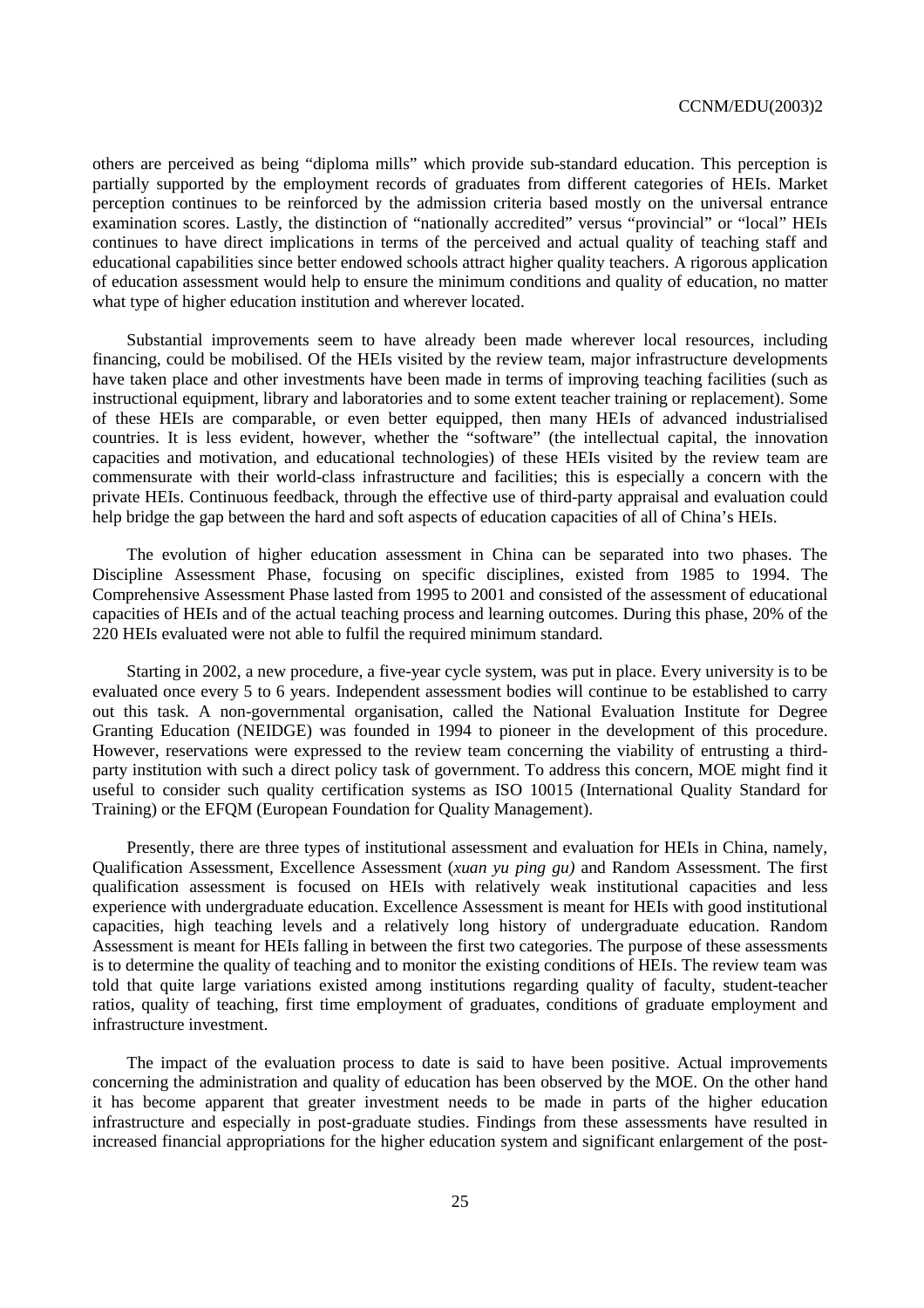graduate level of higher education. Today, a substantial percentage of graduates from the key universities go on to post-graduate studies and pursue academic- and research-oriented career paths at their universities. This will help to boost the future quality of teaching staff and rejuvenate the demographics of the teaching faculty.

This present tradition of graduates remaining at their *alma mater* institution, if continued, could pose a barrier to raising the quality of teaching staff of all HEIs. Not all HEIs are equipped with post-graduate studies. Recruitment of new faculties with top credentials could continue to be hindered by the limited supply of young talents in the market. This phenomenon of self-selection is not new or unique; however, it can promote an unhealthy concentration of talent at a small selected number of HEIs and could lead to an equally unhealthy cycle of instructional impoverishment in the least developed provinces and regions. Academic inbreeding is also unhealthy for the HEIs that retain their own graduates. The lack of intellectual diversity could unintentionally prohibit academic breakthroughs when critical thinking and multiplicity of intellectual approaches are not the norm.

The evolving system of higher educational assessment and evaluation in China has enhanced transparency regarding the actual functioning of the HEIs and created competition among them. Institutional administrators and provincial officials alike take pride in receiving recognition for high performance and are motivated to strive for higher rankings. In the foreseeable future, Chinese consumers of educational products might be able to make better-informed choices regarding their higher educational options and be less driven by the allure of traditional (and often out-dated) reputations alone. There have been suggestions to inform the public of the results of school assessment and evaluation. The planned initial step would only cover a small group of selected universities. Once this initiative is fully implemented, the ensuing transparency will add even more momentum to the Chinese Government's drive towards excellence in higher education. Even though it is unrealistic to imagine that all 1 300 HEIs would or could reach the same level of excellence, sharing of this crucial information regarding quality of schooling at different HEIs could serve multiple purposes in improving the quality of higher education and assuring all students access to a minimally acceptable level of higher education.

Provincial and municipal governments, such as Shaanxi and Shanghai, are developing their own assessment and evaluation standards applicable to their respective local HEIs. This move could be very positive and lead to translation of the general national framework into location-specific solutions. Shaanxi Province, for example, ranked 4<sup>th</sup> nationwide in regard to its comprehensive educational infrastructure and assets. In 2001, there were 6 national, 36 provincial and 10 private HEIs with 370 000 regular students and 330 000 self-study students in Shaanxi. (Non-degree students not part of the planned quota and therefore not counted in the state budgetary provision; they receive either an institutional degree or a certificate after passing the government organised examination.) Although Shaanxi is one of the leaders in "exporting" higher education services within China, *i.e.*, recruiting a large percentage of out-of-province students to study in Shaanxi, only a small percentage of outside graduates actually stay and work in the province. The establishment of a Technology Park in Xi'an might signal the first step toward retaining these talents and greater utilisation of the intellectual capital reserves of the Province's 52 HEIs. Shaanxi, as the cultural and economic centre for the Western region of China, often sets the benchmark for the rest of the region. Its initiative in developing its own assessment and evaluation standards could potentially set the example for other provinces and autonomous regions in the Western part of China doing the same. This has the potential for making the HEIs of the region more oriented toward serving the local needs and to realise the dual function of higher education, developing the individuals and serving the communities.

Approaches to self-assessment vary greatly from comprehensive assessment systems to more rudimentary instruments. All the HEIs visited have installed some form of self-assessment mechanisms and assigned specific units to carry out this task. Key concerns of the HEIs were related to the quality of teaching. Evaluation methods that were mentioned to the review team involved end-of-the-course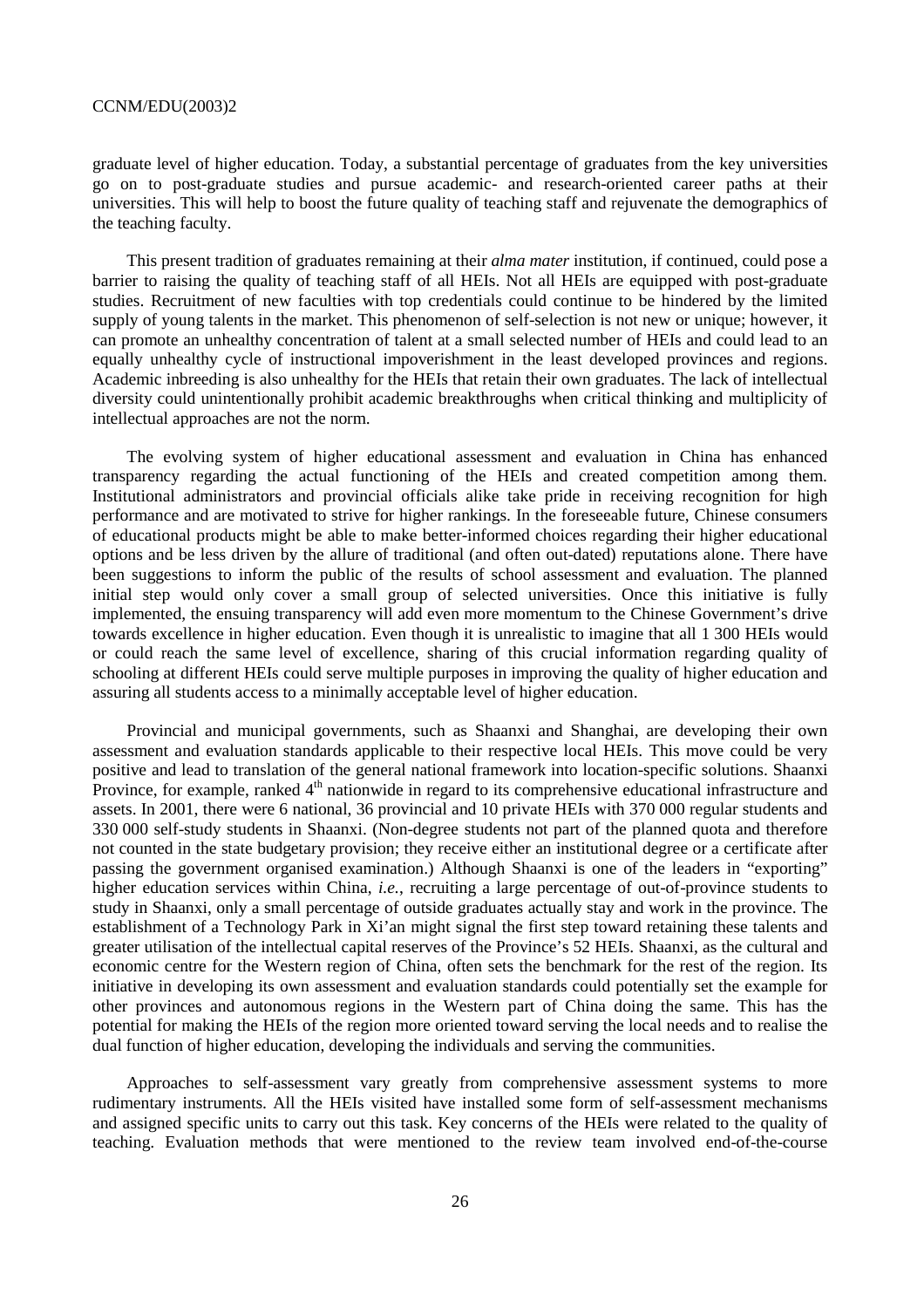evaluation by students, peer reviews, and in-class inspection. More external oriented methods were also mentioned such as obtaining inputs from the employers and the alumni. These discussions and feedback were used for curriculum development, to check on quality of teaching and to provide direction for future research. Some HEIs also mentioned benchmarking themselves against schools from the United States and/or Europe by using the data provided by MOE through informational links provided by OECD and other international organisations.

Quality assurance at the HEIs visited by the review team involved different measures. One of the most commonly used approaches was to upgrade the level of educational attainment of the faculty through hiring new staff or by providing continuing education to present staff. It is hoped that by increasing the number of PhDs or Masters on the faculty list, this would automatically increase the quality of teaching. This would be a valid assumption if the quality of teaching depended solely on the knowledge and cognitive capacity of the teacher. Less concern seems to have been given to issues of pedagogy and to the learning process design. Other HEIs provide staff with financial incentives to encourage continued learning. Faculty members are given financial rewards for their research projects and publications, including writing of textbooks. This would no doubt add "reputational" value to the school and to the faculty member. It is less apparent though how these rewards directly improve the teaching process in practice and the teacher-student interaction.

At the inter-organisational level, partnerships or twinning arrangements have been established to strengthen the teaching capacities of weaker HEIs. Partnerships, such as "co-operative education provision entities" (numbering 277 in 2001) between HEIs, could be a meaningful mechanism to foster crossfertilisation and seem to have worked well. Reliance solely on the HEIs to monitor their own quality (for instance, student evaluation and peer review) and periodical assessment from the MOE are the first steps toward true quality control and quality assurance. However, both measures are insufficient by themselves to achieve the desired outcome, especially for those HEIs that are positioned at the lower rank of the strata and operate in more impoverished social and financial circumstances. HEIs with long histories of success and substantial existing institutional capacities seem to be most enthused by the autonomy given to them and have made major progress in institutional transformation. Supported by an organisational culture of "excellence", self-regulation regarding teaching quality with periodic verification by the MOE would work the best with this group of HEIs. HEIs in the lower tier (and with long histories of less than excellent performance) might be more problematic. Spot checks from MOE or provincial authorities might not be sufficient to change the entrenched norms or to provide impetus for self-improvement in light of the possible collective resistance to change by various institutional interest groups. Instead, a comprehensive and documented total quality management system verifiable by an independent third party would probably work better. The MOE's new initiative of mandating independent assessors could be a very appropriate first step.

So far, all the assessment and evaluation activities appear primarily to focus on knowledge acquisition and related performance. Output measures tend to focus on the number of PhD dissertations, research papers, projects, awards etc. Little has been said about students' emotional intelligence, creativity and ability to cope with stress, etc. These are all attributes important in today's work environment. The question requiring an answer from HEIs most urgently is:

*What happens to the soft targets of learning, such as personality development, critical thinking, and individual creativity, which require more than classroom learning but mentoring and teacher-student interaction?* 

Additional learning outcome measures need to be considered to deal with these learning dimensions. It has been mentioned by many HEIs that the employment rate of their graduates is used as an indicator of superior quality of a university. Both the central and provincial governments have started to publish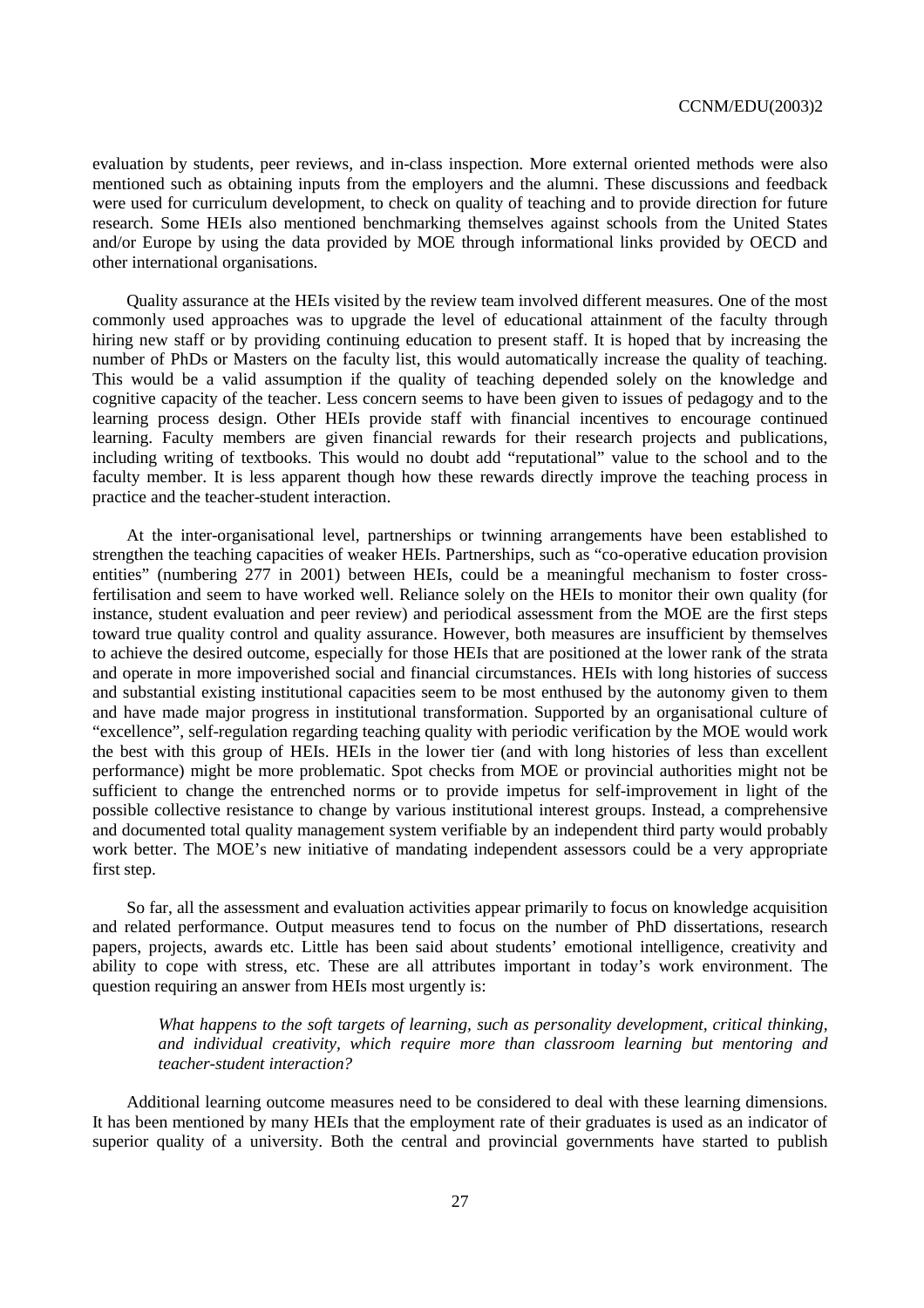statistics on the employment conditions of graduates from HEIs as performance measures. This development reflects a growing problem of the labour market structure and the imbalance of demand and supply of qualified human resources. The employment situation of the class of 2000 graduates with different levels of educational attainment and from different categories of HEIs is reported in Table 1. Generally speaking, graduates from prestigious key universities have few difficulties in finding a job or being assigned a job immediately after graduation. In contrast, graduates from local HEIs in general have much greater difficulty in finding employment quickly.

The government forecasts that the number of higher education graduates seeking employment will increase from 1.15 million in 2001 to 2.50 million in 2004, more than doubling in just three years. Employment is more than an aggregate problem of finding jobs for so many new employees, however. A serious structural problem exists in that the graduates have often prepared in specialisations for which there is not sufficient demand. The current extraordinary growth of the Chinese economy will help government deal with this in the short run, but in the long run plans must be made to attack both the aggregate and the structural problem.

#### Table 1: **Employment Rates of the HEI Graduates in 2000**

# I. Graduate Schools

| PhD holders | Master Degree holders |
|-------------|-----------------------|
| 8%          | 95.8%                 |

# II. Universities

| Graduates of 4- | Graduates of 4-year       | Graduates of 4-year | Graduates of 4-year |
|-----------------|---------------------------|---------------------|---------------------|
| year HEIs under | HEIs under other          | HEIs newly          | HEIs under local    |
| MOE             | <b>Central Ministries</b> | transferred to MOE  | governments         |
| 90.12%          | 76.2%                     | 81.6%               | c.a. $70\%$         |

III. 2 or 3 Year Higher Professional College

| Graduates of 2- or | Graduates of 2- or | Graduates of 2- or | Graduates of 2 or 3- |
|--------------------|--------------------|--------------------|----------------------|
| 3-year HEIs under  | 3-year HEIs under  | 3-year HEIs newly  | year HEIs under      |
| <b>MOE</b>         | other Central      | transferred to MOE | local governments    |
|                    | <b>Ministries</b>  |                    |                      |
| 44.9%              | 45%                | 55.7%              | c.a. $30\%$          |
|                    |                    |                    |                      |

Source: China Youth Daily, 12 October, 2000, cited in Zhang, L. 2001, 2001 Green Paper on Education in China, Beijing: Educational Science Publishing House.

It should be understood that it is not only the graduates living in the economically depressed areas who have difficulties in either being assigned or finding a job. About 10% of the university graduates in Shanghai, one of the most prosperous coastal cities, are unemployed in the first 12 months after graduation in Shanghai. In response to this change of labour market conditions, HEIs are more concerned about employability of their students.

Sub-optimal utilisation of higher educated talents represents both economic and social challenges. In a society where university graduates are still relatively rare in supply and where the economy continues to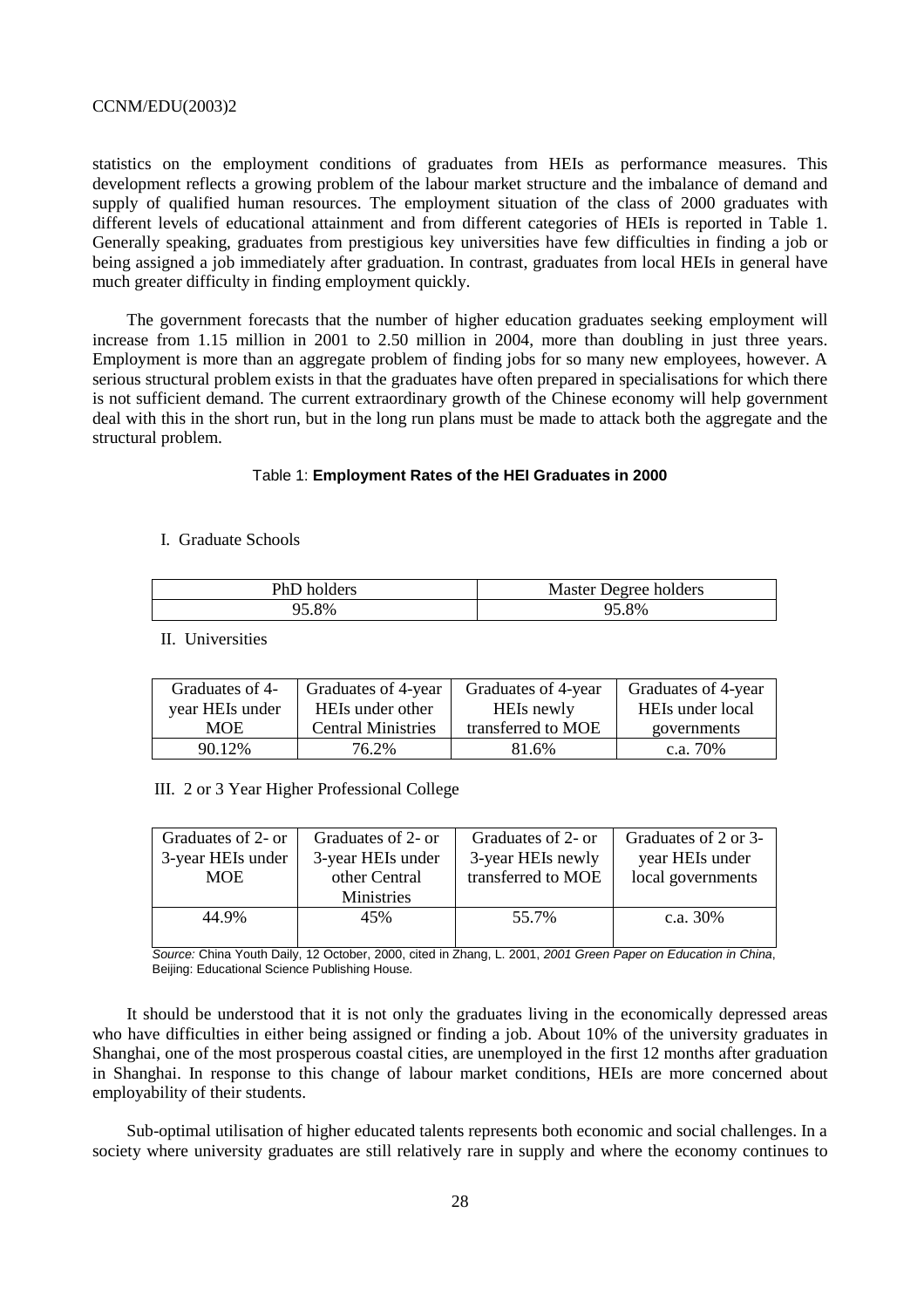grow and the need for skilled work force remains high, why then is it that an average of 20% of the university graduates and 50% of the graduates from non-degree colleges cannot find jobs? The review team was told that this was partially due to the migration from the countryside to the cities, from the periphery to the economic centres. Graduates who moved to major cities are in general reluctant to return to their hometowns. Instead they look for employment in the cities, thus adding to the high unemployment rate and long job-search periods of new graduates. Some Chinese specialists view that the fit between higher education and the competence requirements of the current labour market might be another contributor to this mismatch. To encourage the HEIs to take greater interest in the future career opportunities of their students would help to partially mitigate sizeable unemployment of HEI graduates.

In this context, incorporating the employment rate of the HEI by the MOE as one of the outcome assessment criteria would make an impact on the HEIs educational objectives and curriculum design. This could help create a better fit between education outputs and labour market demands, in turn fostering a more optimal use of limited education resources through full utilisation/employment of the graduates. Seen from a management point of view, both educational planning at the local level and at the local HEIs need to be more market and practice oriented in order to ensure higher return on investment. Both need to do more to tailor their professional education programmes to fit local economic needs.

#### **Summary and Conclusions**

In summary, the review team was impressed with the recent developments in the area of higher education quality management. Successive reforms have changed the landscape of higher education substantially. The most important change witnessed by the review team was the heightened awareness of the educational market and the drive for innovation both in teaching and in research.

However, one needs to keep in mind the tremendous pressure of the increasing demands for expanded student enrolments in China. This pressure exists not only because the economic growth and development necessitates an increasing demand for an ever-larger number of highly skilled talent. Pressure exists also because of the coming of age of the largest cohort of Chinese population by 2008. Because of the success of the primary and secondary education reforms of the past, more young people than ever will soon be eligible for higher education and will demand a greater amount and better quality of higher education and professional training. In this context, managing the available educational resources efficiently is the precondition in facing the coming demand.

At the same time, larger student populations should not be allowed to become a justification for poor quality education. Hence, the review team proposes an internal quality management system and audit procedure as a policy option to strengthen the management capacity of HEIs and the organisational capacity to continually improve its own educational process, resulting in improved quality of education and better use of resources.

Continued expansion of HEIs' enrolment capacity will be essential. The structure of the labour market demands the right combination of human resources with different levels of educational attainment and competencies. Therefore, a decision on how to strengthen and enrich the curricula at the higher professional level and at the non-degree HEI level would need to be part of the educational planning of MOE. To accommodate the concurrent demands of aggregate expansion and quality enhancement will require Chinese higher education to mobilise new financing for higher education and, at both the system and individual institutional level, develop an improved ability to use these new resources efficiently. Part Three of this report addresses this twin challenge.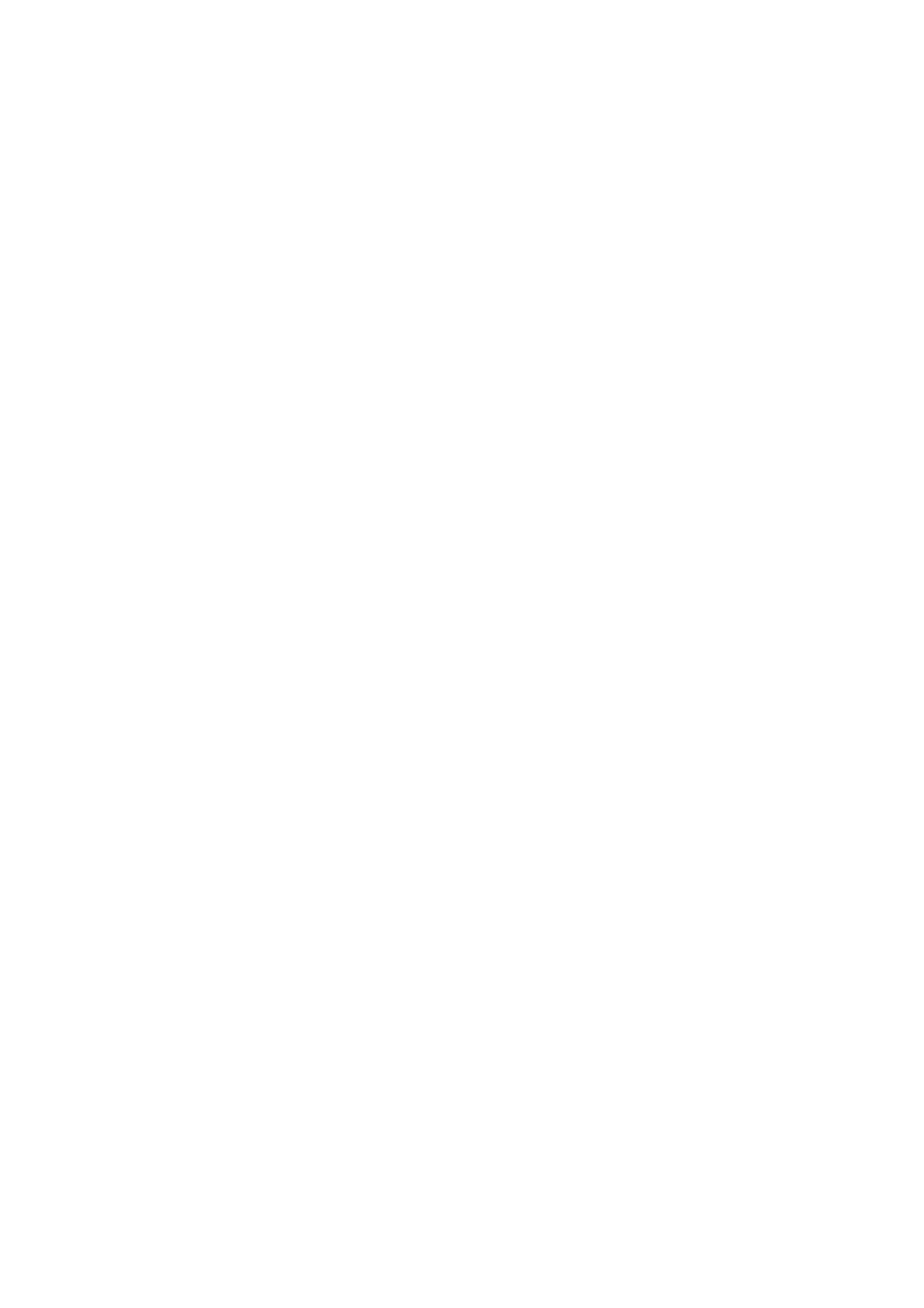# **PART THREE: THE "COST" OF HIGHER EDUCATION AND THE RATIONALE FOR ITS SUPPORT**

It is important to recognise that, despite its crucial importance, finance is a secondary issue. The primary issue is *what* will be financed and *to whom* will the benefits accrue. For example, if one is considering the financing of a form of education that has not proven effective or that benefits only a socially advantaged group of people, the question of whether government should pay for it is quite different than if the form of education produces needed graduates and the participants represent individuals who are capable of educational success but cannot afford the costs of education at this time. The common problem found in all countries, and this includes China and the OECD Member-countries, is that higher education is often financed as if it were a homogeneous whole and as if it did not matter what individuals benefit from government subsidisation. There is no single answer as to who should pay for higher education. Politicians and government and institutional administrators will have to establish and enforce criteria that specify what forms of higher education qualify for government support and whether the assistance should go to the institution or to the individual student or both.

This section of the report will present the logical case that can be made for continued government financial support for higher education in China. It will also, however, present the logic that supports the case for mixed financing (government-individual and private-public) in the higher education sector. The objective of this section is to assist the Chinese higher education reform programme in developing a consistent, efficient, and equitable approach to allocating the Government's increasingly sought after funds for the support of higher education activities.

# **Clarification of the Terminology of Higher Educational Finance**

It is important at the beginning of any discussion of higher education finance to define the critical terms so as to avoid confusion in the analysis of who benefits from higher education and who should pay for it. The term "cost," for example, refers to "how much" one must pay for something and in what forms the expense may appear (capital versus recurrent cost, for example, or personnel versus equipment costs). The major concern with cost issues is one of measurement. Where direct expenditures occur (paying rent for a classroom building or laboratory) the measurement issue may be quite simple. However, calculating the real cost from using a building one already owns (normally defined as the interest [or foregone rent] and depreciation) may be difficult both as a concept and as a measurement problem for higher educational administrators and planners.

Economists define costs in terms of the opportunities foregone. For example, funds spent on expanding higher education or increasing its quality, could have been spent elsewhere in the higher education sector, on other forms of education or training, on other forms of social sector investment, on other government activities outside the social sector or even left in the hands of individuals through reduced taxation. Obviously, one does not attempt to measure all the alternatives to which higher education resource may be applied. However, the higher education planner and administrator, within the limits of available information, should consider the opportunities foregone for each major higher education expenditure and be satisfied that the expenditure chosen represents the best utilisation of that government expenditure. Even within the higher education sector or an individual institution choices will have to be made between capital and recurrent costs, among programmes, between access facilitation and quality enhancement, and between equity and aggregate benefits. Conceptualising of higher education cost in this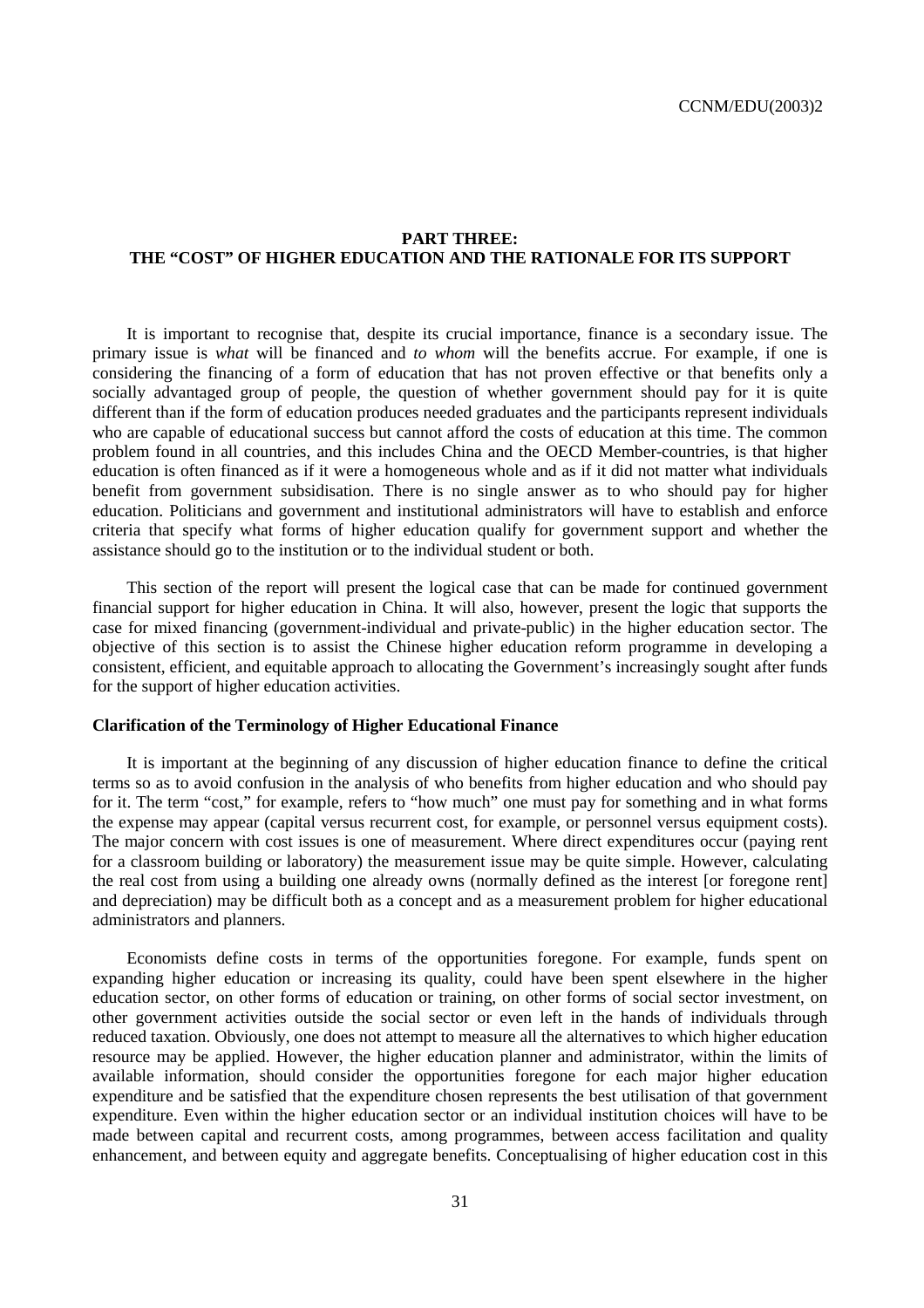way will help policymakers and administrators make better expenditures in the allocation of the relatively scarce resources available to Chinese higher education.

Finance issues, in contrast, take cost measurement as a given (usually in monetary terms), and attempt to determine who should pay the cost and in what form (is it payable immediately or delayed; if delayed, how is future payment assured?). In higher education the critical issue is how responsibility for the costs of higher education will be allocated between the government (and within its various levels) and the institution and the participants (students, their families, present or future employers, and their communities).

In addition to the important distinction between cost and finance, five other major analytical concepts will be used in the discussion of the higher education sector and of the overall higher education reform programme. These are equity, internal and external effectiveness, and internal and external efficiency.

# *Equity*

Equity refers to judgments about the fairness with which higher education opportunities are provided to individuals and groups. As has been noted, the major access/equity issues traditionally identified for China are locational (rural-urban and among the Provinces). While this remains a major source of variation in opportunities for education and employment, government's interest in equity issues also extends to the increasing variation in opportunities *within* the urban areas and *within* the economically more advanced provinces. While recognising location as an important factor in access to higher education (and to levels of higher education quality), the MOE also has shown concern with improving equity in all contexts. Even in an advantaged area, there will be disadvantaged students who require special assistance.

Equity issues can be analysed in terms of access, retention, and graduation as well as the opportunities for employment. A special equity concern of government in China is initial access to higher education, since attrition is low and almost all students, once admitted, graduate. Equity assessments also can be made in terms of access to funding and to specific quality resources such as qualified teachers, textbooks, and other learning resources (including necessary facilities and equipment).

#### *Effectiveness*

The effectiveness of higher education refers to how well the higher education institutions and the system overall achieve their established goals. *Internal effectiveness* refers to the success of the education activity in achieving its immediate educational output goals. Such goals include cognitive achievement (language, mathematics, reasoning ability, etc.), and non-cognitive achievement (including both psychomotor [physical] skills and affective change [modification of attitudes, values, and behaviours]). *External effectiveness* refers to the longer-term outcomes of educational activities in terms of economic, socio-cultural, political, institutional, and environmental impacts.

The internal effectiveness of educational projects can involve a wide range of criteria. While cognitive achievement is often the most common internal effectiveness criterion (and the only one measured by most standardised tests), certain education activities may be concerned with effectiveness as measured solely by access, retention, and graduation (attainment measures) or by changes in one of the areas of non-cognitive development.

Another form of educational effectiveness measure is the aforementioned concept of equity. This criterion may be incorporated within effectiveness analysis by defining a desired effect of an educational activity as being the achievement of some specified level of equity in learning, attainment, and noncognitive development among individuals and groups. A special equity question for China is the fairness and validity of the national examination used for admission to higher education.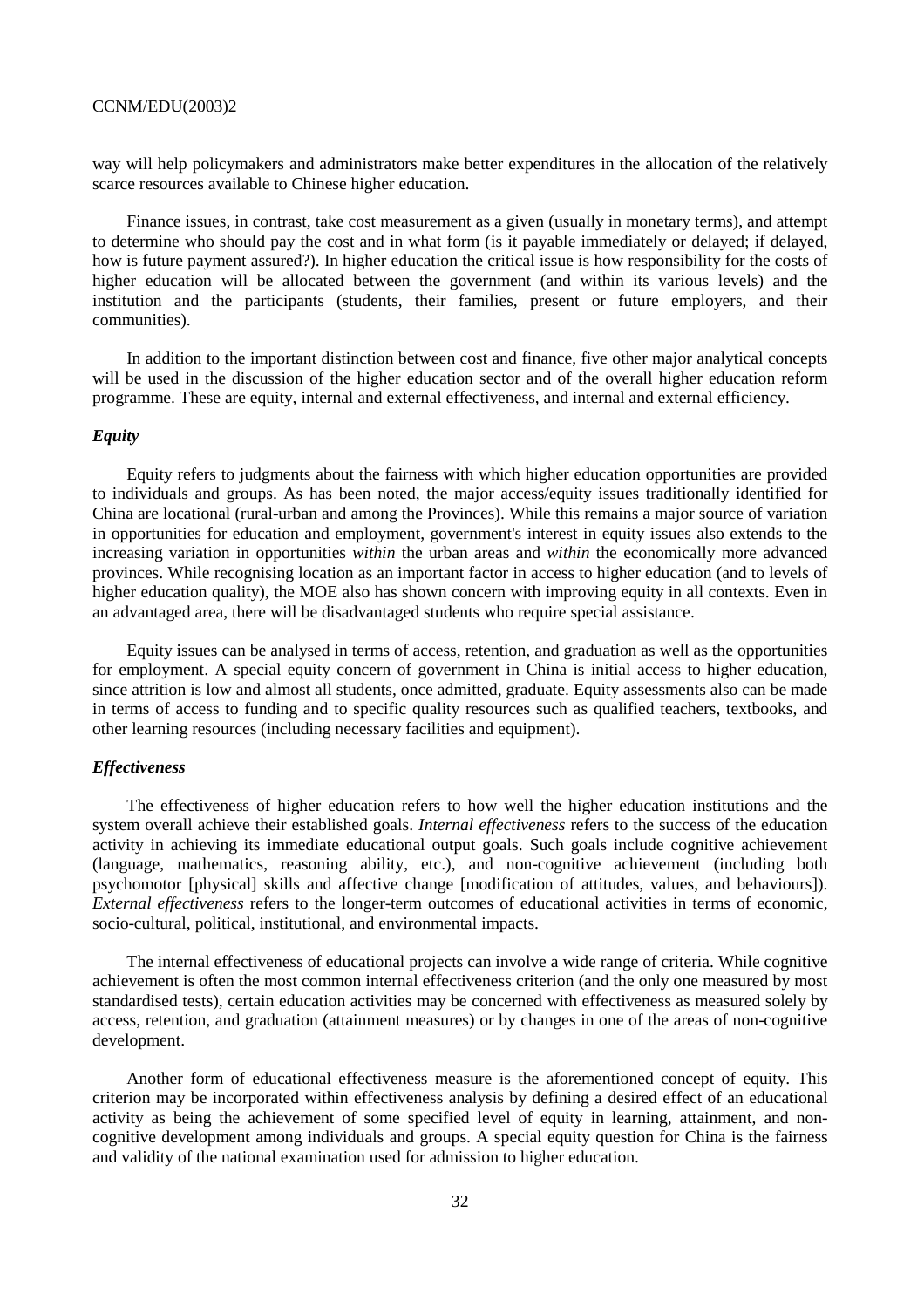Internal benefits are those directly produced by the activities of a higher educational programme or the desired "secondary results" of the programme. Examples of the former are found in activities that produce direct benefits to learners in the cognitive or non-cognitive areas. Examples of the latter can be found in activities such as university and college construction and instructor training programmes. The direct effects of the programmes simply may be more buildings or increased numbers of professors and/or professors with better instructional skills. However, there may be no broader educational effectiveness directly produced in such activities unless these outputs (the buildings and professors) are then used properly. The eventual internal effectiveness is dependent upon the programme outputs (new/better schools or teachers) contributing to the levels or the equity of learning attainment, cognitive achievement, or noncognitive development.

The concept of external effectiveness is based on the belief that the outputs produced by education programmes will themselves produce impacts on the larger society. A programme can be internally effective and still have no positive external effects. For example, a higher educational activity could be very effective (even cost-effective) at producing a certain form of learning achievement for participants. However, if there is no beneficial economic, socio-cultural, political, institutional, or environmental impact from such cognitive achievement, the project has no external effectiveness. For example, even if a higher education programme produces a form of engineer inexpensively, there still must be a need for such engineers in the immediate or future market, or some other beneficial effect from this training, before the training can be considered externally effective. A programme can be externally effective only if it is internally effective; however, internal effectiveness does not assure external effectiveness. Internal effectiveness is thus a necessary but insufficient condition for external effectiveness.

#### *Efficiency*

The basic analytical structure proposed here is commonly referred to as *efficiency analysis*. *Efficiency* refers to the least-cost means of achieving a specified objective or the maximisation of objectives given a specified level of costs. Efficiency is the most generic of all education criteria. It includes costs and benefits and the monetary and non-monetary components of each. *Internal efficiency* refers to the least-cost production of attainment levels or cognitive or non-cognitive changes in participants and can be related to changes in inputs (measures of resource availability) and processes (measures of resource use) when it is not possible to measure outputs directly. Internal efficiency is often measured crudely by a unit cost, cost per student or cost per graduate. The problem with these measures is that they say nothing about the extent and quality of learning. Efficiency is sometimes confused with low levels of expenditure. In fact, nothing is less efficient than allocating less money to a higher educational activity than is required for the activity to be successful. This is just waste. In China, many higher education institutions require more funds for their research and instructional programmes before they can make them efficient. Too often, "efficiency analysis" has been used improperly as an excuse for reducing budgets. The effect relative to cost, not the cost level by itself, determines if a higher education activity is efficient.

*External efficiency* encompasses the least-cost production of the full range of educational impacts: economic, socio-cultural, political, institutional, and environmental. While the current personnel and data limitations faced by the MOE do not allow for extensive calculations of efficiency indicators, the efficiency criterion should inform all of the analysis which forms the basis for identification of issues and selection of policy and practice options for the continuing reform of higher education. External efficiency is more difficult to quantify than is internal efficiency in simple terms; normally it involves an assessment of whether costs can be reduced to produce the same level of external effectiveness or whether external effectiveness can be increased for the same level of cost.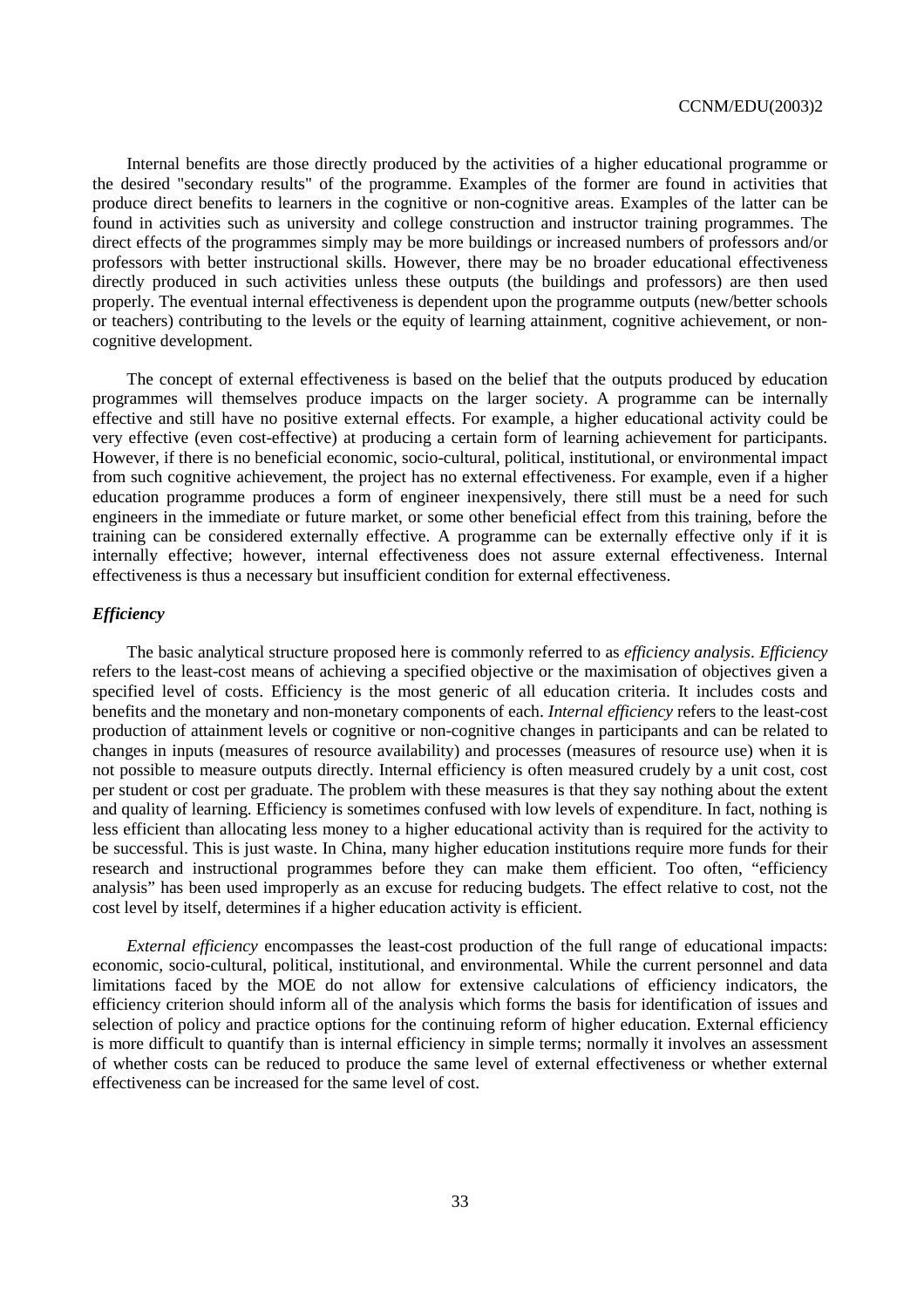#### *Key Terms in Higher Education Finance and Management*

| Effectiveness                 | The degree of goal achievement                                                                                                                                 |
|-------------------------------|----------------------------------------------------------------------------------------------------------------------------------------------------------------|
| Internal Effectiveness        | Goal achievement in terms of immediate educational objectives<br>(language, mathematics, reasoning ability, etc.).                                             |
| <b>External Effectiveness</b> | Goal achievement in terms of longer-term educational objectives<br>(economic, socio-cultural, political, institutional, and environmental<br><i>impacts</i> ). |
| Internal Efficiency           | Internal Effectiveness / Cost                                                                                                                                  |
| <b>External Efficiency</b>    | External Effectiveness / Cost                                                                                                                                  |
| Equity                        | A subjective determination of "fairness"                                                                                                                       |

Rate of return and social benefit-cost analyses have been used to quantify external efficiency but the results are often highly misleading and subject to great variation depending on the quality and coverage of available data and the expertise and time of the analyst. An argument may be presented for the case of viewing the justification for financially supporting higher educational demand as derived from the uses to which university and college graduates apply their education. Simply put, government finances higher education not because it wants students but because it wants graduates with knowledge and skills to make life better for themselves, their communities and their nation. This topic will be extended in the next section.

#### **The Rationale for Shared Government – Private Financing of Higher Education in China**

The oldest and most basic rationale for collective finance is that the beneficiaries of a programme should pay for these benefits. However, this simple rationale ignores two very critical considerations of public finance:

#### *Can the beneficiaries afford to pay for the benefits they receive?*

#### *Are the direct and immediate beneficiaries the only ones benefiting from the programme?*

First, the beneficiaries of a programme may not have the financial capacity to bear the costs. If government is providing food or housing or medical care to the poor, it would hardly be realistic to expect the beneficiaries to finance their own assistance. Where the financial inability of beneficiaries is only temporarily limited, government may elect to provide loans so that the immediate assistance provided by government will be repaid in the future, thus providing more funds to assist a new group of individuals in the future. The loans provided in such a circumstance may be "full-cost" (meaning the recipients pay full interest charges) or subsidised by government. Multiple forms of subsidisation exist including government assumption of all or part of the interest charges or postponement of initiation of the repayment with government bearing the costs in the interim.

In higher education it has been argued that students, while direct beneficiaries of the government subsidisation of their education, are not the sole, or even the most important beneficiaries of higher education expenditures by government. "Social benefits" exist from the education of university and college students and these benefits accrue, not to specific individuals, but generally within society.

Increasingly, higher education planners and administrators in all countries have been under pressure to justify investments in education, not in terms of direct educational outputs, but rather by means of the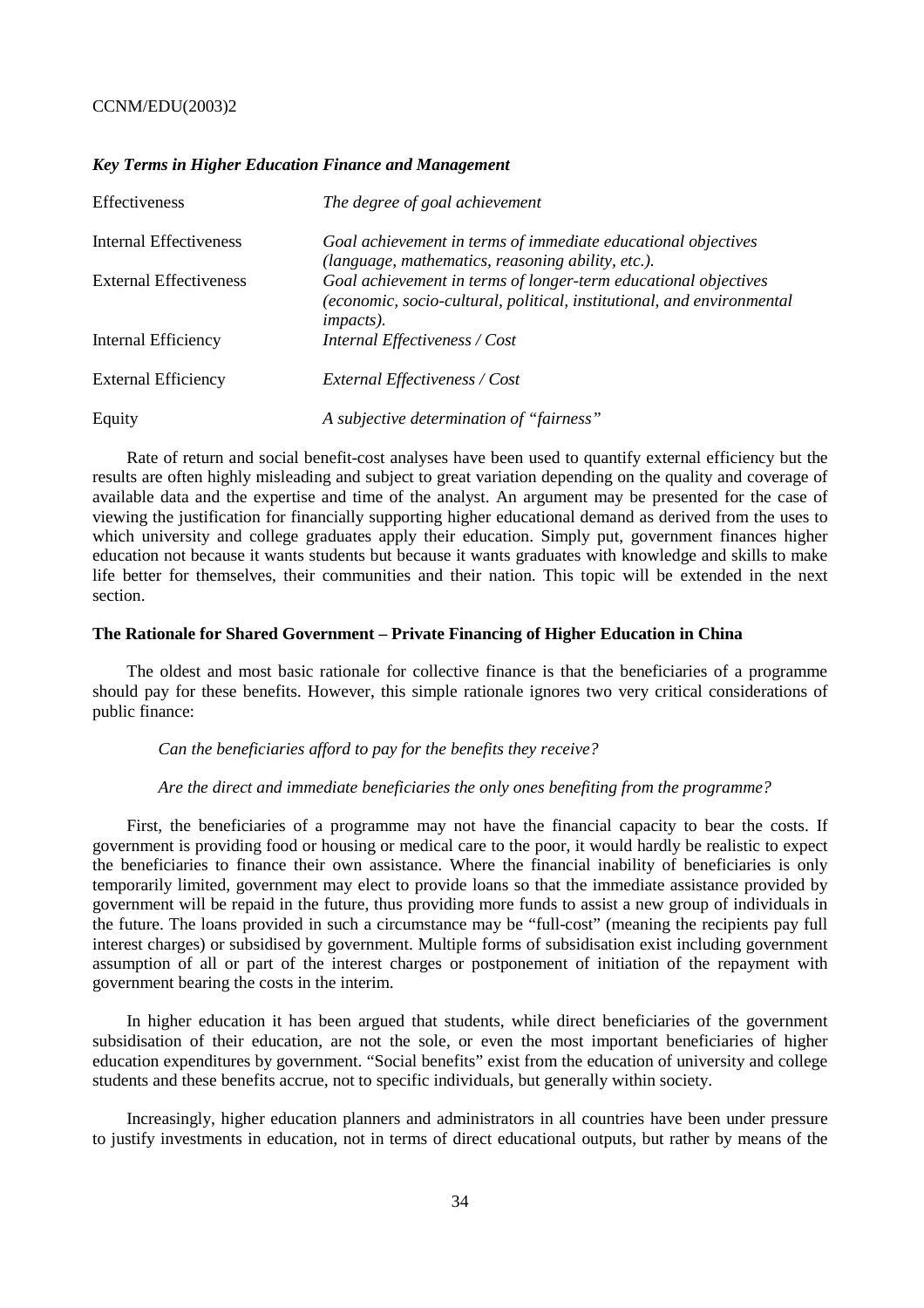effects of the educational outputs on larger societal outcomes such as economic performance (employment, wages, and productivity), social change (attitudes, values, and inclusion of disadvantaged populations), or political development (values, participation, and an informed acceptance of political legitimacy). In the terminology discussed above, there has been a shift from a concern with internal efficiency (the production of educational effects relative to costs) to external efficiency (the production of societal effects relative to costs).

Greater evidence of the ability of higher education activities to promote larger societal purposes (external effects) can protect the sector from erosion of present funding and serve as a basis of larger funding whenever the aggregate economic conditions permit. One must recognise that higher education programmes and projects increasingly are in a very competitive situation, both relative to programmes of security and defence, other social sector activities (notably health and nutritional concerns) and to larger societal initiatives in the political, economic, institutional, and environmental domains. To provide evidence of a higher education activity's ability to facilitate development in any one of these domains – to be an *instrumentality* rather than an end in and of itself – is to strengthen the higher education sector's ability to serve its more traditional functions of individual and societal development and social inclusion.

The list of potential *economic benefits* from higher education activities can be quite extensive. The most critical would appear to be the following: increased employment and earnings, enhanced general productivity, improved consumption behaviour, facilitation of cost reduction or revenue enhancement in the private sector, improved fiscal capacity (through increased tax revenue and/or reduced demands on social services), and promotion of intergenerational effects in terms of better social, ethical, and economic attitudes, motivation, and behaviour among children, youth, and adults.

The *political domain's effects* can include specific political values and attitudes as well as more general changes in the way individuals or groups participate in the political process, development of a belief in participatory democratic structures, adaptation to a rule of law, and evidence of an acceptance of the political legitimacy of the existing system. The last two effects can be critical in creating a level of political stability sufficient to encourage economic and other developmental effects to occur. Other political effects include identification with the nation and development of common beliefs. All of these effects will be valued differently by different individuals or groups. In fact, political effects are rarely objectively bad or good; the classification of a political effect basically depends upon an individual's own political values and goals.

*Social effects* relate primarily to the impact of higher education activities on group status or mobility and collective welfare. The extent to which social inclusion (opportunities for the poor, the handicapped, and other disadvantaged groups) and participation are encouraged by the Chinese society will determine the social value of these benefits. A belief in the possibility of individual and group mobility can be an important determinant of social (and thereby national) peace and stability. Education and training are powerful vehicles for promoting such increased inclusion, participation, and mobility.

*Cultural effects* include the transmission of values, beliefs, and traditions within society. At this time of a shift in China to an economy less dominated by government and of greater market-based activity, the question of values becomes an even more critical component of the higher education curriculum. Too often, individuals confuse the introduction of greater free market activity with a reduction in collective responsibilities. Citizens must understand the legitimate functions of the government and the proper responsibilities of private sector firms. It is a key objective of the education system to help promote the values and understandings that will help both government and the private sector fulfil their responsibilities within Chinese society. The preservation of Chinese culture and the development of a modern Chinese society, although possibly seen as contradictory objectives, must be accomplished simultaneously, and this will require concern and sensitivity.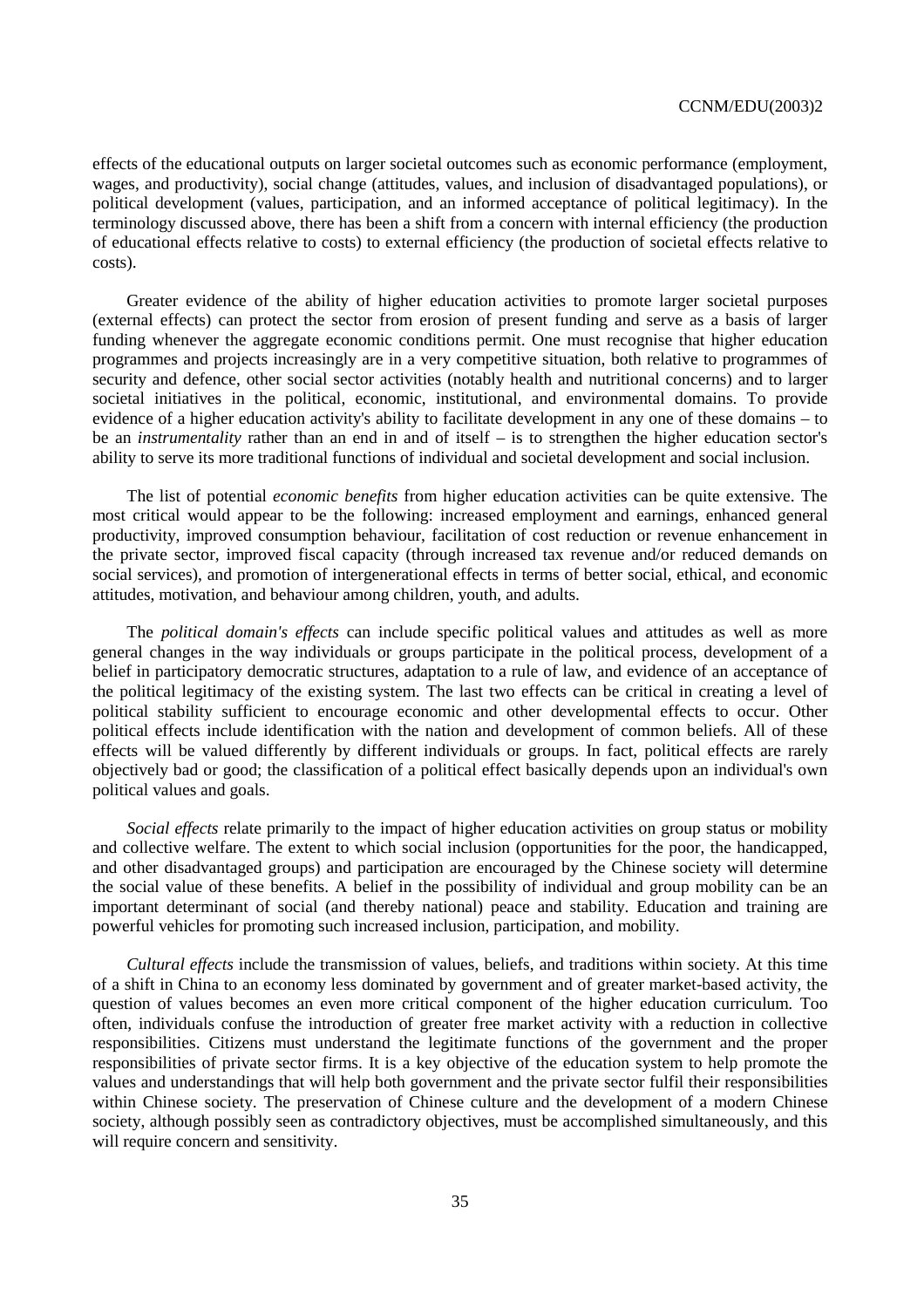A final example of a higher education effect that influences social and cultural concerns (and, ultimately, economic ones) is the change that takes place in health and population attitudes and practices because of the college and university experience. In a nation with China's historic concern with population growth, population education is essential. But, to be effective, such programmes must be designed to be acceptable within the cultural values of society. Similarly, health education in China cannot and should not ignore the traditional attitudes and beliefs of people, even as it may try to modify their behaviours.

The effect of higher education activities on the *institutional domain* has not been as closely studied as, for example, economic, political, or social impacts. The major forms of institutional effects include improvement of institutional structures, enhancement of personnel capacities (not just by training but by creating organisational structures that facilitate the use and further development of these capacities), encouragement of co-operation and co-ordination among development-related agencies or institutions, expanding policy dialogue and promoting an environment for administrative reform, and strengthening informational resources and utilisation to promote better decision making.

Finally, recent years have seen an increased focus on the *environmental effects* of higher education activities. This is an especially critical issue in a nation with such strong social and cultural links to an agrarian environmental base. Even with the recent emphasis on environmental concerns within the curriculum, this remains the least discussed domain of education effects. There are three major forms of environmental effects: the promotion of environmental consciousness and action; the changes in resource utilisation resulting from higher education programmes; and the heightened demands on community facilities (*e.g.* roads, water, sewerage) because of higher education activities. It is important to note that the energy and community facility effects can be negative; these concerns speak to the need to design higher education activities to minimise these potential "costs" while promoting other positive effects, including instruction that alerts university and college students to critical environmental issues.

In China, there is no danger to the higher education sector in making explicit the relationship of education to these various effects. Higher education advocates, inside the Government and out, should stress the wide range of potential benefits to be derived from higher education in justifying their requests for public and private support. Also, the effect of education on the economy, society, culture, institutional structures, and the environment should be a design consideration in formulating the financial strategies of the higher education reform programme.

# **Government Responsibilities for Private Higher Education**

A special point should be made about the role of government relative to the private sector higher education institutions in China. Students at these schools are not directly subsidised by government although land and physical facilities have sometimes been provided to such institutions. Government has two critical responsibilities for these institutions:

- to establish minimum standards for licensing; and
- to provide potential consumers (students, families and employers) with information so that properly informed choices can be made.

The first of these responsibilities is being fulfilled as part of the MOE's higher education reform programme and quality assurance activities, as discussed in Part Two of this report. The second is less well developed for private institutions but can be incorporated within the activities of the National Information and Career Centre for University Students (NICCUS). NICCUS operates under the MOE's Department of University Student Affairs. The role of NICCUS is to: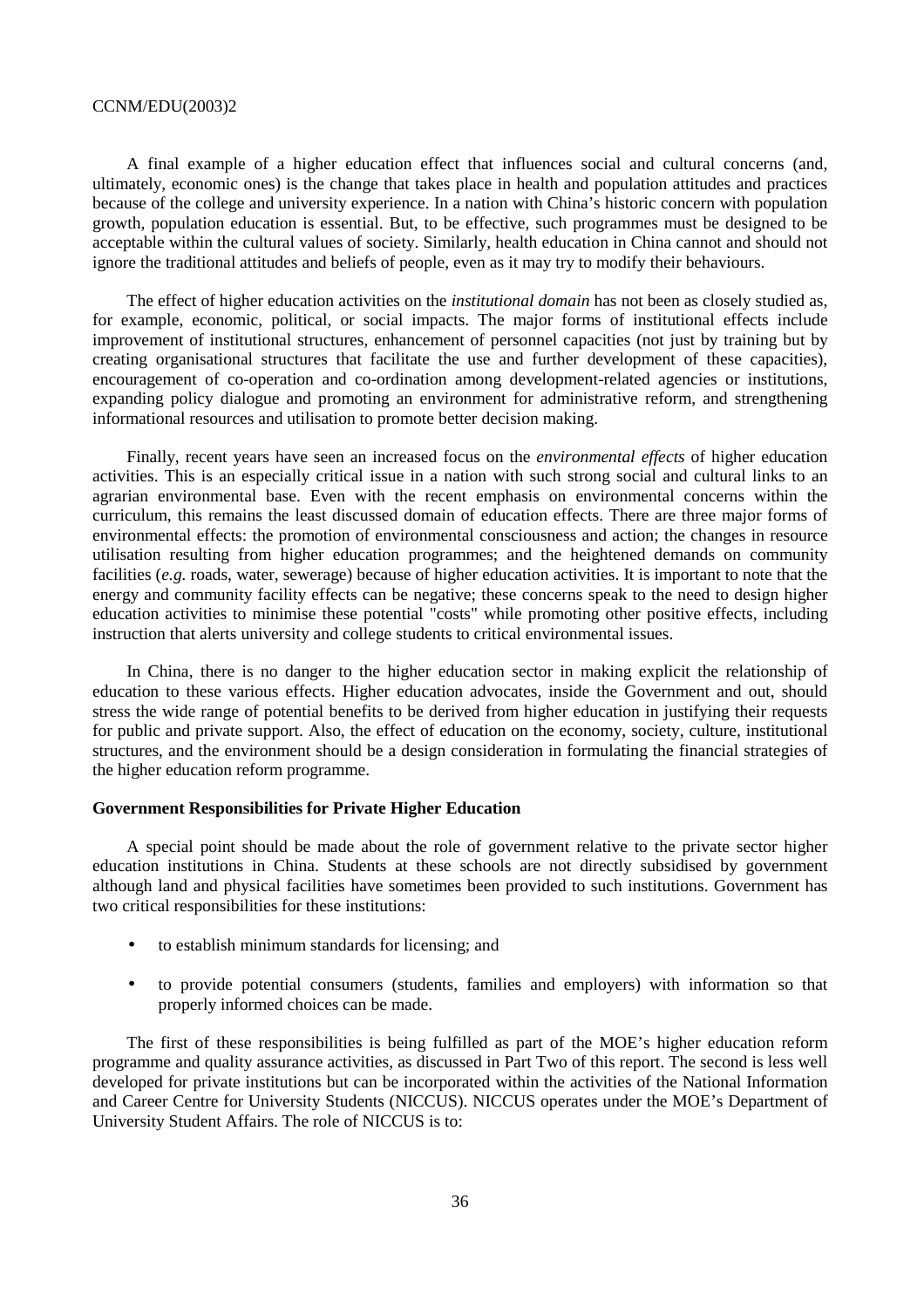*…integrate and develop the data information provided by the Ministry of Education on enrolment in higher education institutions, on formal schooling record management and on graduates' employment, thus serving the society and educational decision-making.* 

The major constraint on the ability of NICCUS to serve future information needs of higher education consumers at private institutions is that the MOE's own higher education management information system is at present insufficient to provide the detail on costs, employment (job search periods, initial and longterm wage prospects), and further education possibilities for students and graduates of private higher education. A recommendation for expanding MOE's higher education management information system to incorporate such information is included in Part Four of this report.

A special concern exists with the role of proprietary (profit-making) institutions. No such institutions are presently allowed but this policy may change in the future. It should be recognised that the present private institutions are "profit-making" in that they have a surplus of income over costs. The real distinction is that proprietary HEIs would allocate these surpluses to their investors while the existing private, not-for-profit HEIs **reinvest** their surpluses in their own institutions, including the provision of financial assistance to needy students. However, this fiscal situation will need to be monitored to assure that private institutions are not charging more than is necessary for legitimate current and capital costs. These are the same forms of cost auditing that should be implemented at the government HEIs.

In many of the OECD nations, private universities are among the very best institutions that exist. Proprietary institutions, however, while they may serve a legitimate role in the higher education market, tend to be of lower quality and rarely provide research and societal service to complement their instructional function. At some time in the future, China may decide to provide "portable" grants or loans to students that allow them to use these funds at any licensed institution of higher education, private or public. In this case, it will be essential that the quality monitoring and licensing of private HEIs be at least comparable to that for government institutions. Portable grants and loans make maximum use of private preferences and decision making, but, to be protective of individual and societal benefits, these choices must be more fully based on accurate information about costs and benefits at the institution and department level.

A final point should be made about a critical link that exists between public and private HEIs. This link is the increasingly common practice of public university personnel teaching or (less commonly) engaging in research at private universities. The quality discussion and the financing discussion both note that this practice raises some problems of quality and equity in financing. It must be recognised that a "symbiotic" relationship exists between the two universities that "share" a faculty member. The public university that allows its faculty to teach at private institutions, may be able to retain personnel that otherwise would leave the higher education sector altogether. Although faculty salaries have increased substantially, they do not match the market value for many individual teachers and researchers. If the option of supplemental income from teaching at private institutions did not exist, these individuals would only have the option of resigning and moving full-time to commercial employment. So, whatever threat to quality and equity may exist from the practice of multiple employment, it may be less than the threat that would exist from not allowing this practice.

The advantage to the private university is more obvious. They are able to recruit qualified faculty personnel without having to pay their full cost (wages and other benefits such as housing, etc.) This is one reason why it has been possible for many of the private institutions of higher education to operate at a surplus of revenue over costs. Analysts should consider this fact in comparing unit cost or other efficiency measures between the private and public sectors of Chinese higher education. The public institutions depend on the private institutions to supplement the public HEIs' staff's income and the private institution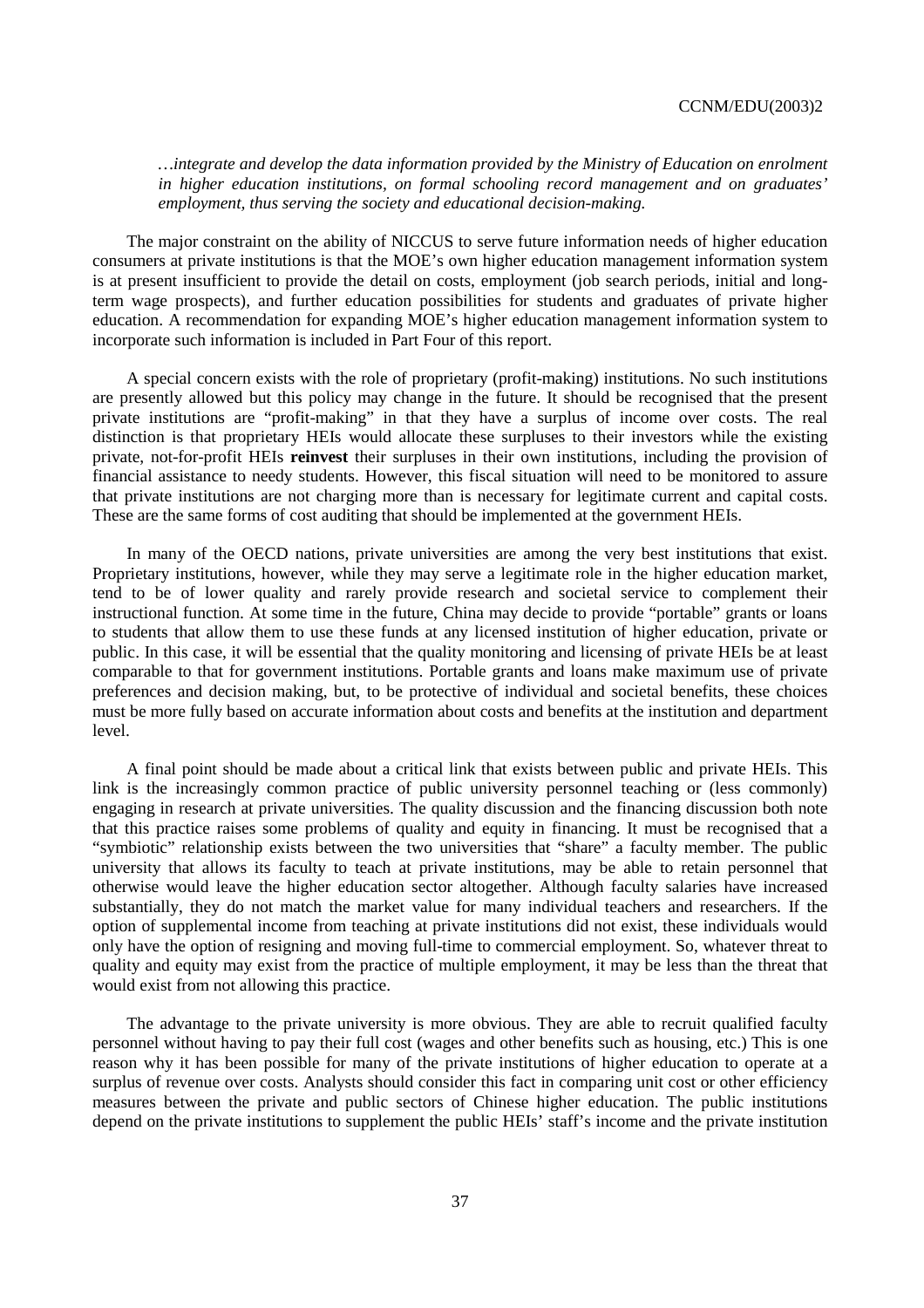depends on the public university for quality staff that the private HEI otherwise could not afford or could afford only at much higher costs.

#### **China's Tuition and Loan Policies for Higher Education**

The OECD review team believes that the resources necessary for the universities and colleges of China to sustain their current student numbers and to meet the demands for quality enhancement can only be achieved if there is a major increase in the level of aggregate financial support. If the number of participants is to increase, as appears likely, even more funding will be required. Because of competing demands on government from within and outside the education sector, this increased financial support can be achieved only if tuition and related fees for instructional support, board and housing become a more important component of total higher education financing. With this additional support, more students can be granted higher educational opportunities and a better quality level of instruction, research and service to society can be realised throughout the higher education system. However, to avoid inequities, to prevent placing a prohibitive burden on the families of the least advantaged, and to help all students and their families to utilise the financial capital market properly, this increase in tuition and fees must be supported by the development of an expanded student loans scheme, to assist students and their families in meeting these higher charges.

# *The present situation*

Significant levels of tuition fees and widely available student loans are both relatively new concepts in China. Higher Student charges were introduced in 1994 (when fees of 1000s rather than 100s of CNY were first charged), and a broad loan scheme was started only in 1999, concomitant with the current administrative reforms in higher education which are still being implemented. These two innovative funding mechanisms – tuition and loans – should be allowed to evolve together. The very significant increases in the levels of tuition fees required to fund the greatly expanded higher education system can only be borne by students and their families if a much more flexible student loans scheme becomes available. A loan scheme, that is more widely applicable, is vital – particularly to avoid deterring the children of poorer families from taking advantage of the opportunities provided for full participation in higher education.

At present, public universities and colleges are funded through four broad income streams (each of which has several components):

- A *per capita* payment made to the institution by the central or provincial government, against an agreed quota of students.
- Additional government funds provided (mainly) to the top universities, under the "985" and "211" project schemes. These are non-recurrent project grants, usually available primarily for capital projects.
- Tuition fees that are fixed by provincial governments on the basis of educational costs and "affordability". These fees are currently set at about 25% of actual cost levels ("cost levels" are determined by an algorithm developed by the MOE).
- Additional income that universities and colleges are able to raise through supplementary teaching, research and other activities.

All public institutions receive the per-capita grants. The top research-oriented universities receive significant sums from the "985" and "211" projects and often generate significant levels of additional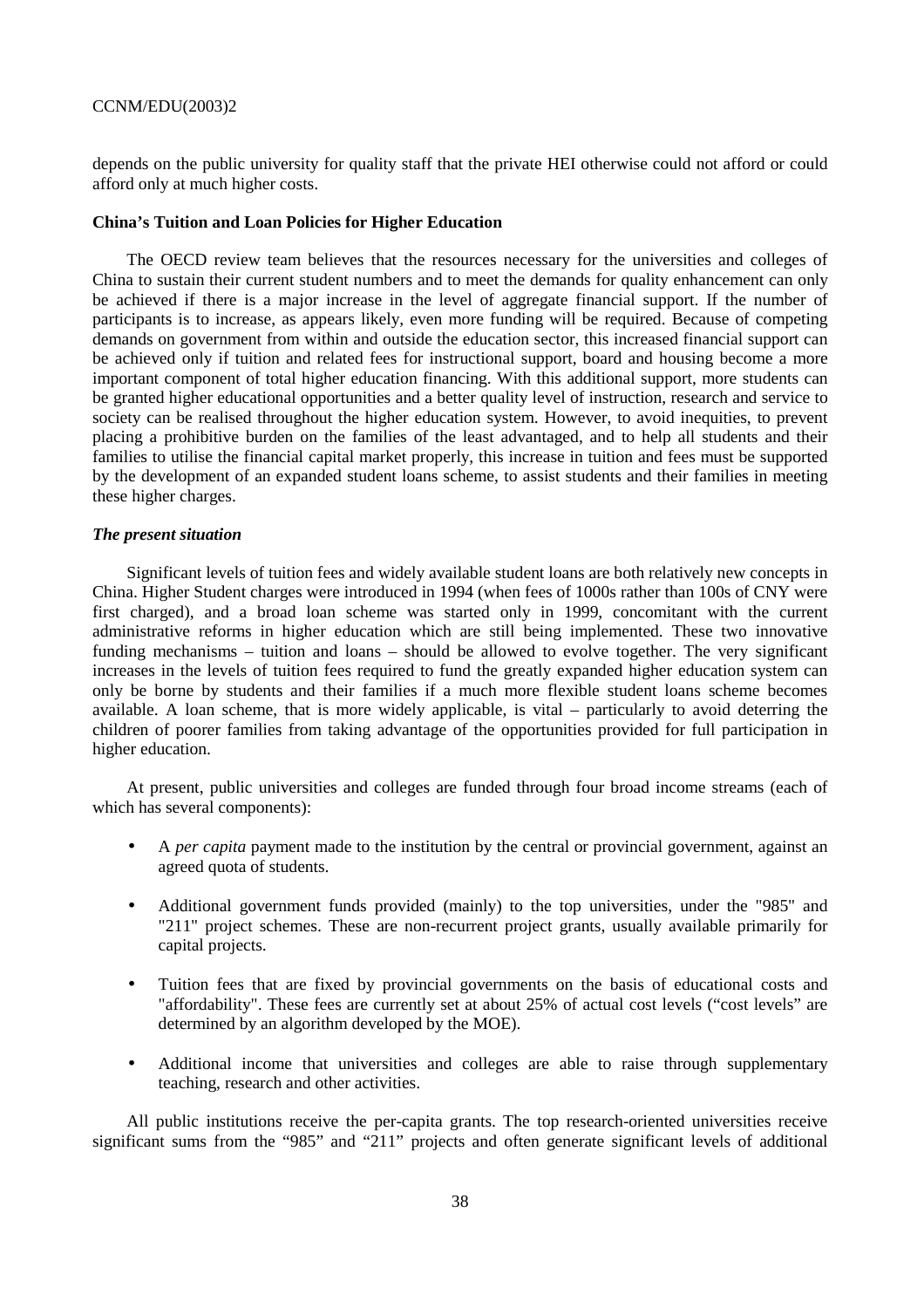income. More instructionally-oriented universities and colleges have to rely almost entirely on tuition (from quota and non-quota students) to supplement their per-capita allocations. Increasingly, however, even the less elite institutions have begun to engage in a variety of entrepreneurial activities to complement their government and student sources of income. Private universities are financed from a combination of tuition and entrepreneurial earnings.

A trial student loans scheme was introduced at the time tuition fees were first raised to significant levels. At the time these charges were seen to present the danger of deterring able – but poorer – students from entering higher education. However, this scheme is taken advantage of at present by a very low proportion of students (about 10 to 15%) and often those who do participate are from advantaged or middle-class families rather than from the least advantaged.

The main features of the loans scheme are:

- Students in financial hardship may be loaned sums of up to the cost of their tuition fees and residential charges, during their courses of study.
- The loans are made by the national banks.
- While they are studying, students are charged only half the interest due on these loans, and the other half is paid by the government.
- On completion of study, the loans become liable for full interest and normally are scheduled to be repaid over the following 4 years (*i.e.* in 7 or 8 years in total from initial debt). However, extension of the repayment period to 6 or even 8 years after graduation, may be granted in certain circumstances, such as if the student proceeds to postgraduate study (however, students who receive such extensions must pay the full interest rate during this time of extension).

These provisions, while better than no loan programme at all, are much more restrictive than found in most OECD countries and less generous and flexible than found elsewhere in Asia.

#### *Alternative methods of funding higher education*

It is essential for China to identify new sources of funding for higher education to support both its quality and its enrolment expansion objectives. Also, it is obvious that the costs of this quality/expansion effort must be shared among those who benefit from it, individually as well as collectively. Those individuals who receive higher education qualifications are the main beneficiaries, through improved employment prospects and higher future income. Accordingly, it would seem logical that graduates in employment should be asked to make a greater contribution in the future to their higher educational costs. In some cases, employers should also be asked to make a contribution – perhaps by meeting the costs of their employees who undertake further (postgraduate) study to enhance their professional skills.

However, the State should remain a major source of funding, because it:

- Has a direct interest in ensuring that China's higher education participation matches that of its national economic competitors.
- Needs to ensure that the workforce of the future is equipped with the range of skills and attributes required to undertake the country's essential roles.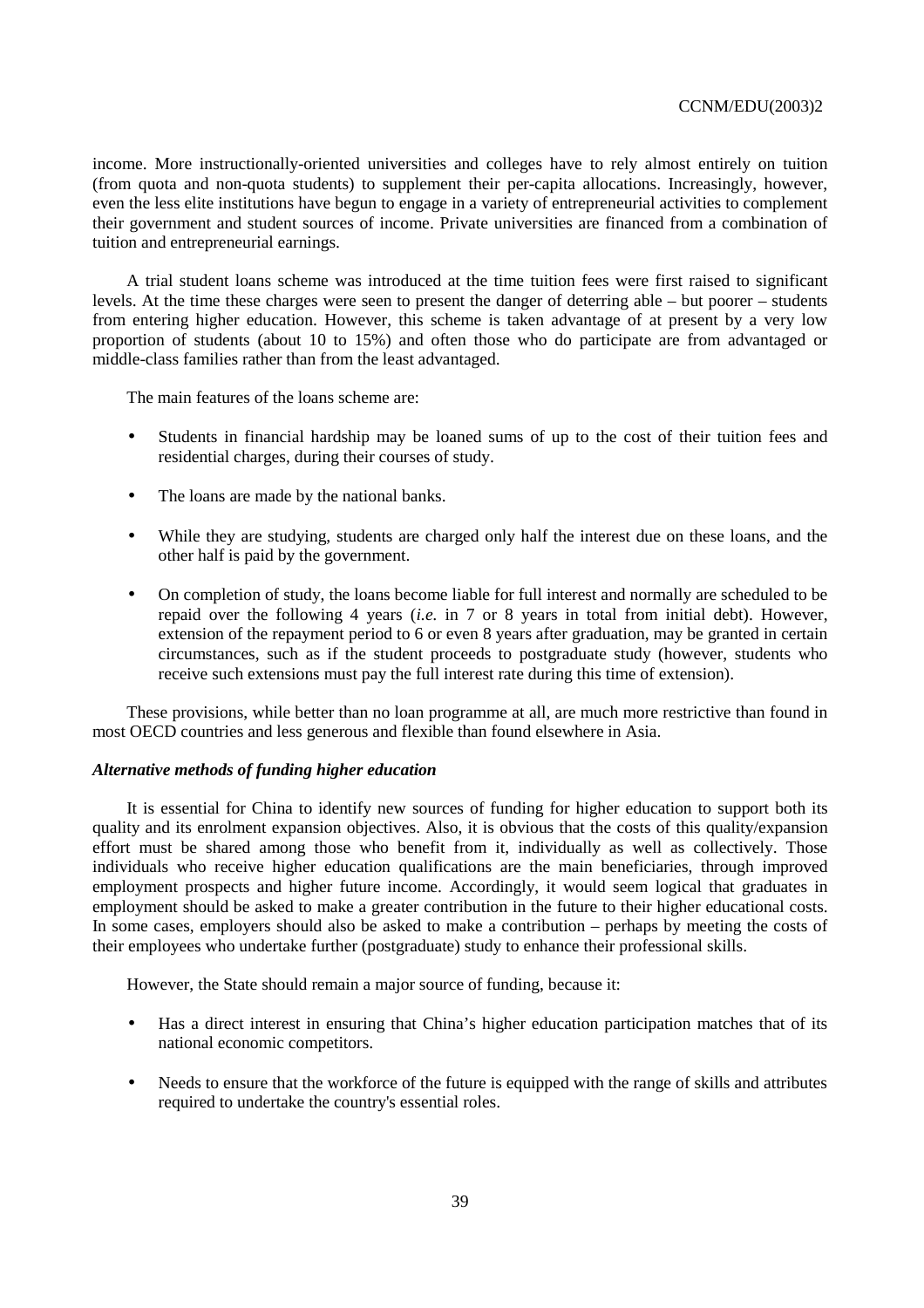- $\bullet$  Has a responsibility to ensure that for all citizens access to opportunities to benefit from higher education is socially just.
- Needs to secure the economic and cultural benefits that higher education can offer the whole country.

For these reasons, it is essential that the government – over the long term – ensure that spending on higher education increases at least proportionally with the growth of Gross Domestic Product.

A student support system should, as far as possible, be equitable and encourage broadly based participation; it should expect those with the means to do so to make a fair contribution to the costs of their education; and it should be easy to understand and administratively efficient. However, although most graduates will receive a good financial return, some will experience extended job searches, periods of unemployment, some will need to take career breaks (*e.g.* for family reasons) and others will have low paid but socially meritorious jobs. If graduates are to be asked to make an increased contribution, they need the reassurance that they will not be expected to face financial burdens that they cannot afford. There must be repayment mechanisms that relate annual repayments to the graduate's income – that is, "incomecontingent" contributions.

Examples of income-contingent schemes include:

- A Graduate Tax, which only graduates who have received financial assistance from the government with their higher education costs would be liable to pay, as a supplement to their regular income tax.
- A deferred contributions scheme.
- A loan scheme, under which individuals can choose to pay their costs as tuition fees as they arise, or can take out loans to pay these fees, repayable after graduation.

The Graduate Tax has many attractions in the long term, but has the major disadvantages that it provides no contribution to the costs of higher education in the short term, and would only start to recover costs after a number of years – when the student has completed the course, graduated and worked for a number of years. Also, the graduate's liability to pay the Graduate Tax is open-ended and, particularly those graduates who are very successful in their careers, might have to pay an amount equal to a multiple of their higher education costs. This may seem inequitable to some while others would view it as an appropriate redistribution of income.

A deferred contributions scheme has graduates pay for their education after they have completed higher education and are employed. This approach has similar disadvantages to those mentioned for the Graduate Tax. Even if students were required to make a commitment, on enrolment for a higher education course, to pay a percentage of their income (above an agreed basic level) until they have paid off all (or an agreed proportion) of their costs, it would be many years before the government saw any income to balance their expenditure. In addition, it could be expected that a significant proportion of graduates would never repay their costs.

Under a standard loan scheme, there would be some immediate contribution to higher education costs, as a proportion of students – from economically advantaged families – would be assessed as able to afford all (or a large part) of their fees and be required to pay these immediately. Also, many (if not most) graduates would be able (and expected) to commence repayment of their fees within a few years of graduating.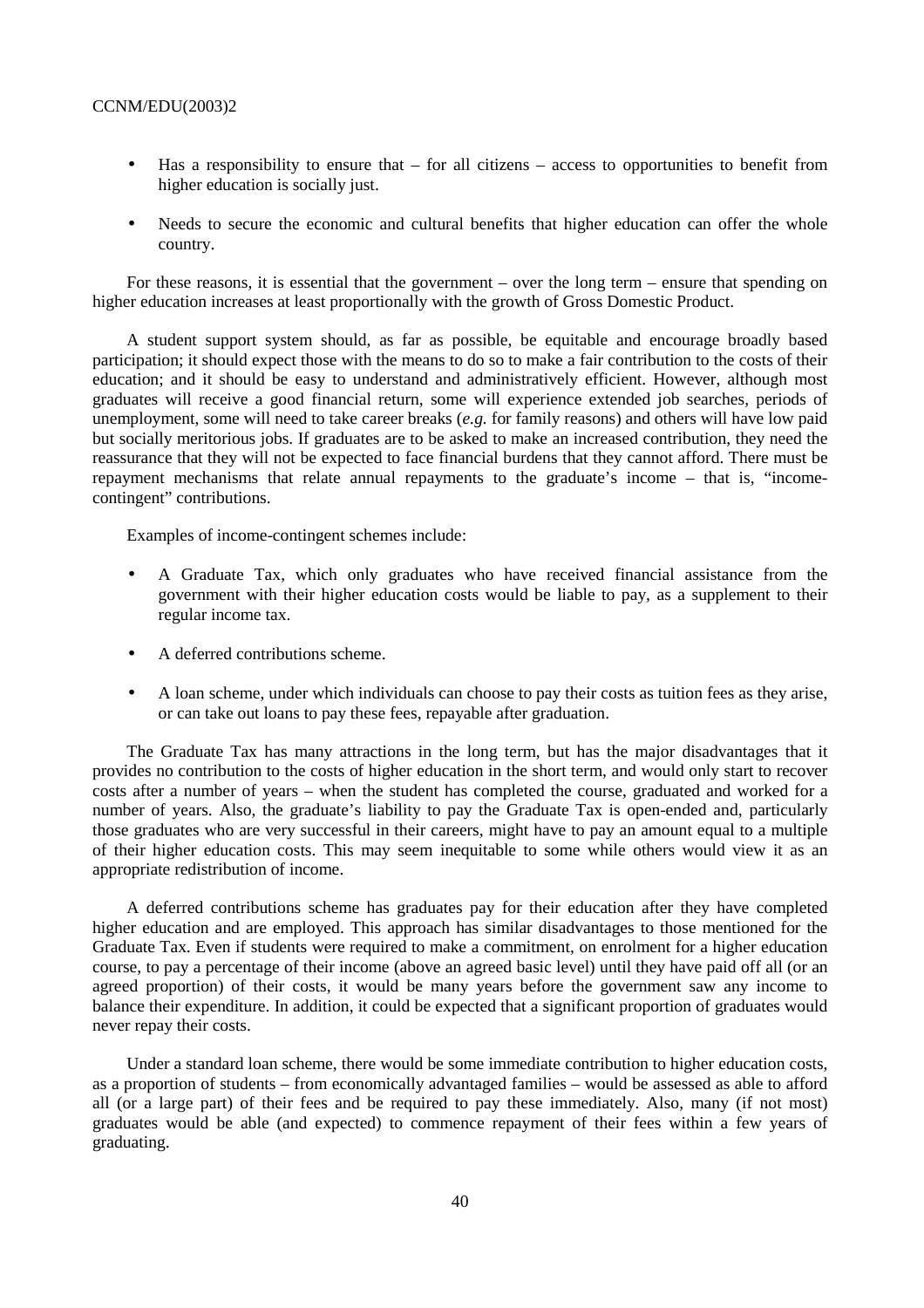The review team recommends, therefore, that consideration be given to a tuition/loan scheme wherein an increased proportion of the costs of higher education – perhaps 50% to 60% – should be recovered by the charging of significantly higher tuition fees that could be afforded by all students as a result of enhancement of the student loans scheme, as set out in Part Four below.

### **Revenue Enhancement for Institutions of Higher Education**

Although most universities and all colleges in China will remain principally dependant on government subsidies and tuition and other fee income to meet the costs of teaching and research, a few of the top Universities will be able to secure significant additional income (and all should be able to secure a modest amount) from other sources including:

- Non-degree programmes;
- Research projects:
- Technology transfer;
- Facilities rental;
- Consultancies and other services; and
- Gifts and endowments.

#### *Non-degree programmes*

As China moves from an elite to a mass higher education system, there will be an increasingly strong demand for further education from able older workers who did not have the opportunity to pursue higher education at the time they left school, and commenced employment. These workers will require specialised teaching to update their skills and knowledge so that they can discharge the roles appropriate to their abilities and experience. Such non-degree courses will be mainly short and concentrated – from a few days to a year. Though some will be provided within normal working hours, many will take place at times (evenings and weekends) when the HEIs' facilities and equipment are otherwise un- or under-utilised. Because such courses will have high value to both employees and employers, high levels of fees – that not only cover direct costs, but also provide significant institutional "surplus" – can be charged. It is important that this surplus is used to benefit the individual teachers and departments involved – as well as the institution – as staff motivation will be crucial in providing such a very demanding form of instruction.

#### *Research programmes*

Many Chinese HEIs are primarily concerned with the funding of teaching, but it is obvious that many universities and colleges – particularly in the top tier – will be heavily involved in research activities. This may continue to be primarily funded by the Government in the top universities, but there is an increasing worldwide trend towards HEIs securing funding from other stakeholders. These include government itself – seeking research to be undertaken in relation to its other activities (such as health, defence, industrial development, etc). In fact, in many countries higher education research is supplanting that formerly done in government operated specialised research institutes. In China, much could be done by a further integration of research between HEI and research institute personnel.

Other sources for research sponsorship are industry and commerce; charities, trusts and foundations; and individual donors. In the OECD Member countries, most major universities derive a significant share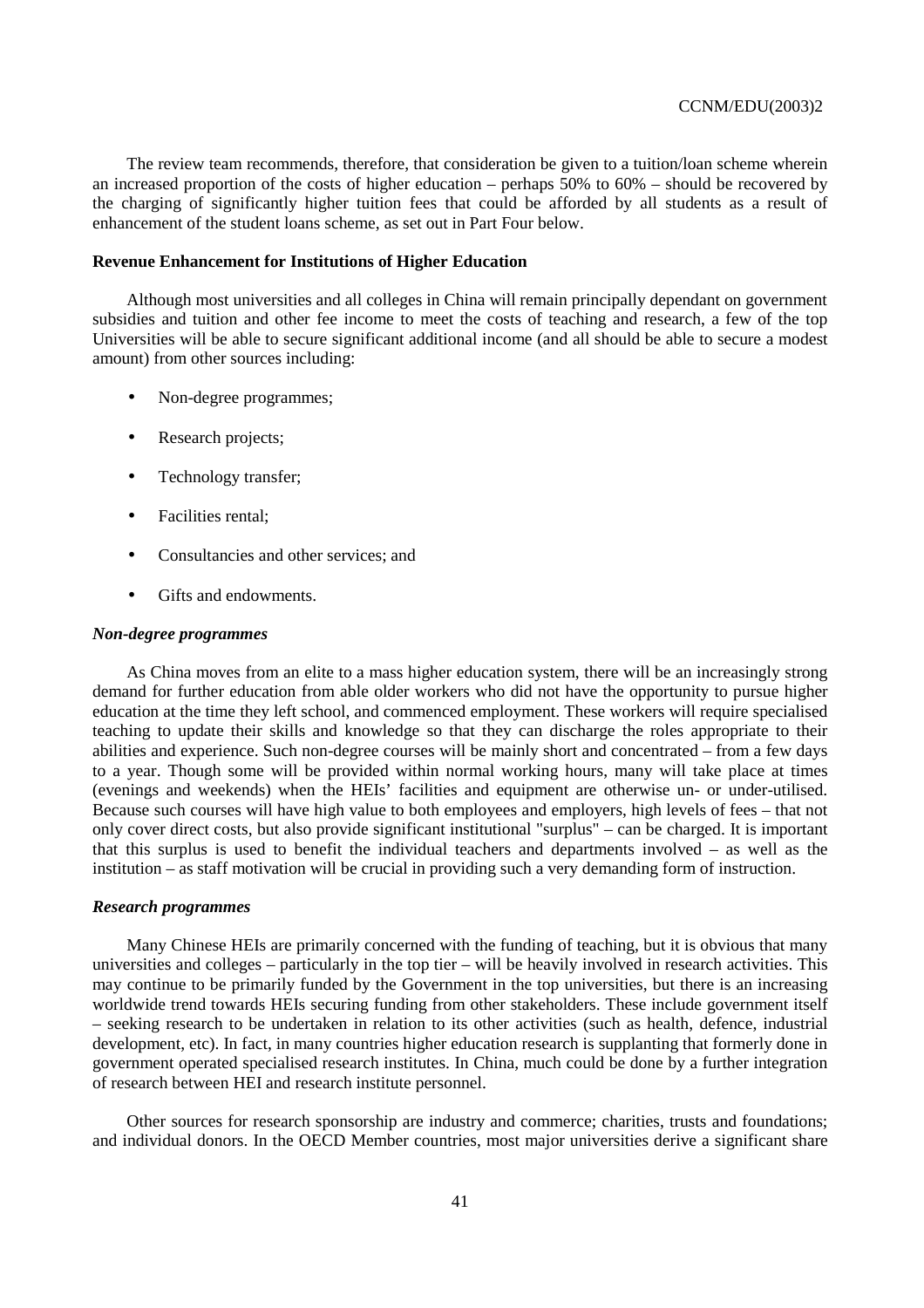of their income for research (and a proportion of their income for teaching) from just such sources. The review team was informed of the excellent progress in fundraising for research being made by the top universities in particular, and believes all universities should be encouraged and assisted to develop this expertise.

## *Technology transfer*

Research at the very applied end of the spectrum – usually referred to as Technology Transfer – can be a very significant source of institutional income, particularly for those universities and colleges with a strong capacity for science and technology in their disciplinary coverage. All higher education institutions can be more innovative, however, in this area. Industry – including medicine in fields such as clinical pharmacology – depends for its viability, in a competitive world, on being at the forefront of technological innovation. And it is willing to pay well for being given this competitive "edge." While many such private sector organisations will have their own research and technology units, they increasingly contract out technology transfer work to higher education researchers.

University science and technology departments are continuously producing inventions, and other breakthroughs and discoveries that have a potentially high market value. Institutional administrators should be aware of this and ensure that full value is achieved by the "selling" of this knowledge. Here, in particular, the **value** of the service provided may be greatly in excess of its **cost** to produce and, properly managed, a significant net income can be generated. Again, motivation of the staff involved in the sharing of this revenue is vital as is careful contract negotiations to protect the intellectual property rights of the institution and the individual researcher. Institutions, in line with the government's recent announcement that institutions will be allowed to retain intellectual property rights, should develop standard contracting procedures and intellectual property rights policies. The MOE can assist in this by preparing "model" contracts and policies that the individual institutions can use in the development of their own individual institutional approach to these issues.

#### *Facilities rental*

Universities and colleges own facilities for academic purposes that have spare capacity, and that may have a value as a source of additional income. As was mentioned for non-degree programmes, institutions do not use their facilities to the maximum and space is especially available in the evenings and on weekends. A large lecture theatre or assembly hall may be an ideal venue for a concert; the catering department may have capacity to offer outside services; halls of residence – during vacations – may have a value as low cost holiday accommodation; scientific equipment in an engineering laboratory may be valuable to local industry seeking to test its products or repair its equipment; student sports facilities may be made available to the local community for the public's use during periods of intensive study or vacation, and information technology labs can be used for adult education courses.

Institutions should be aware of the value of their spare capacity and ensure the maximum additional income from its rental. Two caveats exist, however. First, the institution should not become so enamoured of the supplemental income that students and instructors find their own interests compromised. The HEIs first responsibility is to its mission of instruction, research, and societal service. Second, the institution should carefully examine the costs implicit in yielding control over its own facilities. The probability of higher maintenance and repair costs should always be considered.

# *Consultancies and provision of other professional services*

Academic staff in a higher education institution are intelligent and well educated individuals with the highest levels of training and expertise. Properly "marketed," their excess capacity – after they have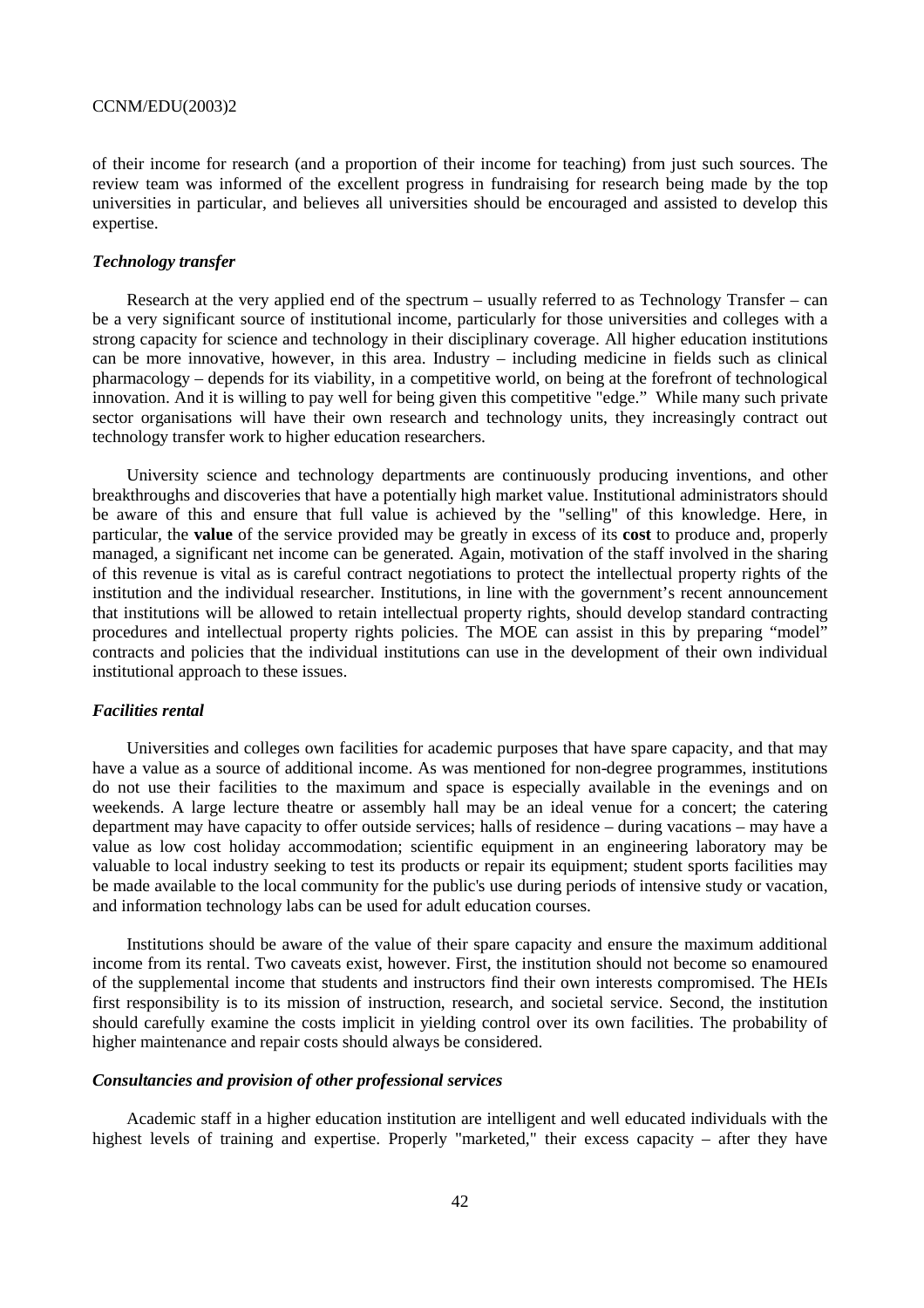discharged their teaching and research duties – may be a significant source of additional income both for themselves and their institutions. In providing consultancy services locally, nationally and even internationally, higher education professionals will be helping both themselves and their institutions. Care should be taken to ensure that a clear and fair fee-sharing formula/scheme is in place – reflecting the roles of the individual and the institution in the exercise.

Universities with Medical Schools are particularly well placed to provide services to the local health authorities – perhaps providing pathology or bacteriology testing services. However, there may be scope for other financial opportunities for academic disciplines to provide services for public authorities or private enterprises in this way – and expect to more than cover their costs in so doing. Obvious examples include the Statistics and Education Departments providing statistical services and educational advice to local authorities.

However, there are clear risks associated with these activities, which must be borne in mind. Academics are all too easily induced to focus on consultancy opportunities to the detriment of their own institution's teaching and research obligations. As was discussed above, this is particularly true in China in the case of government higher education personnel teaching for private institutions. HEIs should have in place clear guidelines on factors such as:

- The proportion of time that individual academics can devote to such activities.
- Whether permission is required (*e.g.* by their Heads of Department and Deans) before such activities can be undertaken or if such administrators need to at least be informed of these extrainstitutional activities.
- The formula for sharing of the fees earned between the individual, the department and the institution.

In all areas of fundraising to contribute to the income of institutions, care must be taken to maintain a balance between reward of the individual and profit for the institution. It is vital to assure that:

- The charges/fees levied cover all additional costs involved and that these are a first charge on the additional income.
- The academics involved are adequately remunerated for their time and innovation.
- The charges levied bear the above in mind, and leave as high a "surplus" as possible for the institution to fund its infrastructure costs.

This will require the development of a scheme, understood and accepted by the academic staff, that determines how income of all types is to be shared, in as many circumstances as can be foreseen. *Ad hoc*  arrangements – whereby the individual has to agree to the fund-sharing formula after the event – should be avoided wherever possible.

#### *Gifts and endowments*

Although it may be some years before graduates (*alumni*) are in a position to afford substantial giving in support of their *alma maters*, universities and colleges should be aware that they are likely to become donors in the future, and take care to keep alumni informed and involved in the work of the institution. In the meantime, other "friends" of the university should be identified, and solicited for support – for particular projects likely to be of interest to the individuals involved. The review team was impressed to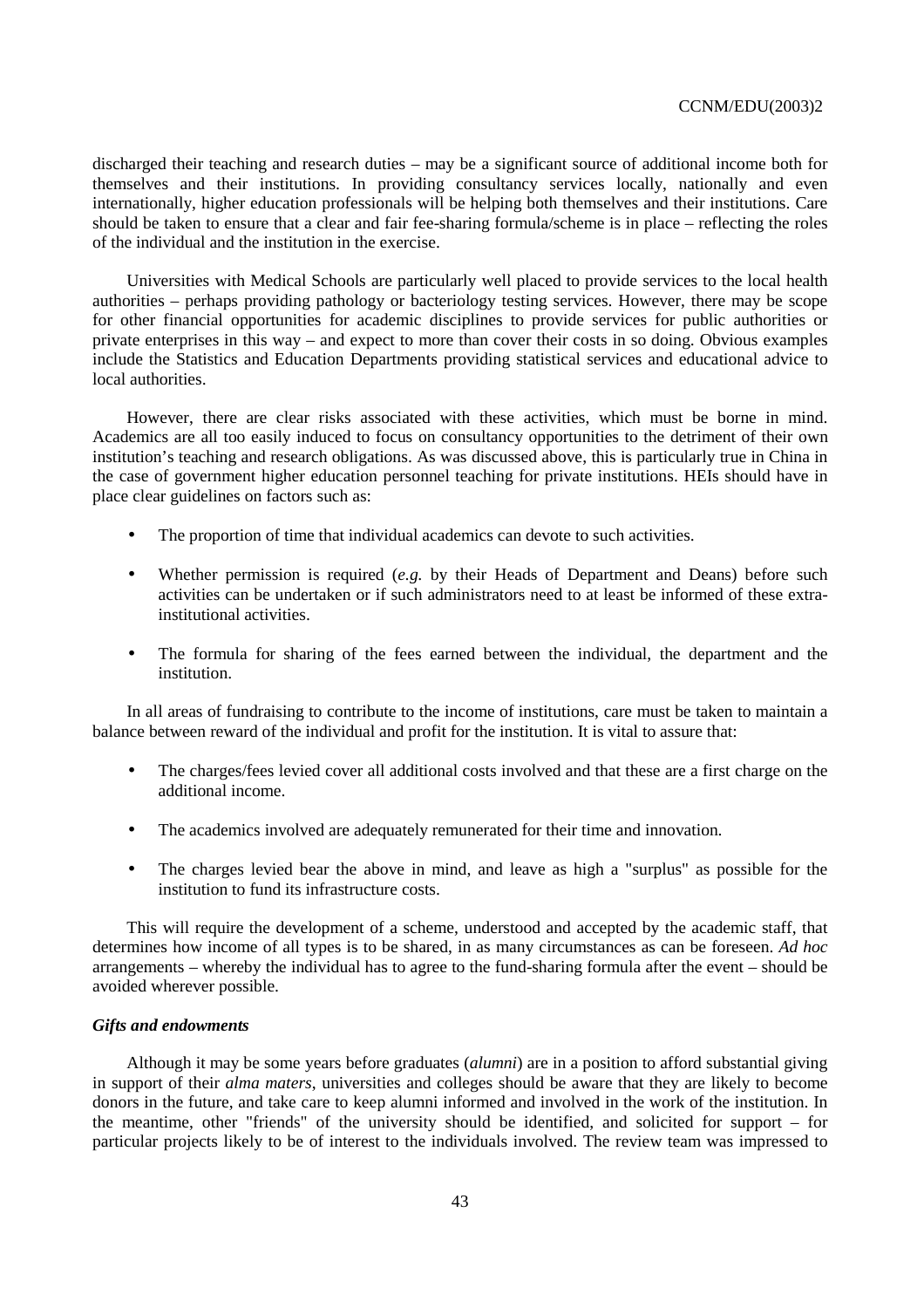note that a number of the universities that were visited, including the private institutions, were aware of this and had secured substantial external support – mainly from wealthy businesspersons of Chinese backgrounds. Commonly, these were individuals who had made their fortunes overseas and were interested in supporting the economic regeneration of their "home" country by helping with the development of its higher education system.

While this summary of finance issues may appear daunting, the basic approach to finance within China's higher education reform programme has been well conceived and pragmatic. The scale of the projected levels of enrolment, however, poses an incredible challenge to Chinese planners and administrators for the coming decades. Only an effective partnership among government, communities, individuals and private sector enterprises will allow for an equitable and efficient higher education system that serves the needs of individual graduates and the requirements of a rapidly evolving society. Using the ten criteria presented in Part One of this review report, the MOE can help develop just such an equitable and efficient partnership.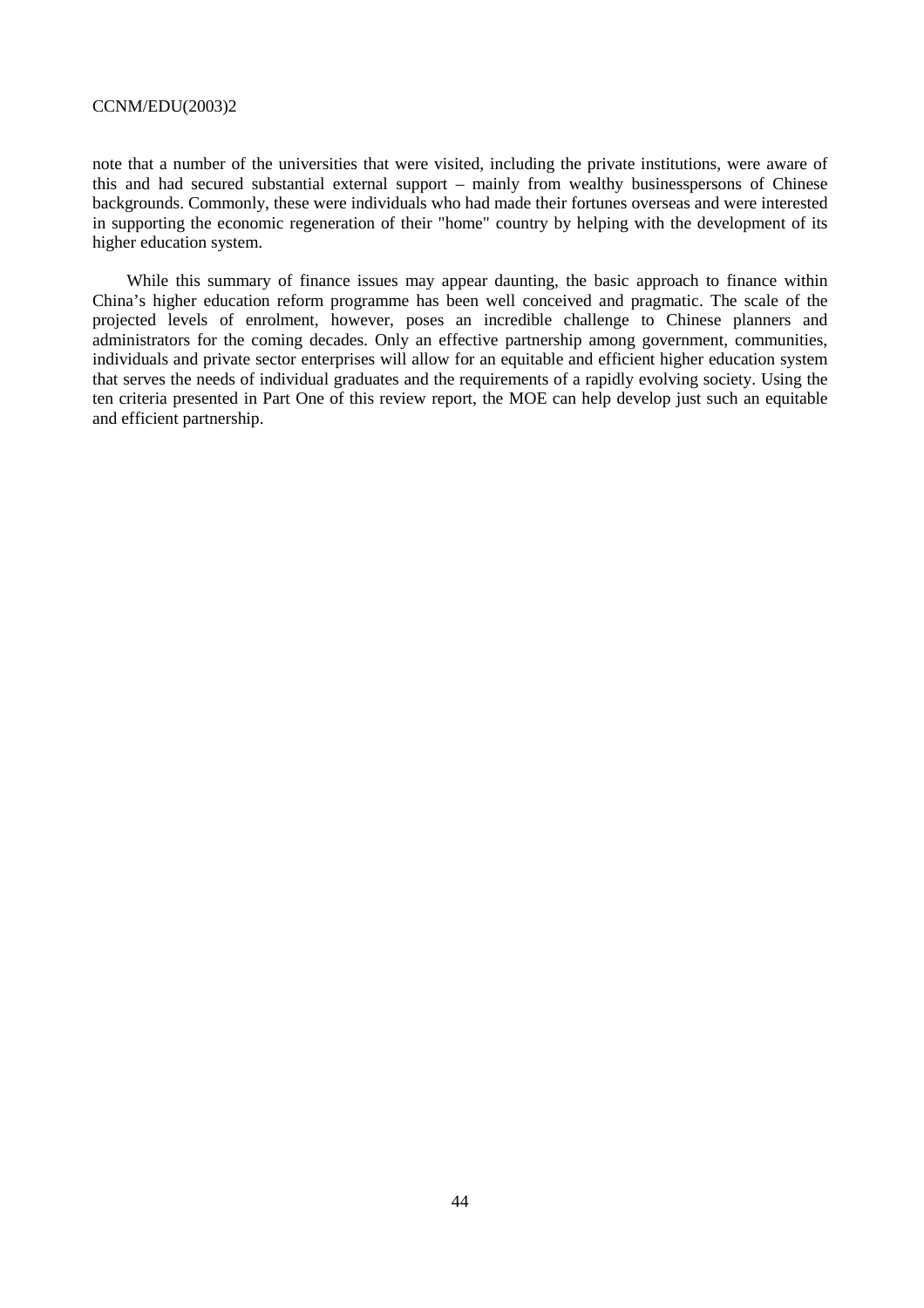# **PART FOUR: POLICY ALTERNATIVES**

This review report has consisted of three major components:

- An assessment of the Chinese higher education reform programme in terms of ten analytical criteria.
- A discussion of quality monitoring and assurance activities at the system and institutional levels of Chinese higher education.
- An overview of some of the most important issues in Chinese higher education finance.

Within these discussions many references have been made to alternative policies and practices, which the OECD review team feels, are deserving of consideration by the MOE and the higher education institutions as the higher education reform proceeds over the next decade. In this concluding section, three main policy alternatives are presented for immediate consideration:

- An expanded Quality Management System for Chinese higher education emphasising accreditation criteria.
- A revised tuition-loan system to serve expansion and quality needs more effectively.
- A proposal for an efficiency-based management information system.

Obviously, many more proposals could be put forth. However, the review team feels these three policy alternatives incorporate many of the most critical concerns raised in the review report. The team is sure that the experience and wisdom of their Chinese counterparts will allow these proposals to be evaluated properly and to be appropriately revised to serve the real needs of Chinese Higher Education.

# **Alternative 1: An Expanded Quality Management System for Chinese Higher Education Emphasising Accreditation Criteria**

To reinforce the progress already being made by the existing assessment and evaluation procedures, the review team would like to propose the following policy option. This new policy alternative aims at providing quality assurance throughout the whole process of the higher educational cycle at the micro/institutional level. The recommended policy will give the authority and responsibility to the HEI management to establish a quality management and audit system and would provide earmarked resources for this operation.

The suggested internal quality management system and audit would cover the whole cycle of education planning and implementation within the legal framework established by MOE. It would cover the following phases of higher education in China: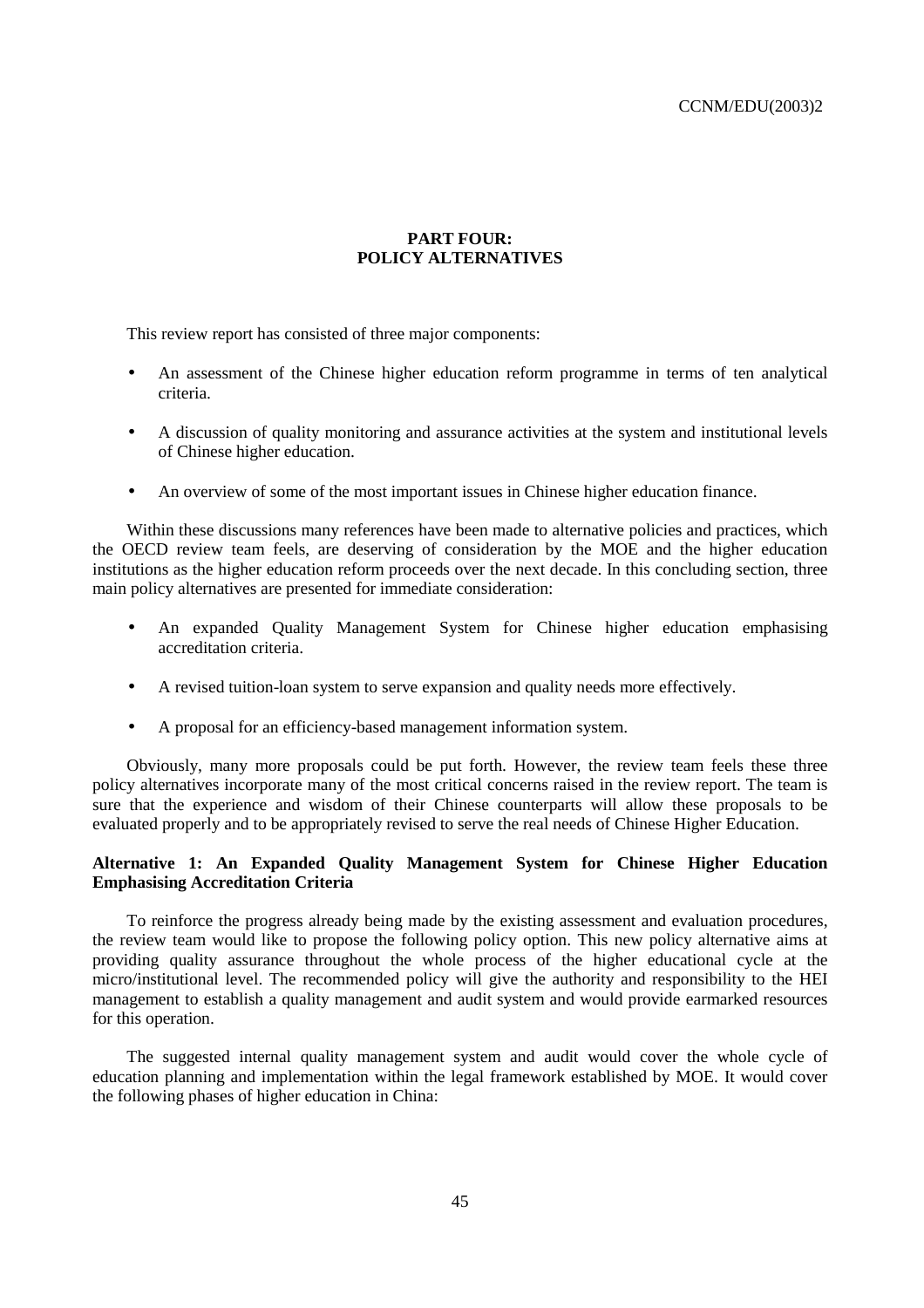- Defining educational objectives through needs identification (through surveys of participants or deductively from comparing goals with achievements – this point is further discussed below in the discussion of higher educational management systems).
- Defining the requisite teaching curricula and courses.
- Defining appropriate pedagogic approaches and selecting the educational method.
- Conducting teaching.
- Evaluating the whole process.

An on-going monitoring system would also be part of the quality management system to allow for timely correction and continued improvement. Such a policy would stipulate that the establishment of such a quality management system is part of the accreditation requirements for academic titles and recognition. This policy would also stipulate that the required quality management system and audit should be certified on a regular basis by a qualified third party.

Successive education reforms in China have made major positive impacts on the quality of education, but available funding remains insufficient to ensure quality. As discussed in the previous sections of this report, various financial, management and internal administrative reforms have all facilitated improved development of higher education in China. The challenge of the next phase of development is to obtain greater efficiency and effectiveness of the investment already made in higher education institutions and programmes.

Quality control of education concerns more than inputs and outputs. Quality of education should be defined not only as a process issue but also an outcome issue, encompassing broader and longer-term effects of higher education. Questions that need to be answered are:

- Can graduates from HEIs find gainful employment?
- Can they continue to realise their potentials through work and other involvement in life?
- Can they contribute meaningfully to the development of their community and nation?

These questions all need to be part of the quality of education equation, no matter how difficult to quantify and to measure.

Existing policy instruments alone will not be sufficient in guaranteeing the quality of education, especially when most of the instruments tend to be input-oriented. Applying the systemic model to the education process (see Figure 1), one can see that existing tools are geared to regulate the input requirements (*e.g.*, accreditation) and output requirements (evaluation based on number of graduates, research papers, student satisfaction, etc.), but are less outcome-oriented (*e.g.*, employment rate) and often fail to focus on the actual educational and pedagogical process (in-class observation).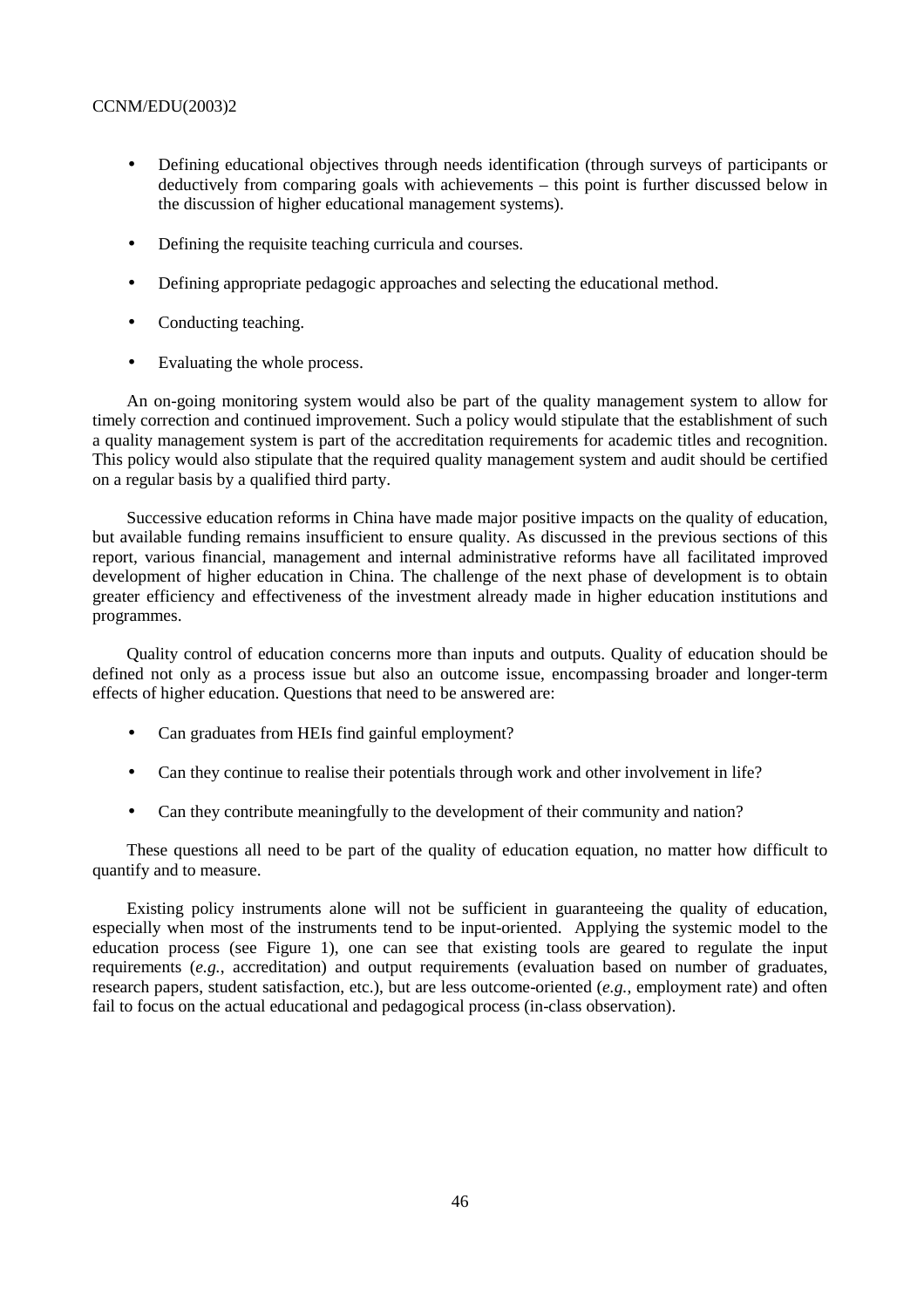Figure 1 **Quality Instruments Applicable to Different Components of the Higher Education Process** 



# **Quality Management in Higher Education**



Quality needs to be determined by all the stakeholders, not by the higher education sector alone. Both the government and the individual invest in education and development and both have a stake in the outcome of education. Consequently, both should have or be given the right to co-determine what the quality standards in education will be. While the state focuses mainly on the development of the country, the individual students will focus on employability and career opportunities. HEIs need to satisfy both sets of objectives and by extension, satisfy the needs of the enterprises, also users of higher educational services.

To meet the demands of government, HEIs need to ensure that the choice of academic disciplines offers a response to the current economic conditions of the area that they serve and its future developmental strategy and needs. To meet the demands of the students, HEIs need to ensure that the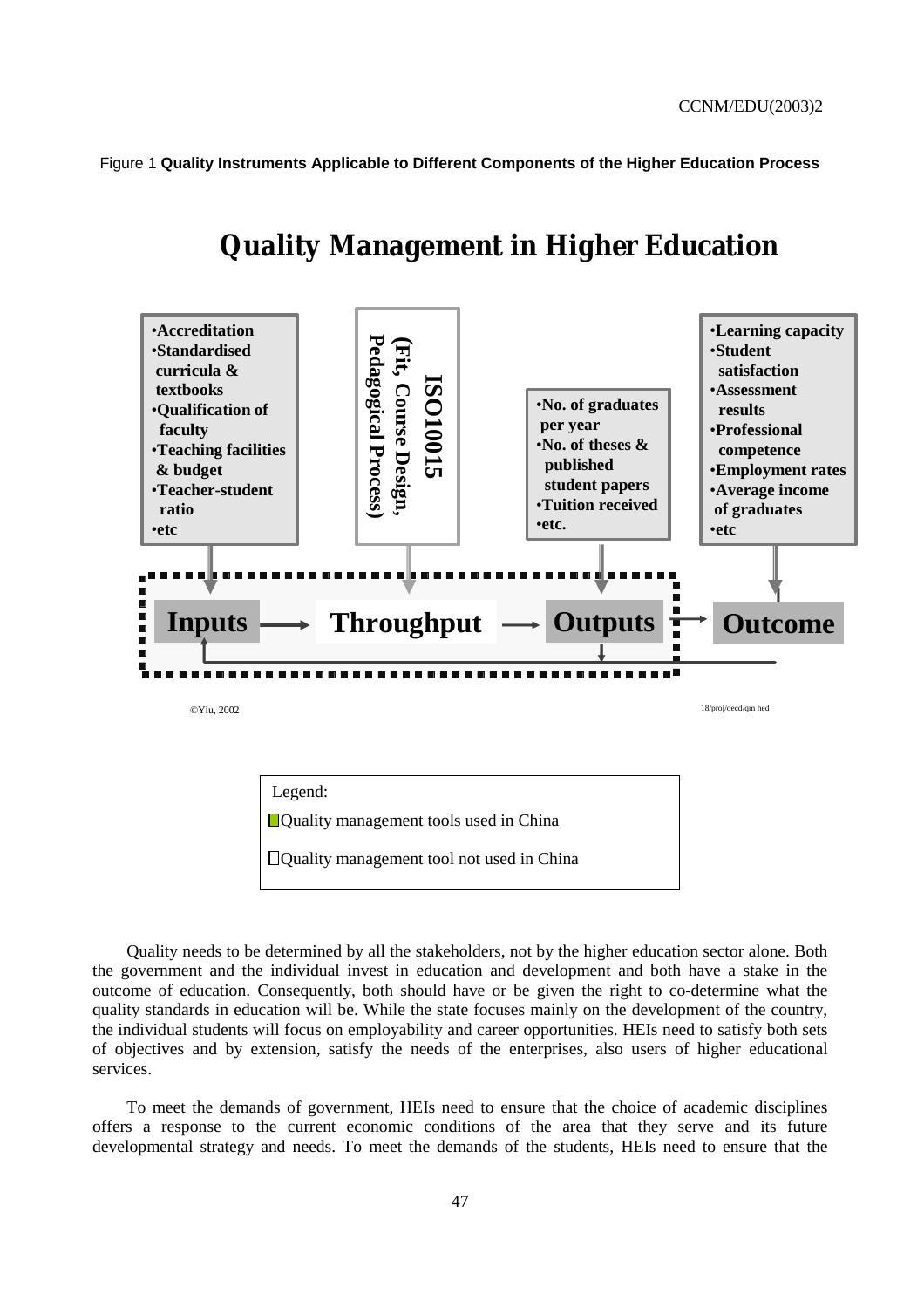teaching fits with the required academic standards and professional competencies of particular academic disciplines and professional applications. Both sets of demands should compel HEIs to look beyond their own domain and engage in dialogues with these stakeholders and their representatives. Some HEIs have started to engage in such dialogues voluntarily. A compulsory requirement would be a better guarantee to make such dialogue as an on-going process and is conducted by *all* HEIs.

Chinese higher education requires a quality management system that guarantees consistency of education process. Quality of education should not suffer from individual variations. The same subject matters taught by two different professors in the same HEIs at least, for example, should not have too much divergence in content, methods and emphasis. Deviation should be easily detected and corrections made. It is not enough to just rate professors' performance at the end of the semester (*i.e.*, student evaluation) and use this feedback to decide on the bonus for the teacher. Quality assurance is not solely about serving the needs of the university administration but also about meeting the needs of the students and the communities.

It is not sufficient to avoid a wide variation in the quality of teaching between HEI departments. For instance, students should not be punished just because they have different interests or have different entrance examination scores. Therefore, a HEI-wide quality management system would eliminate the chance factor seeing from the student's point of view and potentially remove the weak departments/disciplines that could not be improved. This quality management system would become the platform to integrate different appraisal systems that are currently in use and strengthen their impact.

A third party certification of the proposed quality management system and internal audit would prevent it from falling into entropy over time. It would prevent or minimise the inevitable social pressure to be lenient or to give special consideration to exceptional cases. In order to maintain the integrity of the quality management system and its credibility, third party certification would be the preferred choice. An independent educational assessment and evaluation network is being established under the auspices of the MOE. Besides carrying out its intended function, it could also develop the necessary know how and competence to conduct external audit in this regard. No additional institutional infrastructure needs to be established as the result of this suggested new policy.

As indicated in Table 2, by the year 2000 the total number of enrolment in the tertiary educational institutions exceeded 11 million students. The number of students doubled compared to the number of students enrolled in 1990. The enrolment rate reached 11% in general, while in the economically advanced areas, such as Beijing, Tienjin, Shanghai, Jiansu etc., the gross enrolment rate is even higher, reaching 15%.

The trend continues towards an ever-larger student population and will only start to decline in the mid 2010s. Between 2006 and 2010, the population of the university age group from 18 to 21 years old will reach more than 110 million per age group. With a gross enrolment rate of 15%, this would mean the total number of students enrolled between 2006 and 2010 will reach approximately 66 000 000. This will represent a 12 times increase in real numbers. An expanded quality management system, which takes into account the crucial link between employability and employment opportunities at different levels of the economic system in China, should be installed as soon as possible. Furthermore, such a quality system should allow for monitoring the adequate choice of pedagogy, actual learning processes and assure the efficient and proper use of resources. Similar to the rationale of the current practice of repeated evaluation of HEIs at 5-year intervals, the quality management system within individual HEIs needs to be reviewed on a regular basis to ensure its proper functioning and continued use. A third-party certification process, specifically ISO 10015, is recommended to avoid the inevitable inertia of any self-regulated quality management approach.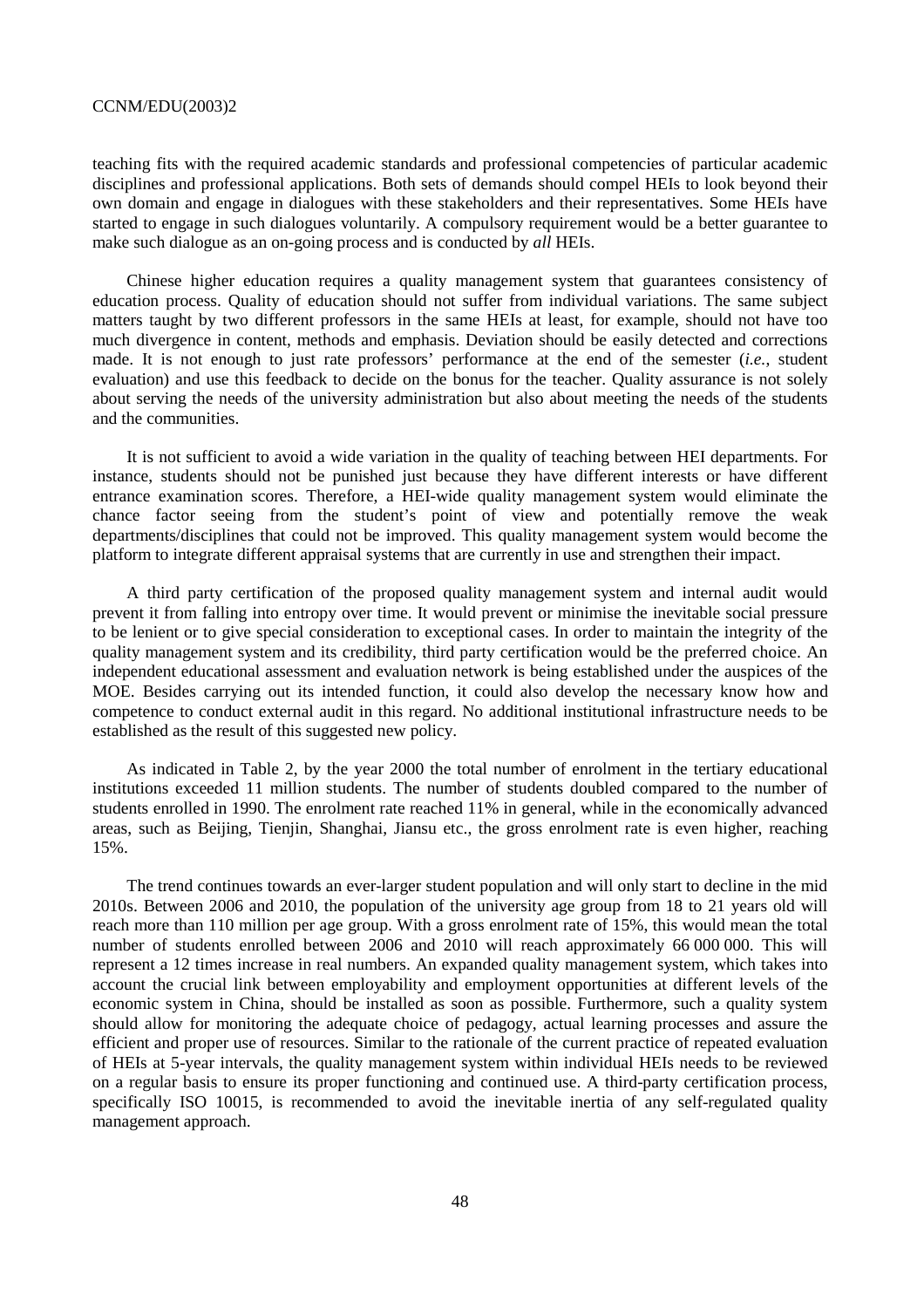| Year                                    | 1990      | 1995       | 1998      | 2000       |
|-----------------------------------------|-----------|------------|-----------|------------|
| Overall enrolment rate in higher        |           |            |           |            |
| education*                              | 3.4       | 7.2        | 9.8       | 11.0       |
| Post graduate students (in thousands)   | 93.0      | 145.4      | 198.9     | 301.2      |
| Students enrolled in the degree         |           |            |           |            |
| programmes of regular colleges and      | 2 0 6 2.7 | 2 9 0 6.4  | 3 4 0 8.8 | 5 5 6 0.9  |
| universities (in thousands)             |           |            |           |            |
| Students enrolled in the degree         |           |            |           |            |
| programmes of colleges and universities | 1 664.4   | 2 5 7 0 .1 | 2 822.2   | 3 5 3 6 .4 |
| of continuing education (in thousands)  |           |            |           |            |

# Table 2. **The Number of Students Enrolled in Different HEIs between 1990 and 2000 in China**

\*Overall enrolment number includes post-graduate students, students of regular colleges and universities, students of tertiary continue education institutions, students of military academies, students who registered for the diploma examinations, students of TV universities, students of self-study programmes.

Sources: China Annual Educational Statistics: 1990-1999, Renmin Education Publisher, 1991-2000. 2) Educational Statistic Report, 2000, Development and Planning Division, Ministry of Education, vol.1. Cited in National Research Institute of Educational Development, 2001 Green Paper on Education in China: Annual Report on Educational Policy in China. Beijing: Educational Science Publishing House. P.11.

# **Alternative 2: A Revised Tuition-Loan Scheme to Serve Equitable Expansion and Quality Needs More Effectively**

The review team proposes that the tuition fees be increased substantially, in some cases to cover full costs, and that the funding currently made available to universities and colleges as the *per capita* payment (and some of the additional project funding) be redistributed. A proportion of the government funds should be diverted to meet the major costs associated with a greatly extended student loans scheme, the main features of which would be as follows:

#### *Increasing participation in the loan programme*

All students unable to afford the increased tuition fees should be eligible for student loans to cover (as a maximum) their tuition fees and residential charges, based on their financial needs. It would be expected that students from very poor families would qualify for full loans, and that most (*i.e.* all but the children of the most advantaged families) would qualify for some assistance with payment of their tuition fees. The main characteristics of the repayment scheme are:

- Loans would be interest free during the period of study.
- Loans should be liable for only half the normal rate of interest for a period (say 5 years) after graduation.
- Thereafter, loans should be liable for full interest.

Though loans should be liable for interest, as above, they should only become liable for **repayment** when graduates achieve a level of income when they can afford to do so. The objective would be to avoid requiring graduates to start to repay loans until they have demonstrated that their "investment" in higher education is "paying a dividend". If this income level is never achieved, or the loan is not fully repaid by the time the graduate reaches retirement age or dies, repayment of the loan (or the balance outstanding) should not be required, and the outstanding balance should be paid by the government.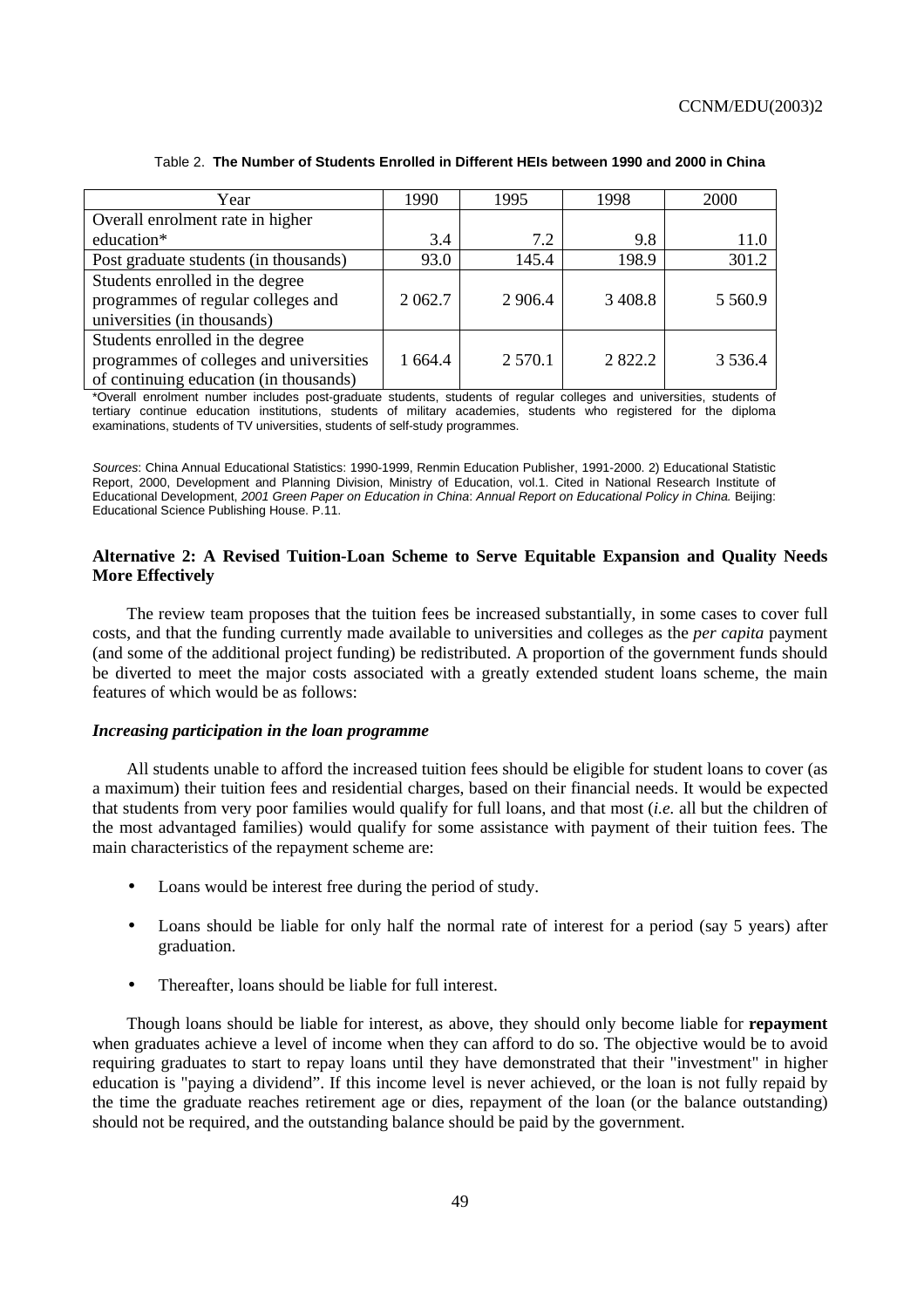The objective of the scheme would be – in part – to transfer responsibility for the costs of higher education from the families of the students, to the students themselves. A student loan would not be a privilege available only for a poor student, but an investment by the state **and** the students (and their families) in their higher education.

As will be obvious, the financial provisions of such an enhanced loan scheme will be considerable (particularly initially – in the 8 or 9 years until full interest becomes chargeable – and until loans start to be repaid). Thereafter, the costs will stabilise. However, it should be possible to divert from the *per capita* and project grants sufficient funding to meet these initial costs.

This funding would be required to meet two principal costs: (a) the interest charges during the "interest free" and "subsidised interest charges" periods, and (b) the loans that are not repaid as a result of the graduate never achieving the income "threshold" for repayment, or reaching retirement age, dying or otherwise failing to repay (*e.g.* by leaving the country without paying) while the loan is still outstanding. There might also be costs associated with those who fail to complete their courses or default on interest charges, as the banks would certainly expect these losses also to be underwritten.

However, overall, there would be significantly more funding available to enhance higher education provision because (i) those whose families can afford it would be paying the full costs of their higher education, and (ii) those who cannot afford it at the time, but who come to be able to afford it by achieving well-paid employment after graduating, will pay for their higher education in due course. Effectively, the government will only be required to subsidise students who cannot afford the full costs of their higher education, and then only while this continues to be so.

#### *Setting tuition levels*

Tuition fees are currently set for each university and college, and for each course, on the basis of (25% of) an estimate of average costs. The team understands that this is calculated to be between 3 000 and nearly 10 000 CNY *per annum* (the latter figure for only a few very expensive courses, like fine arts). The team proposes that a structured tuition fees scheme be developed, with universities and colleges divided into 3 or 4 categories, and courses into 4 or 5 broad bands (based on actual average costs). Such a structure would involve the setting of 12 to 20 fee levels  $(3x4=12; 4x5=20)$  – and revising these each year – ranging from the lowest cost band in the colleges to the highest cost band in the top tier of universities. [A simpler or more complex structure would, of course, be possible with fewer or more tiers of institutions and fewer or more bands of costs.]

The team suggest that the level of tuition fee should not vary **significantly** to reflect the higher costs of particular courses, as access to expensive programmes should be based solely on academic merit, not financial means. Indeed, the risk that costs might inhibit study of certain subjects would also apply to disciplines where the courses are **longer** than the norm – such as medicine, teaching and postgraduate study – as length of study increases the total costs of higher education. Accordingly, as the actual costs for some courses in the top tier of Universities are extremely high, we propose that full cost recovery should apply only to the very lower bands, and that tuition fees in the higher bands be set at less than full cost recovery levels (to avoid deterring able students from following these courses because of doubts about their ability to repay the substantial loans that would be involved).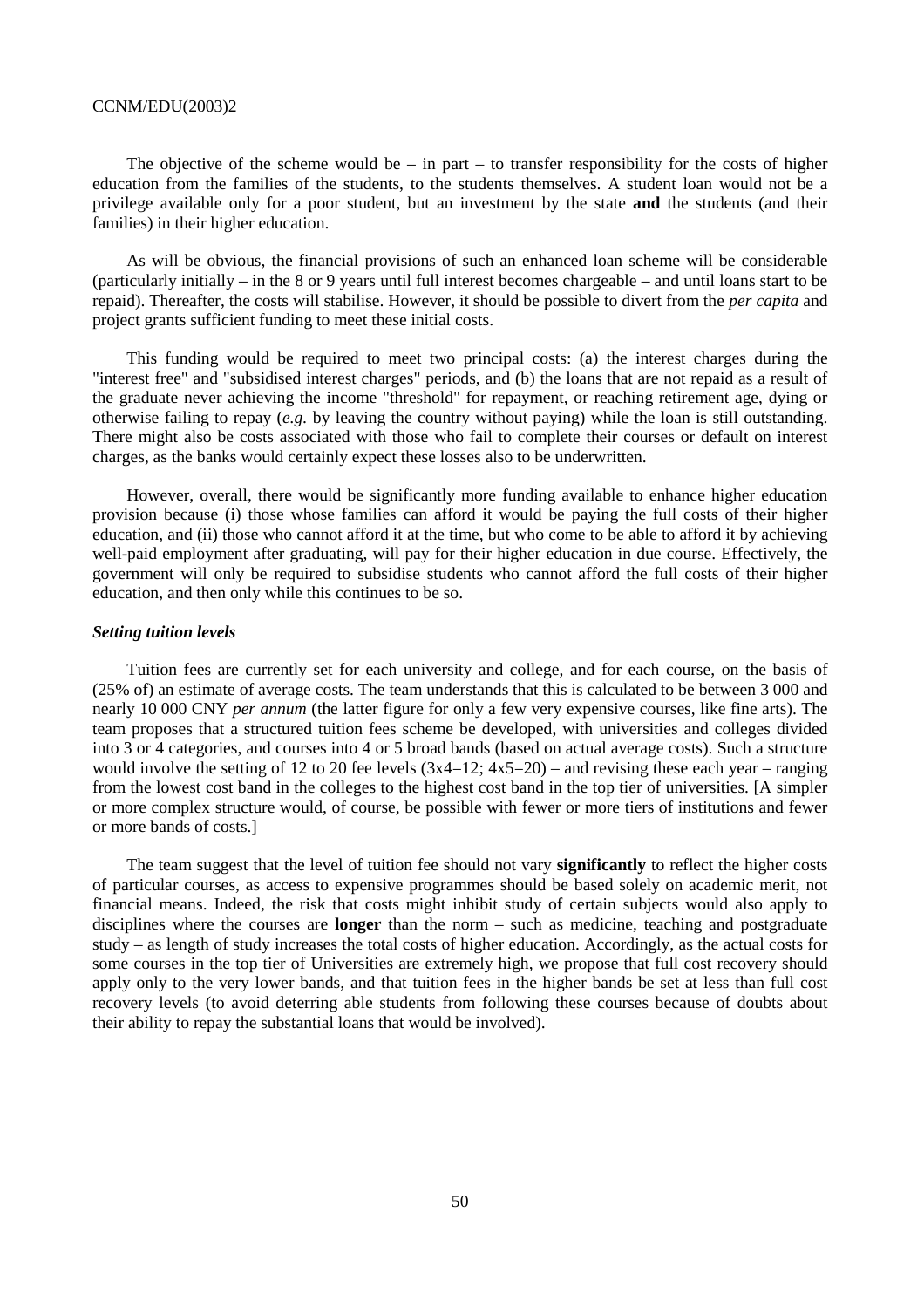For example, if the actual costs were as indicated in column A below, the tuition fees charged might be those in column B:

| Fee band               | A          | R          |
|------------------------|------------|------------|
| Low cost courses       | 10 000 CNY | 10 000 CNY |
| Medium cost courses    | 15 000 CNY | 12 000 CNY |
| High cost courses      | 25 000 CNY | 14 000 CNY |
| Very high cost courses | 40 000 CNY | 16 000 CNY |

The same principle should apply in relation to the ranking of universities, as a student should not be deterred from studying at a top university, just because its fees are higher. For example:

| A          | ĸ          |
|------------|------------|
| 10 000 CNY | 10 000 CNY |
| 20 000 CNY | 12 000 CNY |
| 50 000 CNY | 14 000 CNY |
|            |            |

Thus, a student securing a place at a top university would be expected to pay a slightly higher level of tuition fee. This would be acceptable, as the prestige of obtaining a degree from such a university would be likely to ensure that the graduate would secure a much higher salary and – if this did not happen – the income contingent repayment scheme would ensure that the graduate was not financially disadvantaged as a consequence.

For this reason, the review team proposes that the objective of the tuition fees scheme should be to recover 50 to 60% of the actual costs. Appropriate *per capita* funding, relating to agreed quotas of students in the higher band courses, should continue to be granted to the universities and colleges involved, to compensate them for tuition fees not covering the full costs for these courses. As proposed above, the government funding "saved" should be diverted to support the enhanced student loans scheme.

#### *Continuation of special funding for the top universities*

As was reported above, government funding has been provided to the top universities in China for the last few years under the "985" and "211" schemes. The objective of the former scheme has been to protect a small handful of the very top universities from the dilution of their quality of education and research likely to follow the recent substantial increase in student numbers and teaching load. The "985" scheme has been provided to support a small group of universities to achieve and sustain a position of "world class". The "211" scheme has been provided to support a larger number of universities (over 100), to ensure that the highest academic standards are maintained and enhanced in a small number of elite universities in every province. Under these schemes, funding has been project based and (mainly) linked to specific capital objectives – such as construction or renovation of academic buildings. The review team observed that facilities in most of these top universities are now of a very high standard and – as the government objective of 15% of the age-group in higher education will soon be achieved and student numbers will now start to stabilise – it may be possible in the near future to reduce government funding for new building projects, thereby releasing funding for the enhanced student loans scheme and other educational priorities, such as the preservation of academic standards in these top universities.

It is important to recognise that enhanced facilities have to be supported by increased running costs. New buildings – especially for science disciplines – require more expensive support staff and have demanding equipment needs. Whereas tuition fees in the top universities (to a limited extent) will be set to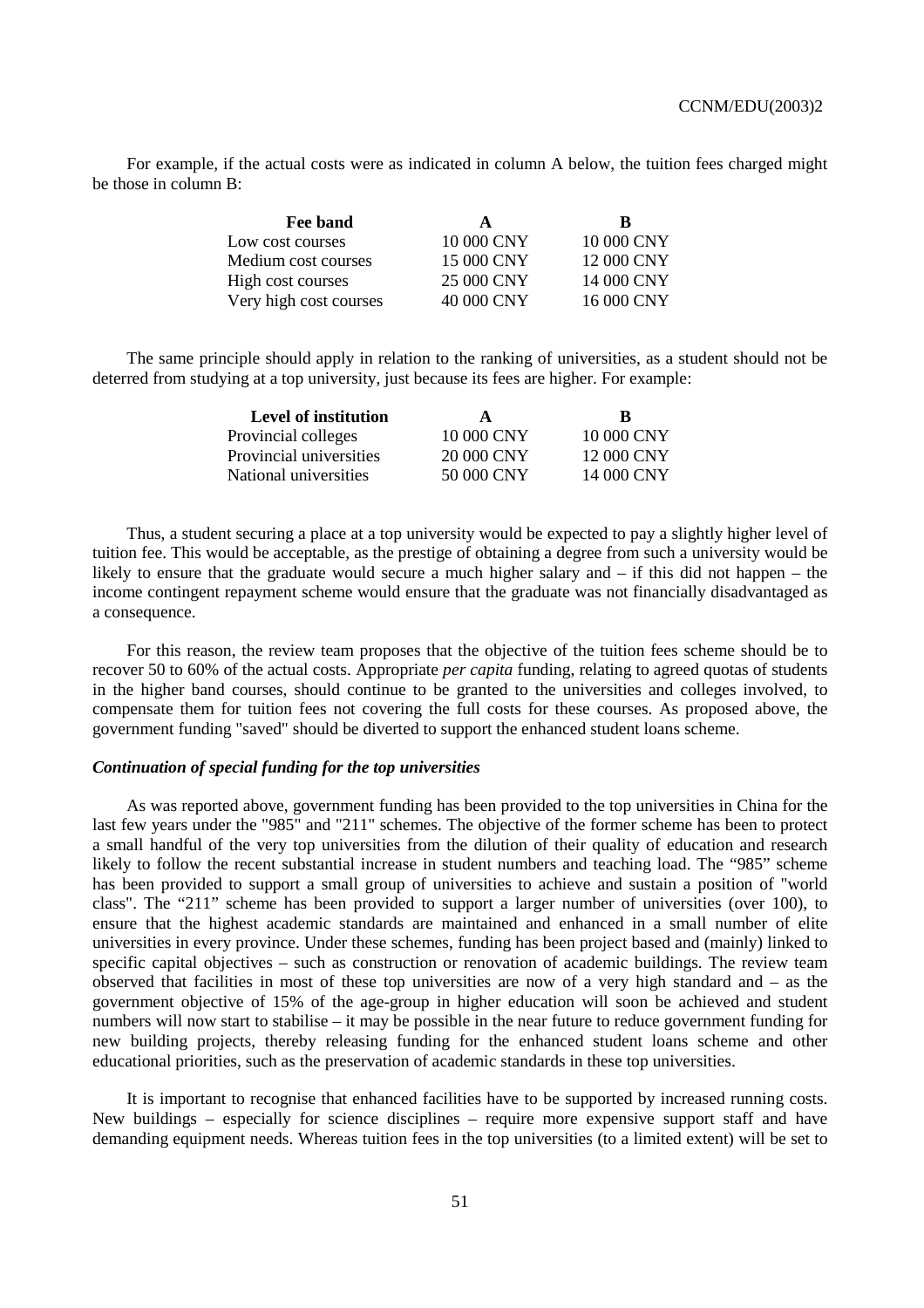reflect this, continuation of certain elements of the "985" and "211" funding streams will be required to further enhance the facilities in these top universities and meet their increased running costs.

With the levels of tuition fees indicated above, the top universities would recover a lower proportion of their costs from fees, and special funding would continue to be required to meet this "shortfall." For such a scheme to operate satisfactorily, the Government would have to agree with all universities and colleges – and review this annually – about an acceptable level of full teaching **costs** for each category of institution. Thereafter, by setting the acceptable level of fees to be recovered from students, government would be agreeing the "shortfall" funding it would be liable to pay.

By these mechanisms, government would be setting each year:

- The number of students to be admitted to each university and college for the range of courses it offers.
- The level of tuition fees to be recovered from students at each institution and on each course.
- The acceptable costs to be incurred by each university and college to be paid from its government and tuition fee income.
- The annual expenditure on higher education by the government.

#### *Promoting regional development*

The enhanced loans scheme would provide an opportunity for the government to help in solving the acute problem of attracting well-qualified professionals to fill key posts in the poorer provinces, such as teachers in the schools and lecturers in the universities. Graduates concerned about their abilities to repay their student loans could be given the opportunity to "redeem" their loans by service in these key posts. For example, a graduate taking such a post for ten years might be excused the payment of interest during this time, and granted exemption from the requirement to repay the loan at the end of his/her contract. Lesser rebates could be granted for shorter contracts.

Providing a very high level of primary, secondary **and** higher education in the poorer (Western) provinces of China, the review team believes, should be a very high priority for government. The alternative strategy – of providing places in the top universities located in the centres of high economic activity such as Beijing, Shanghai and the Eastern provinces for able students from poorer provinces – may well fail to meet its objectives. Even with appropriate positive discrimination in relation to entry standards (and targeted loans and scholarships schemes) to secure entry for such students the government may fail in the principal objective of this strategy – to improve the poorer provinces' economic and educational performance. It has been demonstrated that many such students do **not** return home to serve their local communities, but prefer to secure (significantly better-paid) employment in the city/province where they received their higher education.

In this connection, it is the experience of European higher education systems that graduates seek their first paid employment within 50km of the city in which they have studied. This observation has – for example – motivated The Netherlands to establish a prestigious new university (Twente) in the economically depressed region of the east of the country, and the UK to establish a Medical School at the University of Warwick, in the Midlands of England, which has an acute shortage of doctors.

For these reasons, the key educational objective should be to improve the standards of the local schools and universities (by providing them with the very best buildings, equipment and facilities and by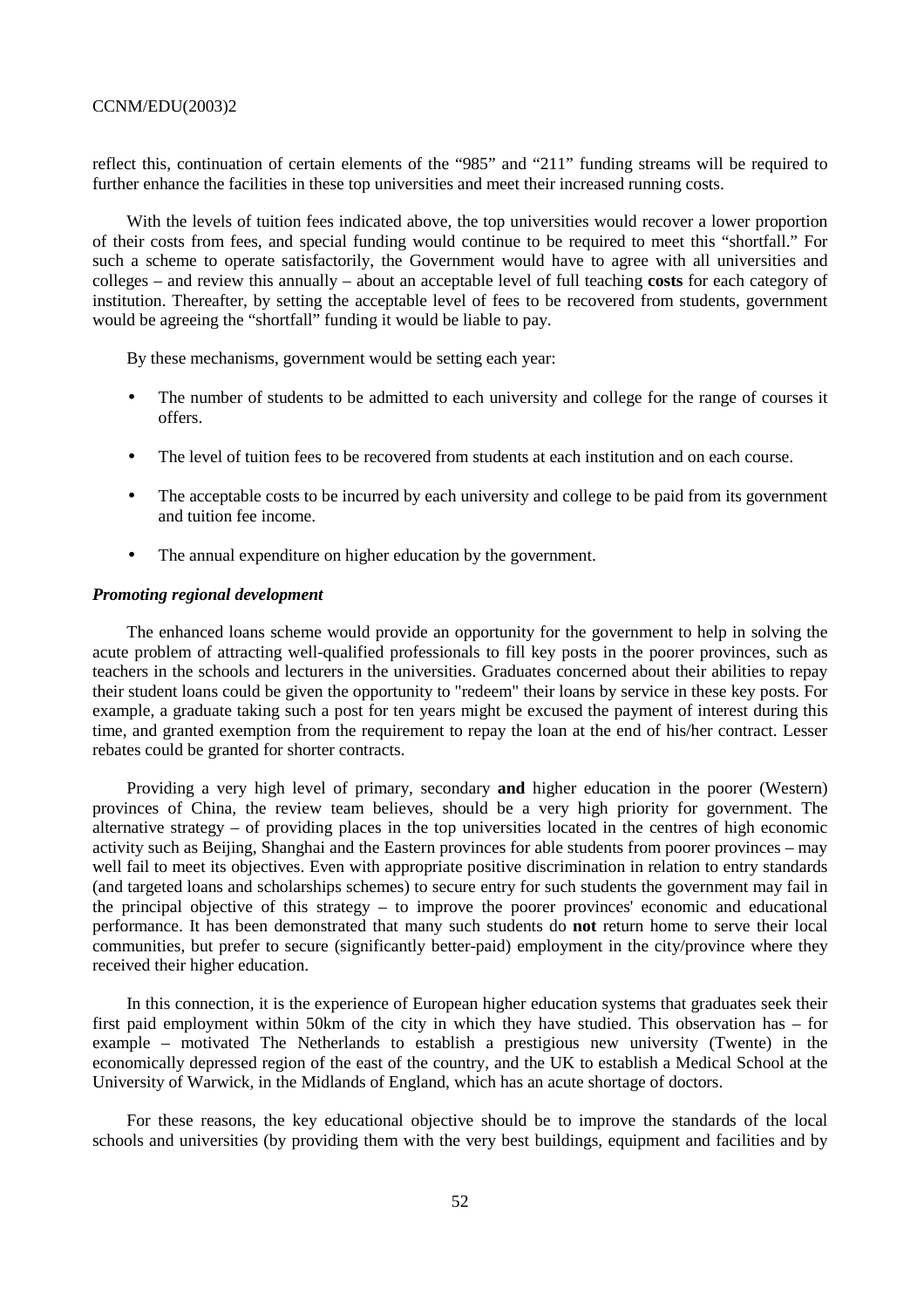recruiting the highest quality possible teachers), thereby providing the very best educational opportunities to the ablest students from these regions. The alternative strategy, of providing the best local school leavers with educational opportunities in top universities in the Eastern provinces may merely accelerate the "brain" drain" from West to East.

#### *Fees and scholarships for post-graduate courses*

The present policy is to charge tuition fees for undergraduate courses, but to be highly selective in regard to admission to masters' courses and doctoral study – and then provide this postgraduate education free of charge. The review team recommends that the government should proceed with the change in policy that it is currently piloting in respect of certain market-related postgraduate courses (such as the MBA) and introduce full cost tuition fees for postgraduate as well as undergraduate higher education.

However, this policy should be coupled with a postgraduate scholarship scheme to ensure that the most able students are not deterred from undertaking postgraduate study, with a view to fulfilling the vital educational and other roles that are key to China's continued economic growth and development, and the achievement of the highest educational standards in schools, colleges and universities. Similar scholarship provisions may have to be considered in relation to study on courses that are longer than the norm of 4 years, such as medicine. In addition to extending the interest free periods for the student loans of these students, the most able and the most needy should be eligible for full scholarships covering both tuition fees and residential costs and – for posts in the areas requiring the most support – should also benefit from a loan remission scheme as outlined above.

#### *Enrolment quotas*

At both undergraduate and postgraduate levels, the quotas set for universities and colleges by central and provincial governments are crucial. Quotas should be set to ensure that the economic objectives of government are achieved – in providing appropriately qualified graduates for the growing number of posts in the public and private sectors of the economy that have high technical and educational skills requirements. The present objective is to increase the proportion of the population entering higher education to 15% by 2005. It is now clear that this objective will be achieved comfortably (partly as a result of the dramatic growth that has been achieved – with government encouragement – in the private higher education sector) – probably as early as 2003 if it has not been achieved in 2002. As indicated above, it is essential to set quotas to contain higher education expenditure (except, perhaps, in areas where full-cost recovery fee levels have been set).

However, there are signs that graduates are not always able to secure the jobs that they believe they are qualified (by their education levels) to undertake. A balance will no doubt be achieved in due course – as a result of the labour market responding to the availability of more highly skilled entrants, and graduates adjusting their employment aspirations to the changing supply of educated manpower and developing labour market. However, any short term oversupply of graduates – particularly if this leads to significant unemployment of recent graduates – would give a very undesirable "signal" to young people considering higher education, with all the implications of high tuition fees and increased "debt" incurred from student loans. They will not feel confident about incurring high student loans, if they do not feel that their **investment** in their own higher education will have the potential for significantly higher earnings (and that they will have the ability to repay their loans, without any financial hardship, after a few years in employment).

The successful introduction of full cost tuition fees and a much more widespread and "user friendly" student loans scheme is crucially dependent on the premise that the much higher sums to be "invested" in personal higher education will produce a handsome "dividend" in the form of significantly higher lifelong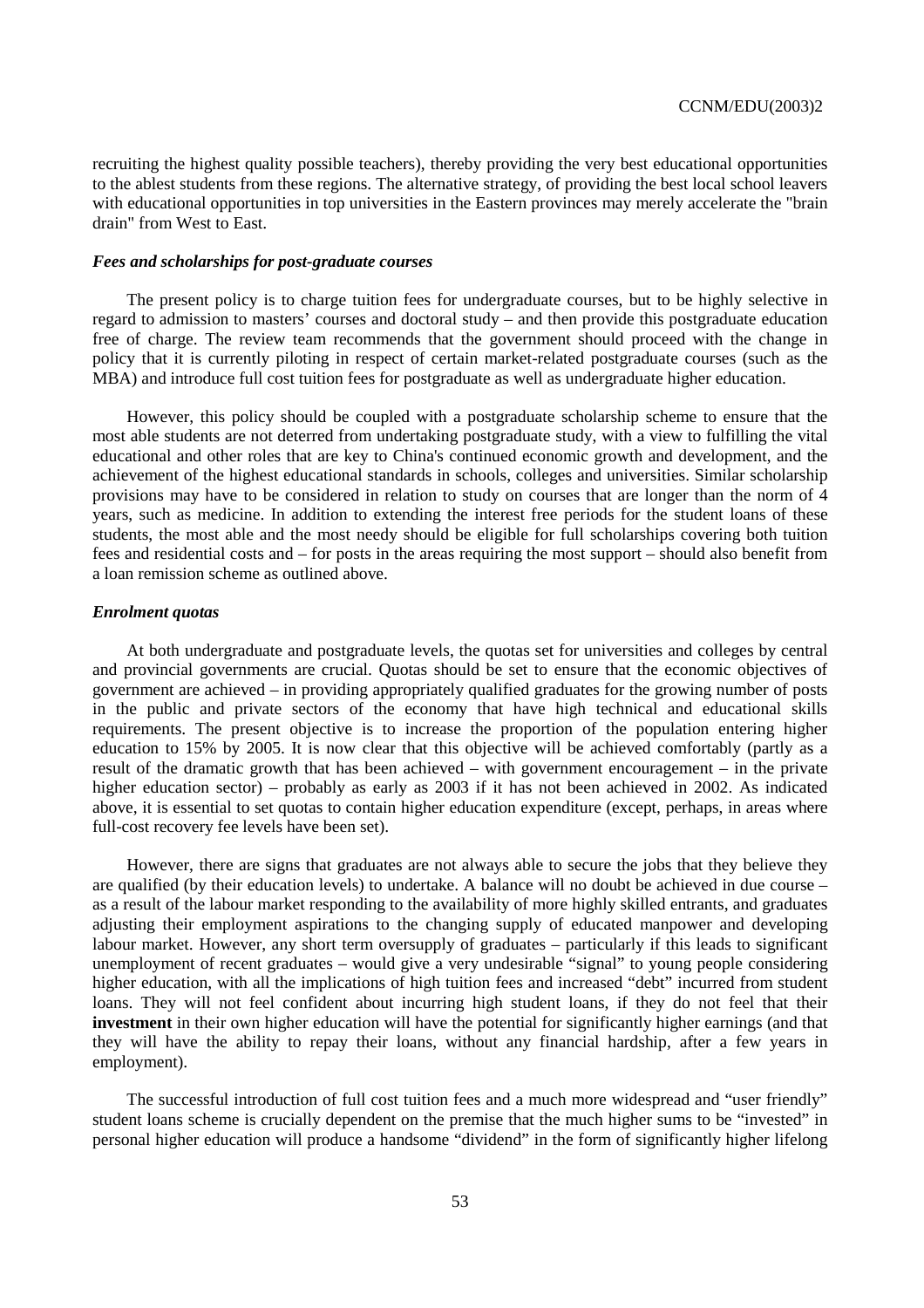earnings potential. This will not be true in all cases – as not all professions that require university educated staff guarantee the same high levels of remuneration. For this reason, the income-contingent "trigger" for repayment of loans – and the provision for ultimate loan repayment relief on reaching retirement – are crucial features of the reforms proposed.

# *Student Loans Agency*

The mechanics of the student loans scheme may require the establishment of a Student Loans Agency, independent of the Ministries of Education and Finance **and** the banks. The Agency would have a longterm relationship with universities and colleges, and with the student/graduate involved, in the discharge of the following responsibilities:

- Assessment of the students' personal and family financial circumstances to determine eligibility for student loans and the level of the loans to be granted (from full tuition fees and residential costs for a few, to a proportion of tuition fees for the majority).
- Monitoring the amount of additional loan to be granted for each year of study, taking account of the students' and their families' changing financial circumstances and the levels of fees due.
- Setting and reviewing the periods of interest free and subsidised interest for graduates following completion of their courses (taking account of progression to postgraduate study).
- Monitoring the income of each graduate to determine when loan repayment should commence and setting the sum annually to be repaid.
- Monitoring the loans repayments to determine when the loan has been paid off, or the time has arrived (on the death or retirement of the graduate) when any outstanding balance must be "written off" by the government.

The Agency would have direct relationships with the banks to:

- Confirm the loans to be granted to students during their periods of study and to pay the interest due in this period.
- Confirm the tuition fee payments to be made to universities and colleges on behalf of the students whose loans it administers.
- Confirm the maintenance payments to be made to students seeking loans for this purpose, who are assessed as being eligible for this support.
- Confirm the interest to be recovered from the graduates in the period after graduation, and to pay the balance of this due by government in any period of interest free loan, and in the "subsidised interest" period.
- Confirm when the graduate's income has reached the level when repayment of loan should commence, and to confirm the sums to be recovered each year.
- Agree with the banks when the loan has been repaid in full.
- Confirm when the graduate has died or retired, and to repay any balance of loan then outstanding.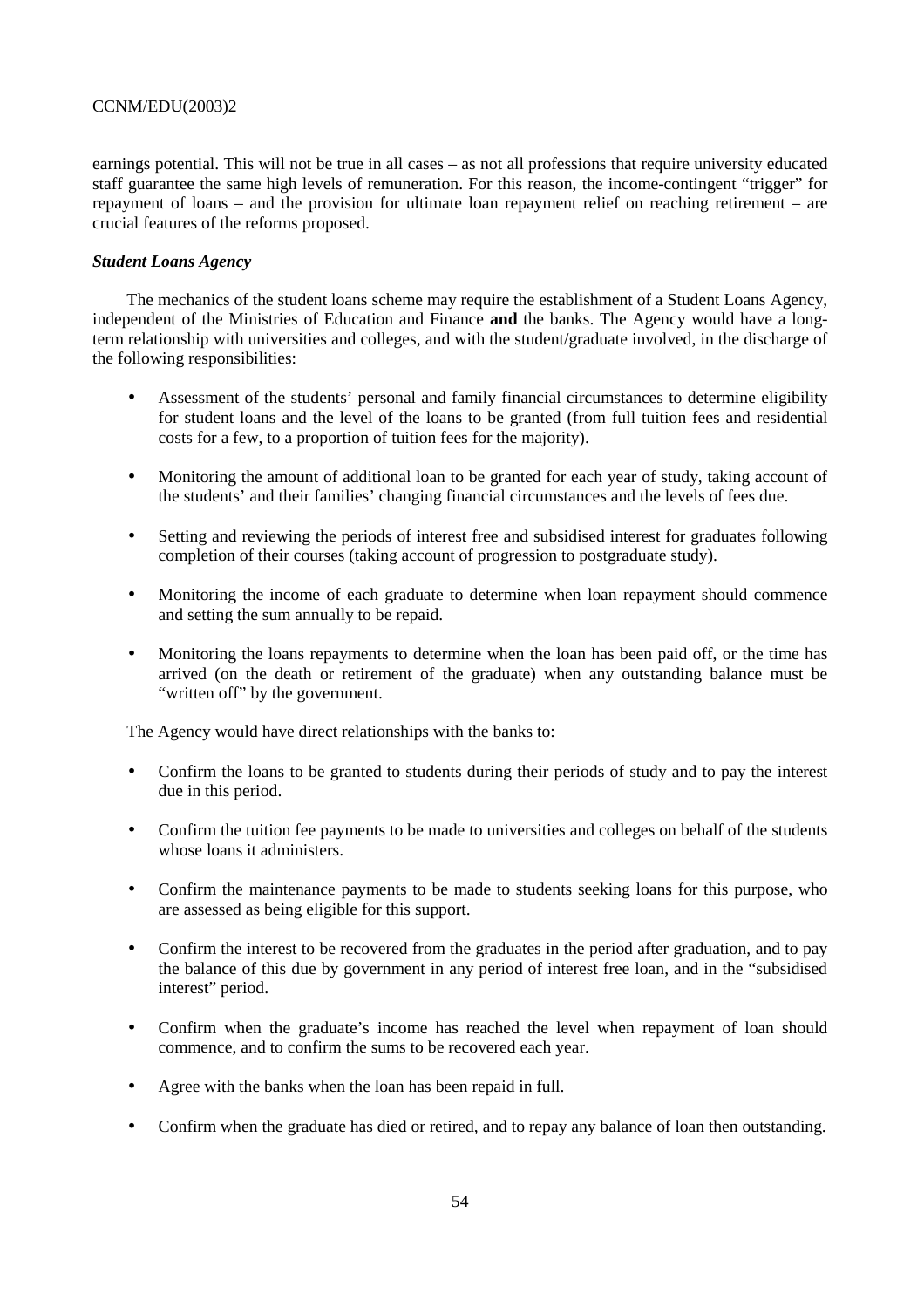The Agency would also have a relationship with the Ministry of Finance to agree its own budget and the budget required to discharge the above activities.

# **Alternative 3: A Proposal for an Efficiency-Based Higher Education Management Information System**

# *Key criteria*

One of the critical needs to realise the potential of the Chinese higher education reform is an effective management information system. In fact, both of the preceding policy alternatives will themselves depend on an effective information system for their effective operation. The characteristics of such a system is that it supplies data that is:

- Relevant.
- Timely.
- Accurate.
- Understandable
- Cost-effective.

*Relevance* refers to the data being of actual use to decision makers. For example, there will be three main users of a higher education management information system (HEMIS): central administrators (including those at provincial and municipal levels), institutional administrators (including at department and programme levels), and consumers of higher education (including individual students, their families, and potential employers). When one looks at most of the higher education data disseminated in China (or in the OECD countries) it fails to be in sufficient detail or appropriately cross-tabulated to be relevant for decision making at any but the most abstract level. Aggregate enrolment data is presented but rarely does one have access to cost per programme weighted by employment probability and earnings. Gender- and location-specific data are often less available and yet it is exactly such detail that is needed to make the HEMIS relevant for institutional and individual decision-making.

*Timeliness* is another critical concern for management information systems for higher education. Even if the data collected and assimilated is relevant, it may lose that relevancy if it is not disseminated in a timely fashion. To learn two years later of a surge in secondary school graduates will not help the higher education system or its component institutions prepare for the consequent increase in demand for higher education.

*Accuracy* would appear to be an obvious value in educational data but one should recognise that it is not an absolute at higher levels. If dealing with an individual or even a group of individuals at a single institution, one requires a very high degree of accuracy. When dealing with province- or national-level data, the degree of accuracy may not need to be as precise. Fortunately, modern information technology has made it easier to aggregate national or provincial data from institutional and individual data without any sacrifice of accuracy.

*Understandability* is a dissemination issue. Rarely will understandability be a concern among the data specialists. However, when presenting higher education data to administrators, staff or students one must be concerned with their ability to understand what the data means. For example, as more individuals take an achievement examination, average success levels may fall. That does not necessarily signify that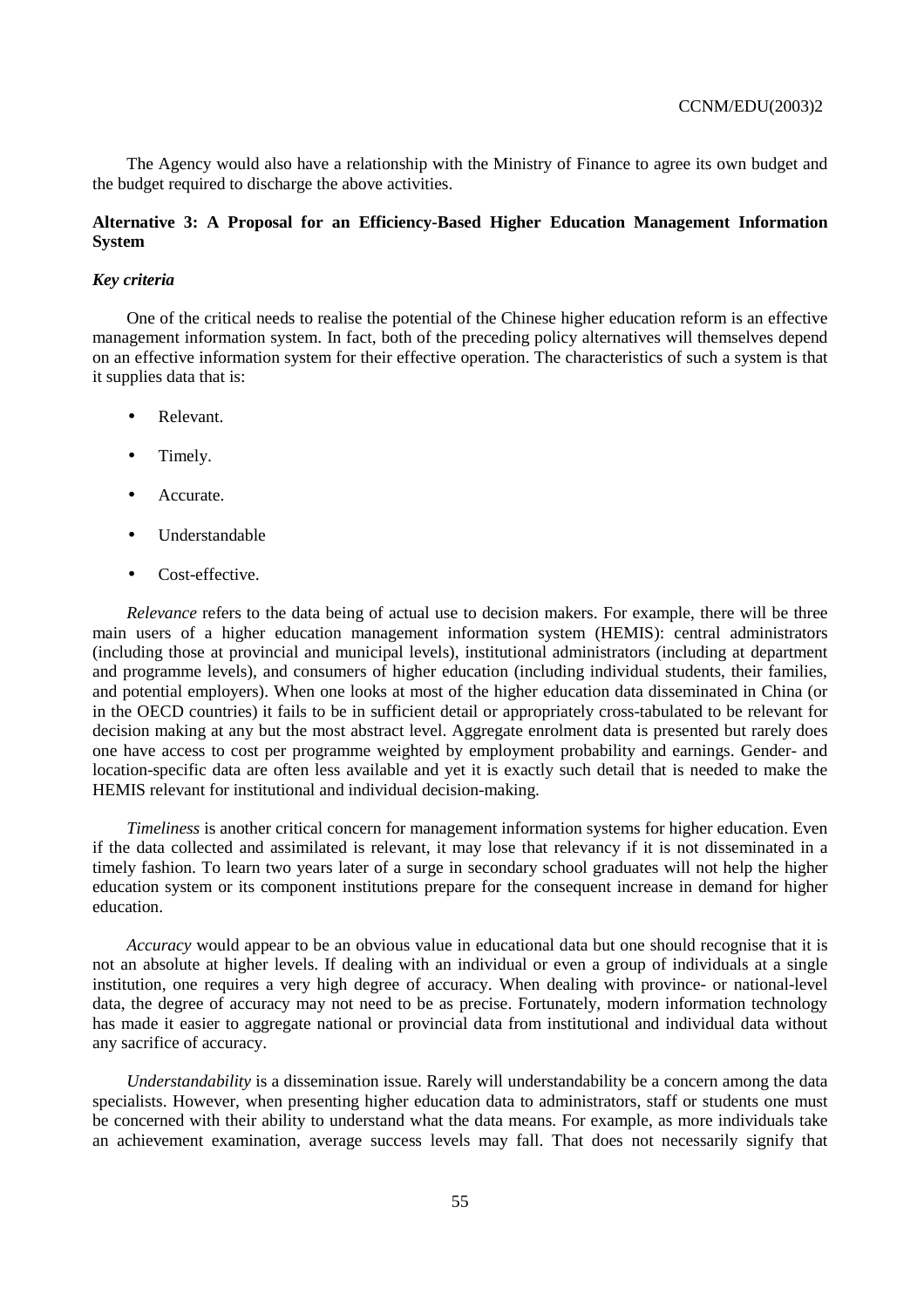learning is declining. If only the top half of secondary school graduates take an examination the scores will be higher on average than if all students take the examination. To "understand" the data one must understand the context of the data. This is particularly important in a context such as that of higher education in China where conditions are so diverse and change is so rapid.

*Cost-effectiveness* of data is a critical concern. If data is effective (meaning that it embodies the characteristics of relevance, timeliness, accuracy, and understandability), it still must be affordable. Some very useful data may be too expensive to collect every year. The MOE may decide, for example, to collect some data on an annual census basis (meaning data is collected from all individuals or all institutions) and to collect other data less frequently and/or on a sample basis. Traditionally, most HEMISs have been census based and have under-utilised the sample approach. To link location and employability, for example, a sample population will be much more cost-effective than to try to collect the required data from all participants in the higher education system. "Special studies" on select topics can also be conducted to decide if certain types of data and analysis should in the future be included in the HEMIS on a sample or even census basis.

Before discussing the steps in developing the proposed HEMIS, the concept of an "efficiency-based" HEMIS should be clarified. The proposed HEMIS will not look at attainment, achievement or outcome data (employability and income, for example) in isolation. The unifying theme of the proposed HEMIS for China will be to compare effects with costs, thus determining which institutions and programmes are most efficient in their operation. The joint requirement for cost and effectiveness data will encourage all users to recognise that both aspects are necessary to make an informed judgment about the value of a higher education activity.

The development of an efficiency-based HEMIS in China will involve three main steps:

- Determination of data requirements from potential users of the system.
- Design of data collection, assimilation, and dissemination systems.
- Implementation of the HEMIS, perhaps through a phased process.

The MOE will need to convene a conference involving central and institutional administrators (the latter including those from private institutions), students, community officials, and both public and private sector employees. MIS (management information system) experts from China may be supplemented by OECD experts in higher education data management. The purpose of the conference will be to define the data that is desired and to compare this with the cost of providing that data.

From this needs assessment, the HEMIS experts can design systems for the collection, processing and distribution of the data. At least three levels of data security will be required. The highest level will be for individual student and staff information. Access to this data will be very strictly limited so as not to compromise individual privacy. The second level of data will be at the institutional level. The MOE will have to make discrete judgments as to what data will be available linked to names of specific institutions and what other data will be available only to characteristics of institutions. Finally, the lowest level of data security will be for information such as enrolments and course offerings, data already accessible under the present data system. The MOE also will need to decide who can access each of these security levels. HEMIS will not only include information which basically consists on educational statistics, but also information on expected learning outcomes. In other words, learning outcomes expressed in competency profiles of different student populations and disciplines should also be included in the lowest level of data security so that potential employers would not only be informed of the general supply of the available human resources in each field, but also the acquired skill sets of different student groups. It is thus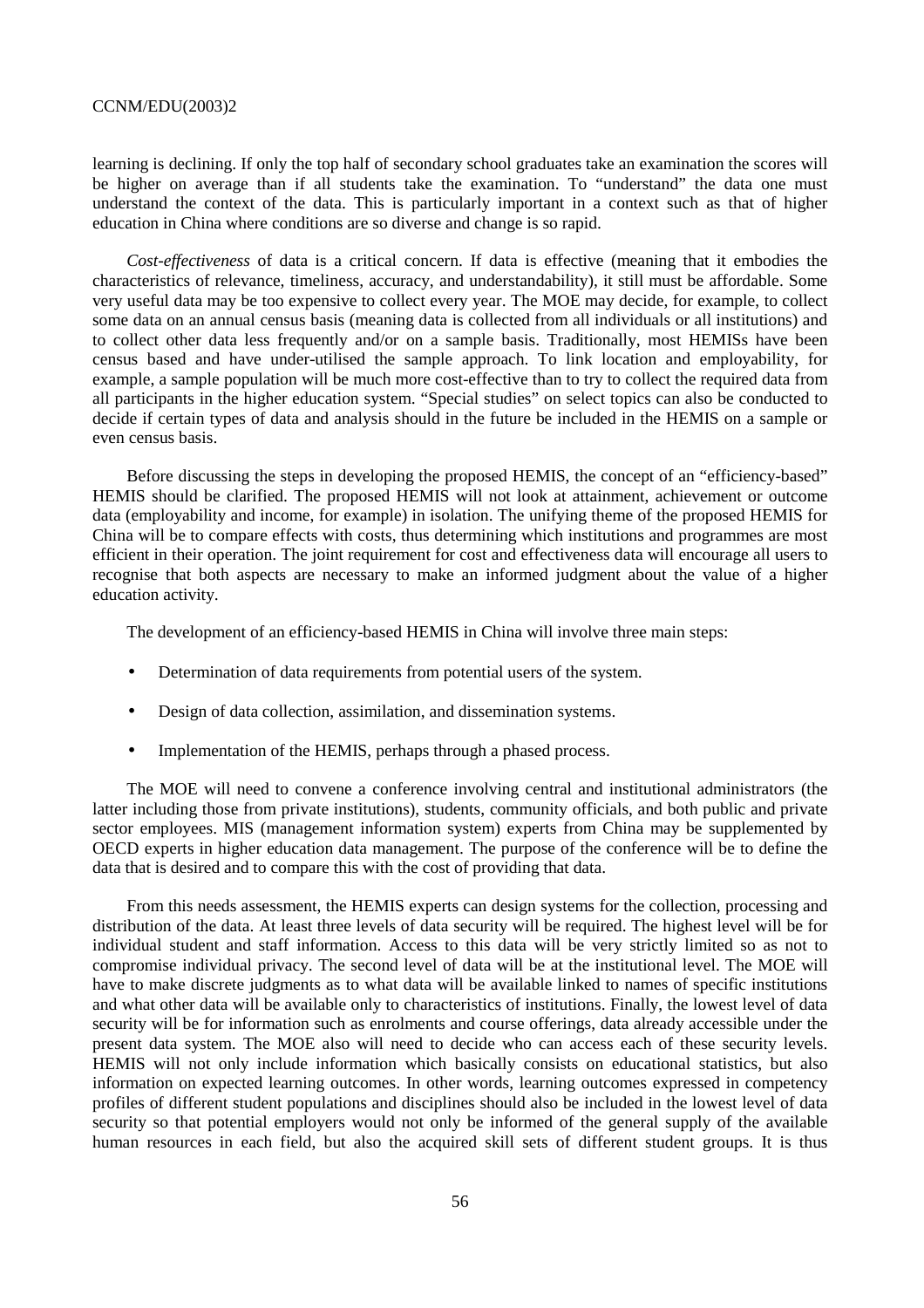foreseeable that this information can be connected to the various labour market information systems that China has already developed. The MOE may give maximum freedom of access to its own researchers but provide ad hoc consideration to requests from researchers outside the government (including foreign experts).

Implementation of the HEMIS will require a phased process, probably spread over a decade. This timing is designed to allow for lessons to be learned and applied at future stages of the implementation. Also, as time passes new data needs will be identified and new security procedures will become available. The ultimate goal will be to provide data that meet the five criteria and that serve the decision-making needs of the Chinese officials and citizens.

# *The HEMIS context*

The design, use, and interpretation of educational indicators can be properly understood only within the context of the management information system of which they are a key component. A HEMIS incorporates the set of structures and procedures that govern the collection, processing, analysis, presentation, and use of information within an organisation or system. The last decade has seen the emergence of the HEMIS as a key new development in international concerns about higher educational administration and planning. In this report it has been shown how much the analysis and administration of higher education quality and finance concerns will depend upon the higher educational system's procurement and management of data. Five trends have converged to promote this new priority attached to HEMISs:

- The rapid expansion in the physical size and geographic coverage of higher education in China.
- The increased complexity of Chinese higher educational activities in terms of their number and the variety of outcomes pursued.
- The heightened pressure for more efficient use of resources (brought on by increased demand and the aforementioned constraints on China's ability to expand available financial support).
- Greater accountability requirements within the sector.
- The improved availability of relatively low-cost technologies for dealing with large data sets.

Of these five trends, the issue of accountability may be the most central. Because of the increased size and complexity of the education sector and a recent history of constrained financial support, higher educational managers have found it necessary to have more and "better" information upon which to base **and defend** their decisions (including those about quality controls and tuition levels, for example). Because of the greater demands of accountability, more attention is directed to how and why higher educational decisions were made. Data-based justifications are more likely to be accepted both administratively and politically; it is the responsibility of the HEMIS to produce the data, including indicators of higher educational components, processes, and performance, upon which decisions about policies and practices can be effectively based. The importance of HEMIS structures and procedures within educational management can be expected to continue to increase into the next decade as the political struggle over the financing and management of education escalates.

#### *Component activities of the HEMIS*

Each of the following steps must be designed and implemented properly if an effective HEMIS is to be achieved in China: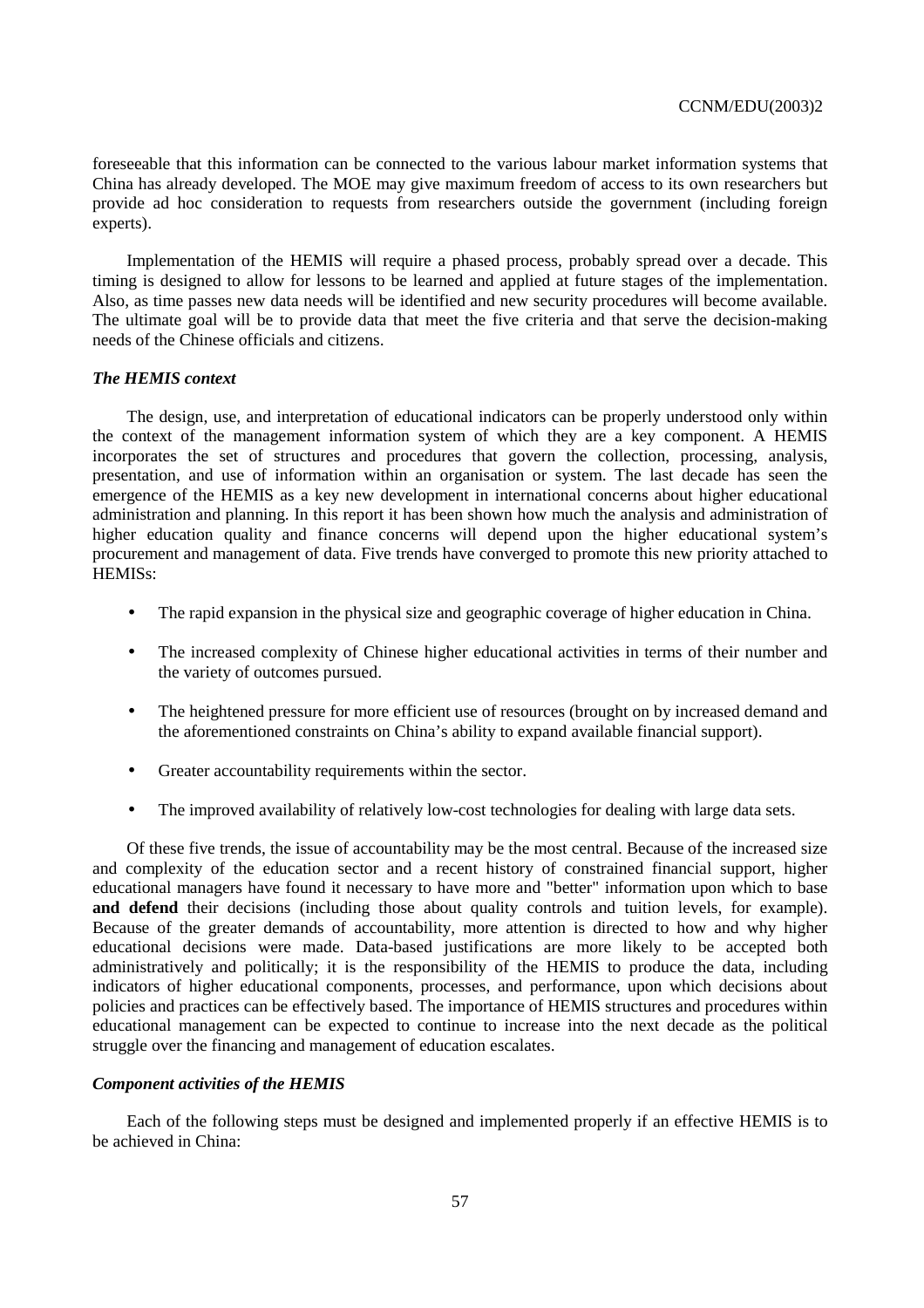- Needs Identification.
- Data Collection.
- Data Processing and Analysis.
- Information Provision.
- Information Utilisation.

#### *Needs identification*

There are two predominant means for conducting needs identification. The first involves a survey of decision makers to determine what data they currently use and the additional data they would like to have. The second means of data needs identification involves an analysis of a HEMIS conceptual framework (the ideal specification of the key higher education data components and relationships) to determine the most critical aspects of the higher education management decision-making process in China. Neither of these need identification activities is sufficient by itself. The results of a survey of data users is limited by their experiences and imaginations; there may be types of data that would help their decision making, but because of lack of experience with such data, they may not ask for it. Similarly, an idealised conceptual framework for higher education may yield many data items that are impractical or outside the control or consideration of the decision makers the HEMIS is to serve. By combining the practical orientation of the survey of users with the broader theoretical perspective provided by the conceptual framework, data needs identification can be conducted in a balanced manner. Once identified, all proposed data for the HEMIS, including specific higher educational indicators, must be judged in terms of the aforementioned criteria of relevance, accuracy, timeliness in collection, understandability for decision makers, and affordability.

#### *Data collection*

The data within a HEMIS will originate from one of three main data collection sources. First, day-today records of the operation of a higher educational system or institution generate an enormous range of potential data on personnel, clients, and operations. A selected subset of this data may be incorporated into the HEMIS as indicators; for a higher educational MIS this might include course enrolment information of students or expenditure data on personnel, materials, or equipment. Also, additional periodic data may be generated as a part of annual budgets, plans, or evaluations.

Second, a common form of data collection for a HEMIS is for a "census" to be conducted covering all parts of a higher educational system's or organisation's structure. Most higher educational systems or institutions conduct an annual data collection on personnel and pupil characteristics, facilities conditions, the availability of educational materials, and other information deemed necessary for managers. Third, it is becoming increasingly popular to use special data collection exercises to deal with issues of policy or practice for which inadequate information exists from the on-going data collection activities. Often based on sample rather than census structures of data collection, such special purpose data collection activities have the advantage of immediate relevance, greater detail on the given topic, and a reduced lag time between the need for information and its provision.

These internal system data collection activities can be supplemented by incorporating within the HEMIS bibliographic, organisational, and research data bases, even from outside the higher educational system. This "outside" information is critical for defining the context of the system's operation and for facilitating comparisons of organisational performance with other system's or with other aggregate performance standards.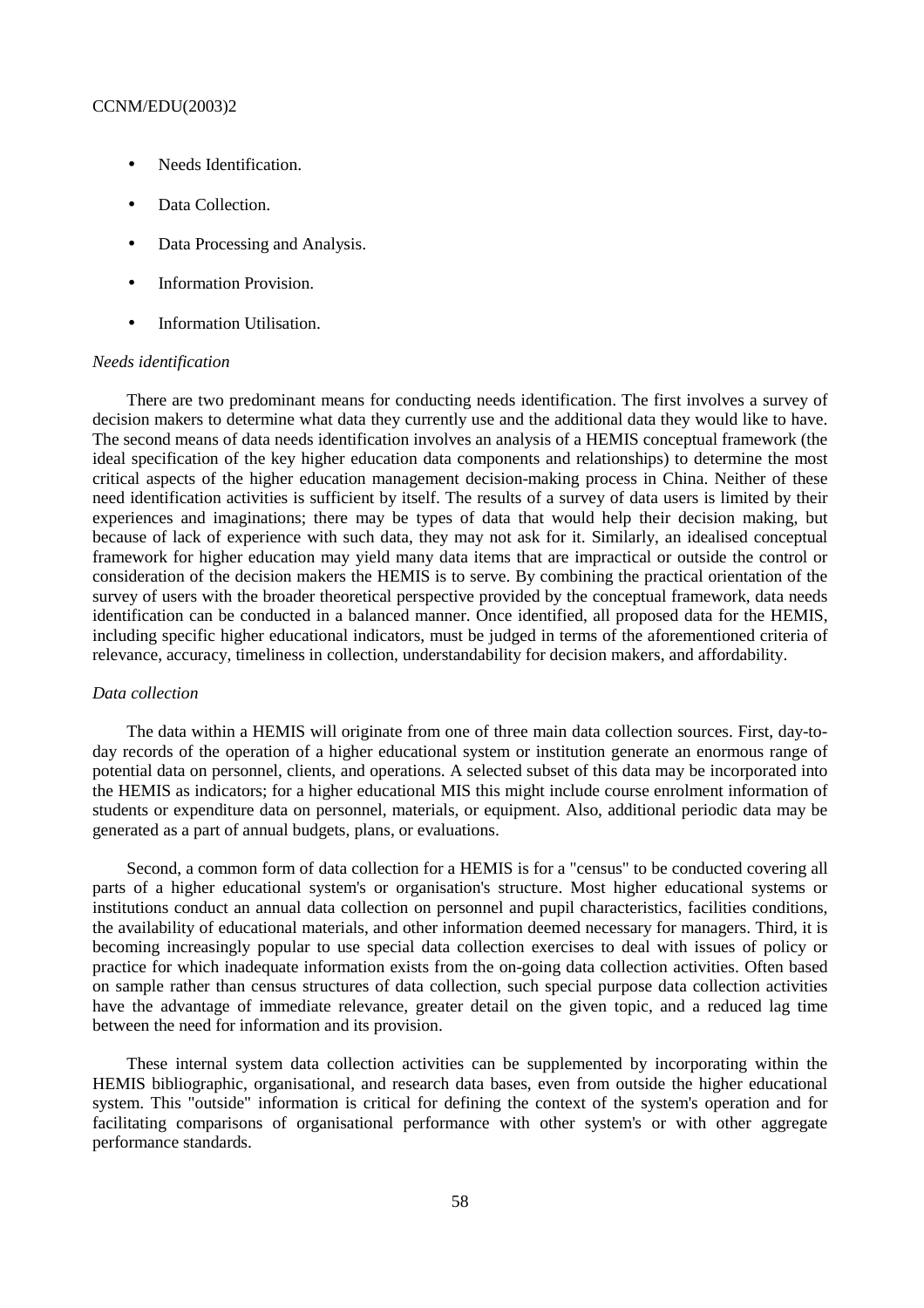A majority of the simple errors that exist in any HEMIS are introduced in the collection process: however, ineffectual data transcription and coding procedures, inadequate verification procedures, and errors in data storage and retrieval systems can compound these problems. Data will rarely be made more accurate after collection but often can be made less accurate; of equal importance, the ability to access and interpret the data can be so constrained by improper processing that a potentially valuable data set can be rendered either unusable or subject to serious misinterpretations.

Data analysis within the HEMIS basically should parallel the conceptual framework upon which the HEMIS data collection was based; for example, causal linkages posited in the original framework can become the rationale for the interpretation of correlation analysis. Also, if the framework asserts that gender, urban-rural location, age, or other such characteristics are important to higher educational operations and impacts, then the data results may be analysed in terms of these dimensions to determine if the assumed relationships can be confirmed. The HEMIS conceptual framework also will guide the managers of the information system in the construction of indices or other derived indicators of performance that combine two or more pieces of individual data. Computer-based systems and the dedicated software packages for statistical analysis of large data sets greatly facilitate an interactive approach to data analysis. One can now move easily from simple frequency distributions of variables to a complex path analysis of relationships and to a great variety of statistical operations related to specific data attributes.

An inadequately appreciated aspect within certain HEMISs is the need for standardisation of procedures and measures over time. Standardisation of procedures (*e.g.* common coding systems for data input and use of a similarly designed data analysis process) reduces the training costs involved in each new cycle of data processing and analysis and will constrain one major source of data errors. Using the same data measures over time will promote comparability among data for different time periods and also encourage understanding of the data output by the data users. Changes in an HEMIS are often necessary but the benefits of these changes should be obtained while minimising the costs, the constrained comparability, or the reduced understandability of the indicators.

#### *Information provision*

Most MIS professionals have been quick to appreciate their responsibility for identifying needs, promoting effective collection procedures, and monitoring the processing and analysis of data. There has been a less universal recognition of the need for information provision, to provide data in a manner appropriate to the users – that is, appropriate to their capacities and responsibilities. An example would be the differences in terms of personal capacity and responsibilities that might exist between five possible users of a HEMIS: system planners, institutional administrators, policy makers, students/parents and employers.

System planners are likely to have great facility with data and their responsibilities require them to make use of the available data in their planning design and justification. For these individuals, the HEMIS professionals often may need do little more than provide access to the HEMIS indicator data. Institutional administrators may, because of accountability requirements, have a high perceived need for indicator data but often will not have highly developed data utilisation skills. The administrators may be able to articulate their needs for information, but the HEMIS professionals will have to select, process, analyse, **and** help interpret the data in order to assist the administrators in fulfilling their responsibilities.

Finally, policy makers, especially those in a political or senior administrative position, may be quite far removed from the realities of daily organisational operations within the higher educational system. For these individuals, the HEMIS professionals will need to encourage data use by convincing the policy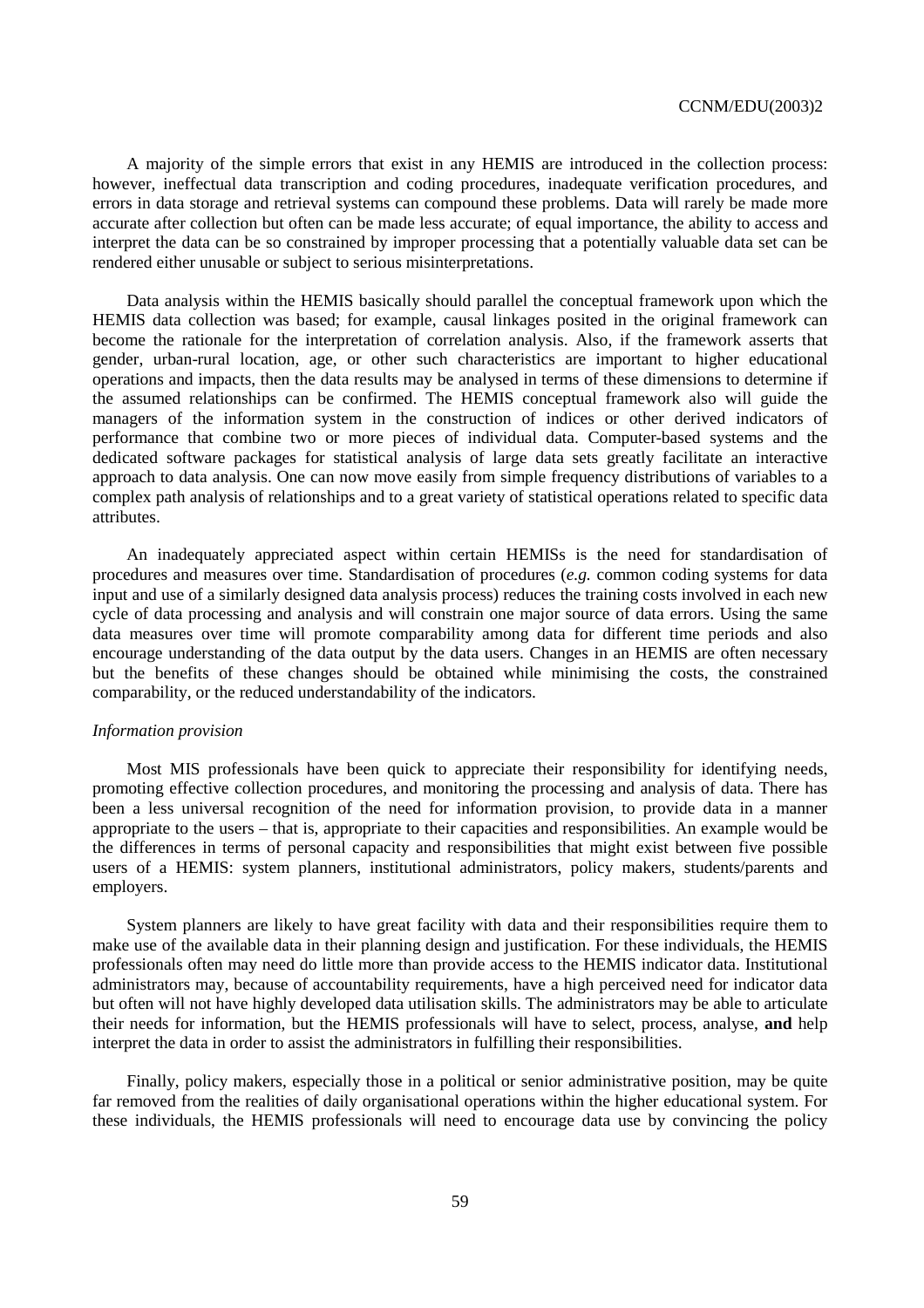makers of the relevance of educational indicators to their responsibilities, and by structuring the data presentation in such a way that it is readily comprehensible.

Similar needs regarding transforming basic data into relevant information are also present for "lay" groups, *i.e*., students/parents and employers. Students and their parents need to make informed choices about future employment potential and career development by using HEMIS. HEMIS professionals will also have to select, process, analyse and help interpret the data in order to assist students and parents in making these school-related decisions. In a digitalised manner, this data processing sub-system could perform a first step educational and career guidance function.

For employers, HEMIS professionals could organise the data in such a manner that it assist employers in making better human resource management decisions regarding recruitment, compensation and on-thejob training. Hence, the HEMIS data would also need to be reconfigured to provide information regarding the quantity and quality of manpower supply in a given profession at a given time. In this context, HEMIS could potentially make useful links to labour market related information systems.

The general rule for provision of HEMIS results is that the information provided must meet a recognised need of the potential users and be understandable to the users within an "interpretive context" (involving decision maker's goal priorities, organisational responsibilities, and their understanding and acceptance of the HEMIS' conceptual framework) with which the users are familiar. As to the last, an efficiency-based analysis cannot be useful to a higher education decision maker who either does not understand or who rejects efficiency criteria. The data users' interpretive context is a key determinant of what indicator information actually will be valued and used.

#### *Information utilisation*

There are three alternative examples of information utilisation that may result from operation of a HEMIS. First, the information provided may be extensively used to evaluate existing policies and practices and to compare alternatives for future implementation. This "ideal" form of use is often given as the sole or main benefit of HEMIS operations. Second, the information may be selectively applied to support those policies or practices that already have been determined bureaucratically or politically. In this second case, the HEMIS is not a decision-making base but a decision-justification base; in such a context the MIS indicator results may be ignored if they differ from accepted policies or practices. Third, an extreme case of decision maker indifference would be where the HEMIS is created and operationalised, but the results ignored regardless of the data's support or contradiction of approved activities. However, even in this situation, there may be some long-term benefits derived from the MIS if the indicator data and their analyses and interpretation affect individual perceptions at the technical or lower administrative levels of the higher education system.

In most situations, underutilisation of HEMIS indicator results should force the reconsideration of the HEMIS structure and a determination of whether a revised system – larger or smaller, but certainly one linked closer to information needs – should be instituted. Unfortunately, unless proper remedial steps are taken, the inertia inherent in some bureaucratic structures can lead to the HEMIS continuing to collect, process, and disseminate indicator information without any evidence of the HEMIS output being applied to an effective purpose.

Information use will be the single greatest barrier to effective operation of the MIS. The technical problems of needs specification, data collection, processing, and analysis, and even of information presentation can, with training and appropriate support, be overcome in China. In contrast, the human and organisational barriers to HEMIS use in decision making may prove more daunting. The long-term human barriers to effective use of an indicators system are the training, skills, and adaptive capacity of potential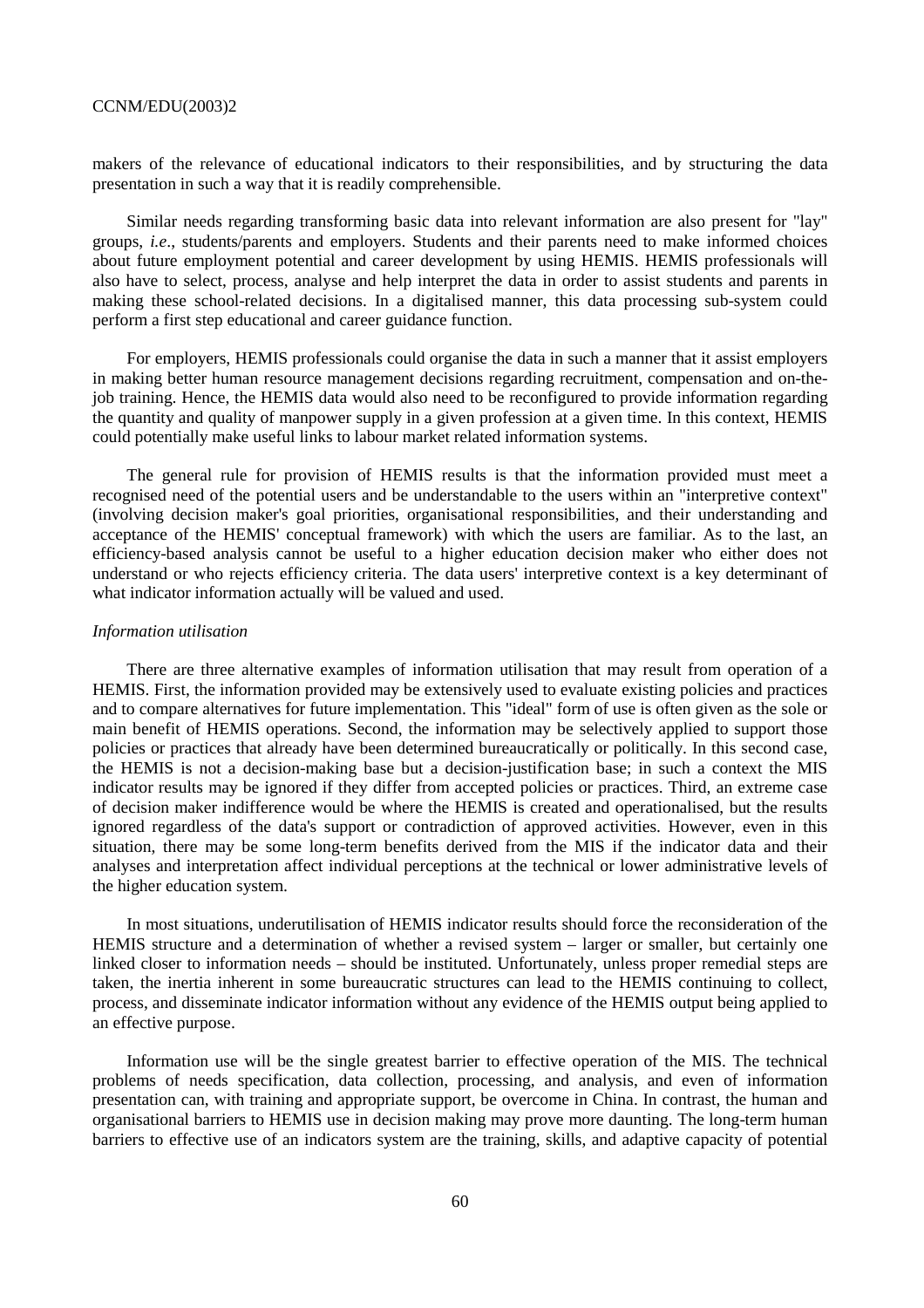HEMIS users; the ability of the HEMIS to adjust to these characteristics will determine the ultimate application of educational indicator results. In addition, organisational barriers exist in a resistance to changing roles (a greater importance for the information offices and to those personnel familiar with the new information processing technologies) and a reluctance to forego traditional, non-data-based justifications for decisions. These human and organisational constraints on potential usefulness of the indicator system must be anticipated and adapted to as part of any successful implementation strategy.

In any context, but dramatically so in higher education, the quality of decision making is determined by the availability and use of appropriate data for decision makers whose training and experience qualify them to provide organisational leadership. If the benefits of an educational indicator system are to be obtained for the higher educational system and institutions in China, a greater emphasis must be placed on the informational context: the political and organisational environment and the skills and attitudes of the decision makers. These are the factors that ultimately will determine the contribution of any attempt in China to promote more equitable and efficient learning opportunities through the provision of more and better information.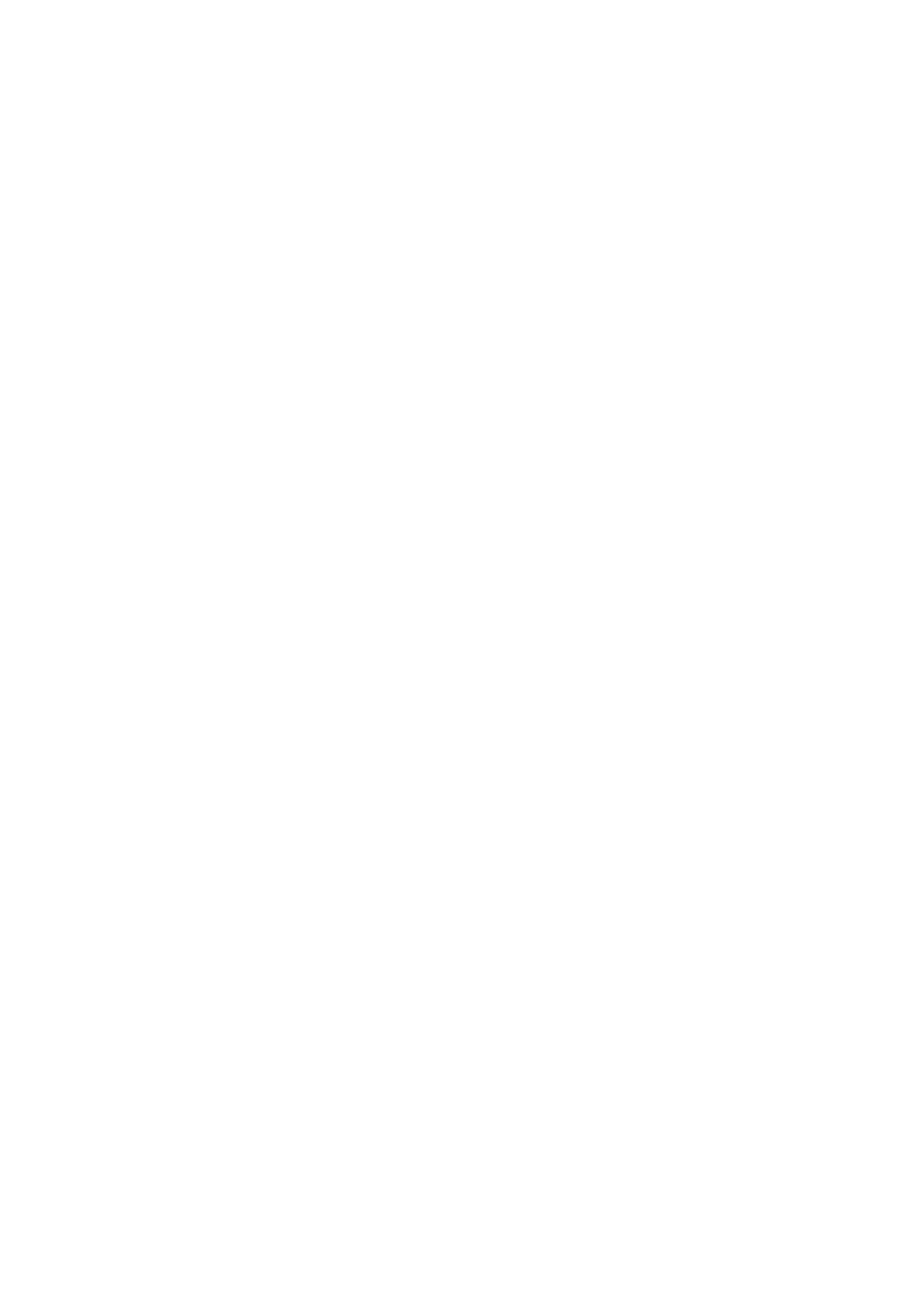#### **REFERENCES**

Bai Xinhua (2002). "University Listens to Market Call." *China Daily*, October 23, p.12.

- Centre for Co-operation with Non-Members, Organisation for Economic Co-operation and Development (2001). *Thematic Review of the First Years of Tertiary Education, Country Note*: *People's Republic of China*. Paris: OECD.
- Department of Development and Planning, Ministry of Education (2001). *Educational Statistics Yearbook of China, 2000*. Beijing: People's Education Press.
- Hu Ruiwen and Chen Guoliang (2002). *Chinese Higher Education Development: Restructuring Financial System*. Shanghai: Shanghai Academy of Educational Sciences.
- Hu Ruiwen and Chen Guoliang (2002). *Chinese Education Development through Non-Government Schooling, Restructuring, and Innovation.* Shanghai: Shanghai Academy of Educational Sciences.
- Dearing, Lord (1997). *Higher Education and the Learning Society.* Norwich: National Committee of Inquiry into Higher Education HMSO.
- *National Information and Career Centre for University Students* (2002). Beijing: NICCUS.
- National Research Institute of Educational Development (2001). *2001 Green Paper on Education in China: Annual Report on Educational Policy in China*. Beijing: Educational Science Publishing House.
- Organisation for Economic Co-operation and Development (2000). *Education at a Glance; OECD Indicators 2000*. Paris: OECD.
- Organisation for Economic Co-operation and Development (2002). *China in the World Economy: The Domestic Policy Changes*. Paris: OECD.
- Sanyal, B. C. (1995). *Innovations in University Management*. Paris: UNESCO for the International Institute for Educational Planning.
- Sanyal, B. C. Editor (1997). *The Reform and Policy of Decentralised Management in Higher Education*. International Workshop held in Hainan Province – November 1996. Paris: International Institute for Educational Planning.
- State Development Planning Commission (2001). "Special Plan for Educational Development." *People's Daily*, September.
- The World Bank and UNESCO, The Task Force on Higher Education (2000). *Higher Education in Developing Countries: Peril and Promise*. Paris: UNESCO.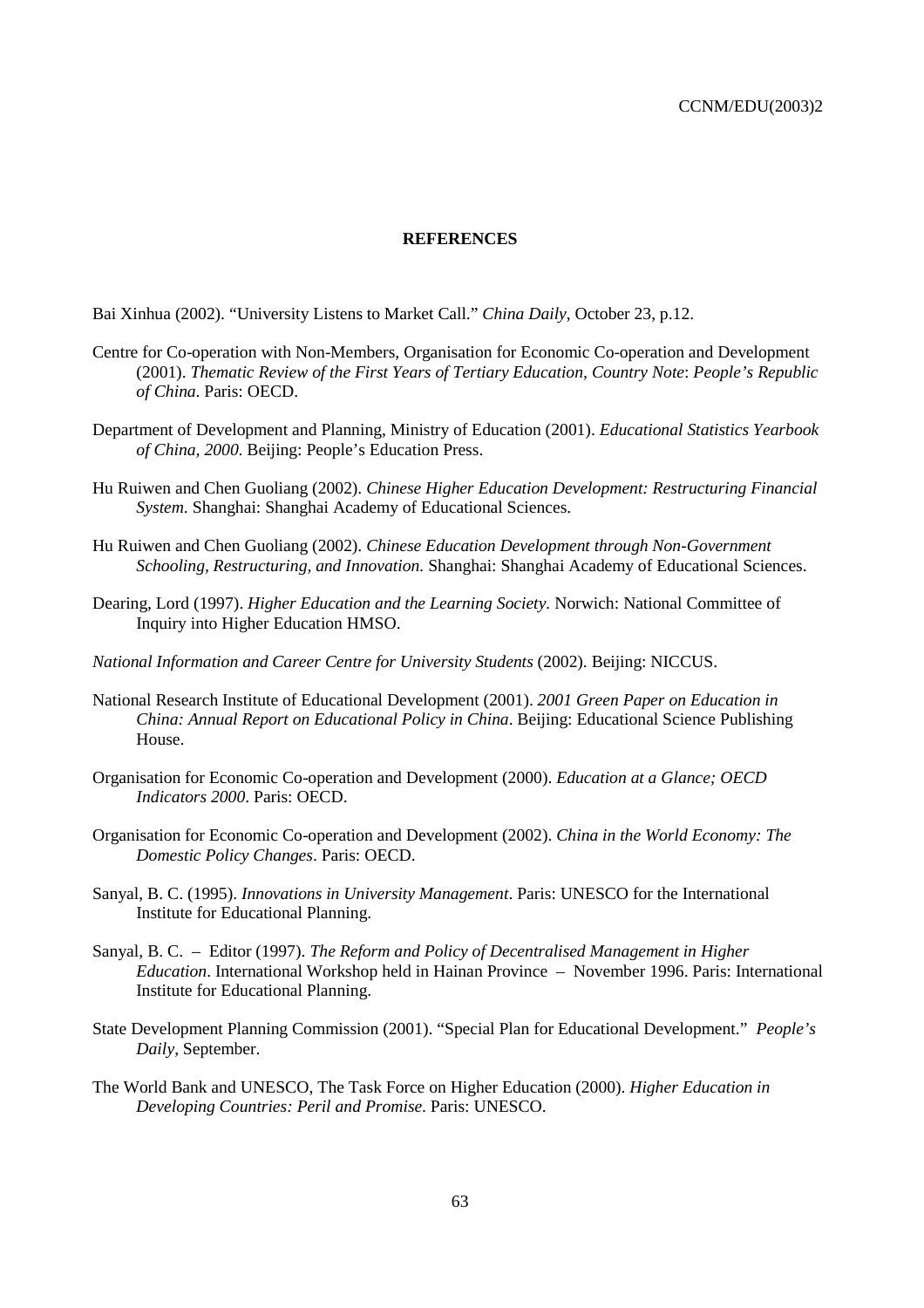Xin Meng and B. Gregory (2002). "Activity Completion Report." China Capacity Building Program, Higher Education Financing. The Australian National University.

Yang, Z. X. (2002). *China Educational Finance Statistical Yearbook, 2001*. Beijing: China Statistics Press.

- Yiu, L. and R. Saner (1998). "Use of Action Learning as a Vehicle for Capacity Building in China." *Performance Improvement Quarterly*, pp. 129-148.
- Zhang Xiaoming and Xu Haitao (2000). "Internationalisation: A Challenge for China's Higher Education." *Current Issues in Chinese Higher Education*. Paris: OECD.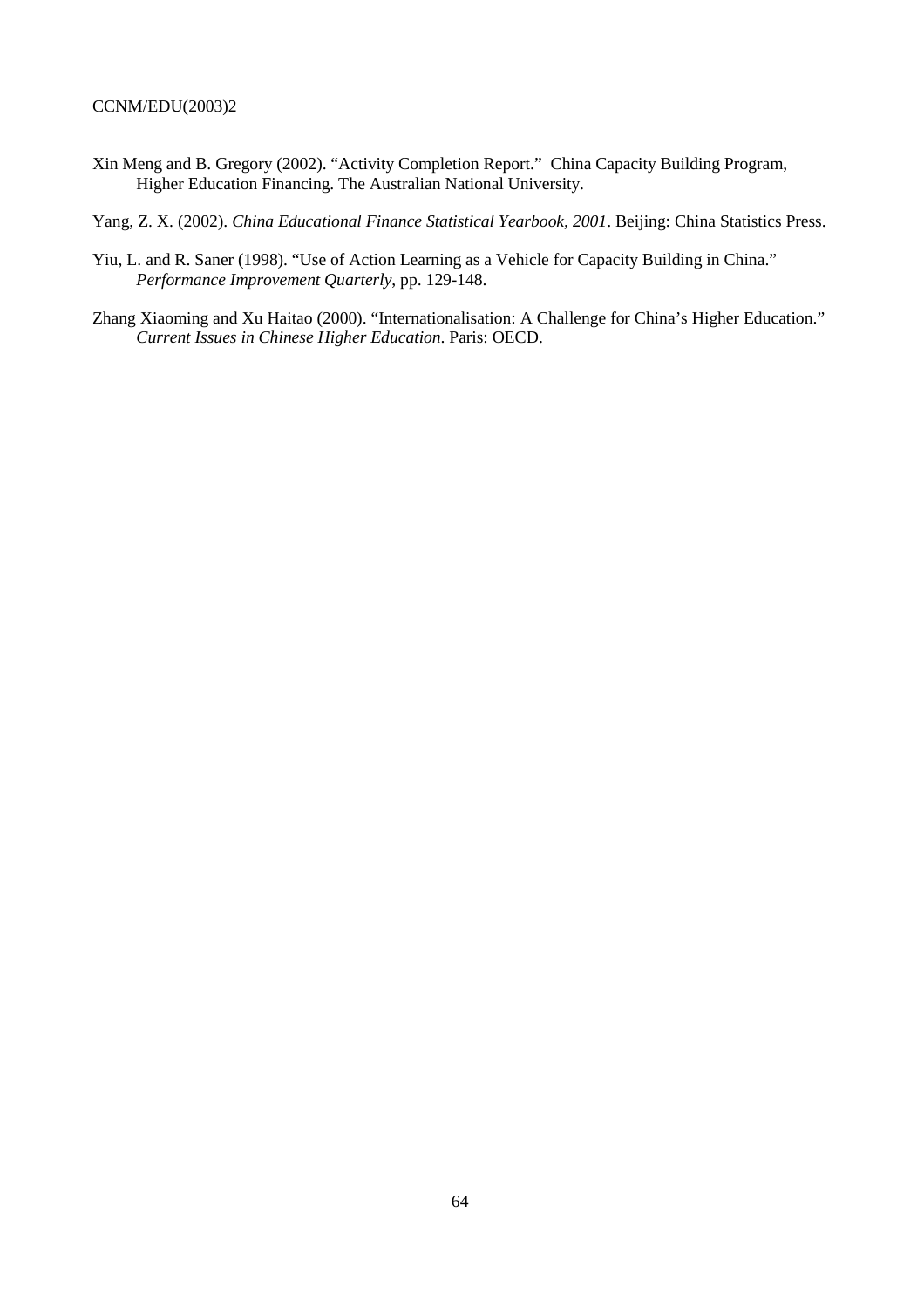# **ANNEX**

The OECD review team would like to thank the following institutions and individuals for their assistance in preparing this report.

| Ministry of Education                                                               | Weiping ZHA<br>XiaoHua NING<br>Xiaogang TIAN<br>Wei ZHANG<br>Xinsheng ZHANG         |
|-------------------------------------------------------------------------------------|-------------------------------------------------------------------------------------|
| Ministry of Education, National Centre for Education<br><b>Development Research</b> | Mansheng ZHOU<br>Ma Lu TING<br>Wenyao FAN<br>Xiuwen YANG<br>Ailong ZHANG<br>Min HAN |
| China National Institute for Educational Research                                   | Hong Wei MENG                                                                       |
| Office of Academic Degrees Committee of the State<br>Council                        | Ju LIU                                                                              |
| <b>Beijing Municipal Education Commission</b>                                       | Guohua ZHANG<br>Yousheng ZHANG<br>Zhuhua XU                                         |
| Beijing Academy of Educational Sciences                                             | Yan WANG                                                                            |
| Beijing Polytechnic University                                                      | Sufen YU<br>Dasen ZHOU<br>Davis XING                                                |
| Higher Education Funding Council for England                                        | <b>Jannette CHEONG</b>                                                              |
| Peking University                                                                   | Ru-Qunig ZHENG<br>Weifang MIN<br>Hongwei XIA<br>Keming HAO                          |
| Tsinghua University                                                                 | Wei-Dou NI                                                                          |
| Asia Development Bank                                                               | <b>Bruce MURRAY</b>                                                                 |